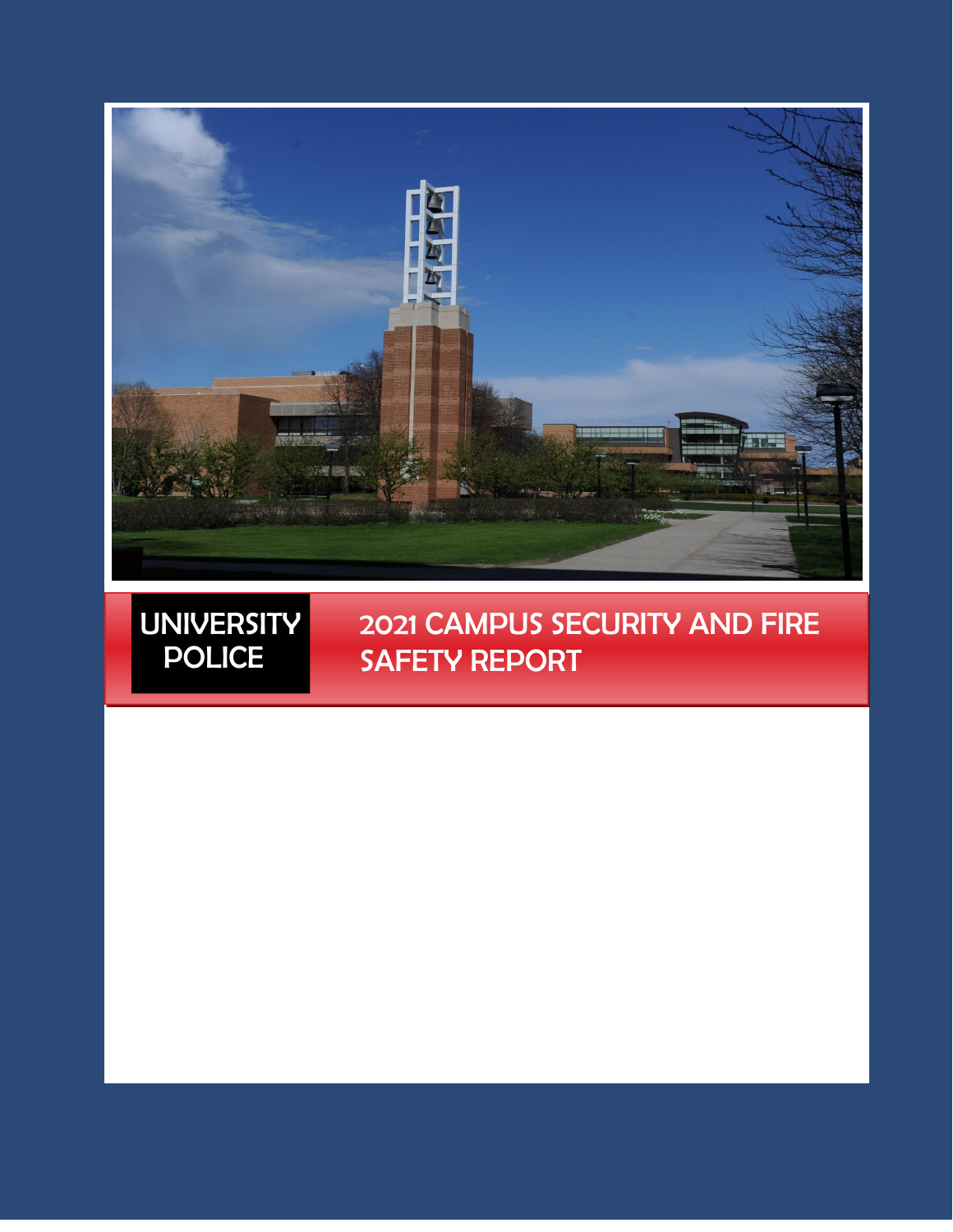# Table of Contents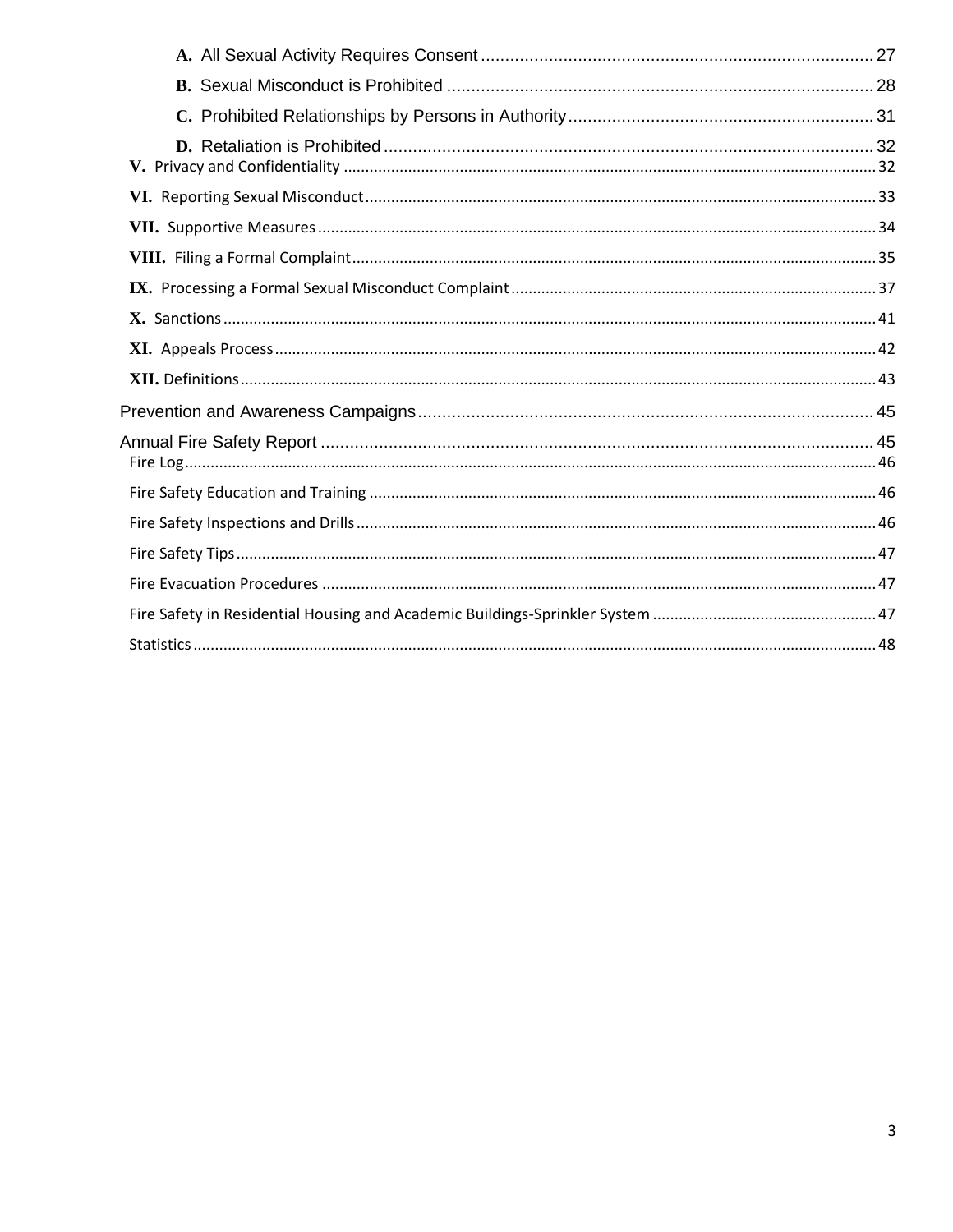

October, 2021

Dear Members of the Saginaw Valley State University Community:

The *2021 Campus Security and Fire Safety Report* provides an overview of 2018, 2019 and 2020 crime statistics, safety practices and policies for Saginaw Valley State University.

This publication contains crime statistics and fire safety information from the main and Macomb campuses. The information is made available to provide SVSU community members with specific information about available resources, both on and off campus, in the event they become the victim of a crime. Crimes should be reported to the University Police.

The University Police department prepares this report to comply with the Jeanne Clery Disclosure of Campus Security Policy and Crime Statistics Act and the Violence Against Women Act. This report is prepared in cooperation with local law enforcement agencies, Student Affairs, Human Resources, and Diversity Programs. Each entity provides updated information on their educational efforts and programs to comply with the Acts.

The procedures for preparing the annual disclosure of crime statistics include reporting statistics to the University community obtained from the following sources: SVSU Police, SVSU Student Conduct Programs, SVSU officials with significant responsibility for student and campus activities, Saginaw County Sheriff's Department, Macomb County Sheriff's Department, Michigan State Police, and Chesterfield Township Police. A letter is sent from the Chief of Police to other law enforcement agencies asking for incident reports occurring on SVSU controlled property. An email request is sent annually to SVSU Student Conduct Programs and SVSU officials with significant responsibility for student and campus activities requesting crime statistics. Annual crime statistics may also include anonymous crime reports. For statistical purposes, crime statistics reported to any of these sources would be recorded in the calendar year the crime was reported.

When the Campus Security and Fire Safety Report is complete all faculty, staff and current students receive an e-mail from the Chief of Police. The e-mail includes a brief summary of the contents of the report and a direct link to the report. Also included is the address for the University Police website where crime statistics can be found on-line.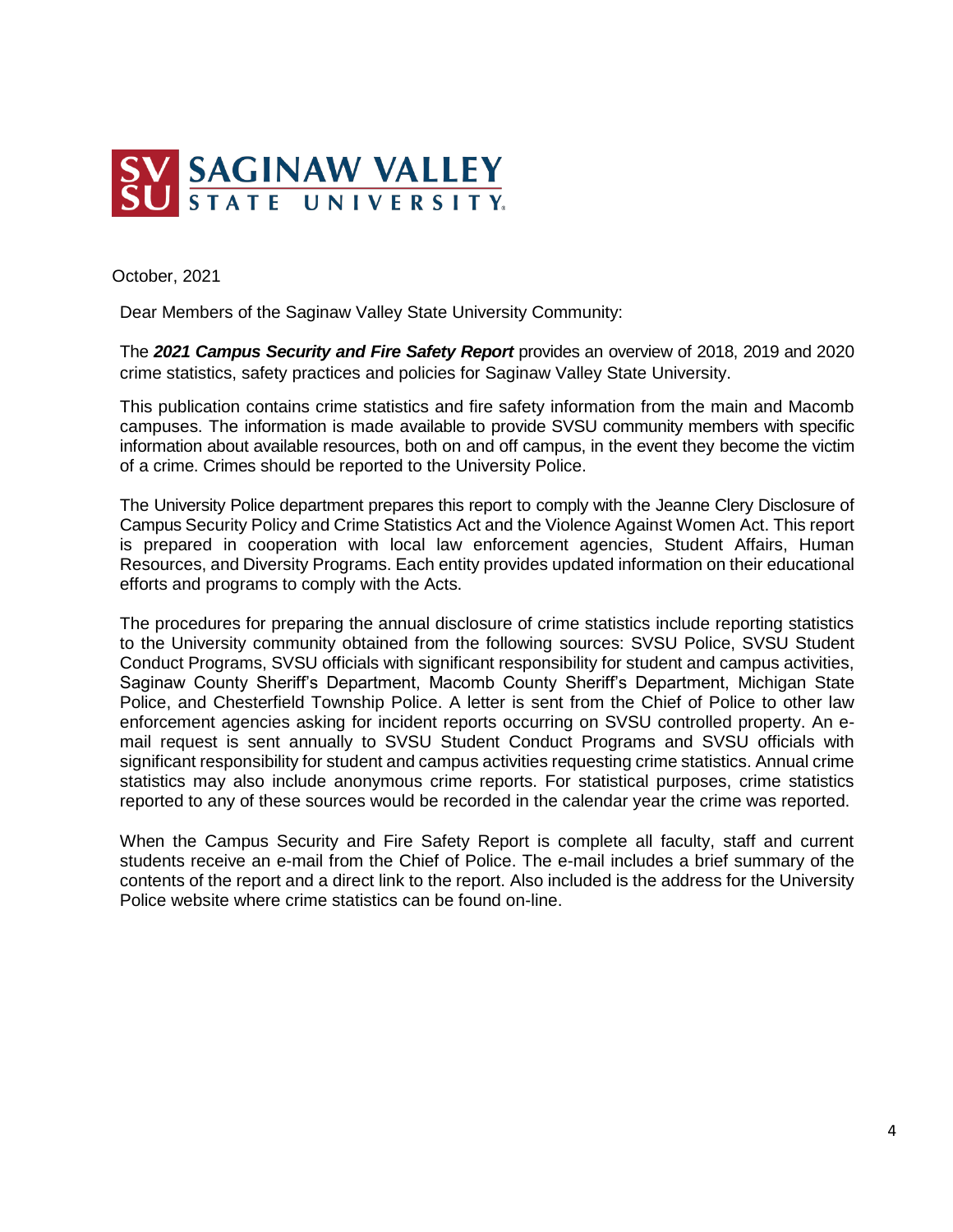#### <span id="page-4-0"></span>**The University Police Department**

The University Police are responsible for providing police services to the SVSU campus. The department is located in the South Campus Complex A, on Pierce Road, between Bay Road and Davis Road. The department has nine sworn police officers, two part-time police clerks, and a Parking Services Coordinator. Police officers are responsible for enforcing University regulations, state and local laws. These officers are professionals who work as a team to provide a safe environment in which the mission of the University can be fully realized. The Department is serviceoriented, and community policing is an important service the department provides. Officers work together with community members to address community problems related to crime, fears associated with crime, and social disorder.

University Police also employs trained students who are responsible for dispatching police officers, providing information to the campus community, motorized and foot patrol of parking lots and buildings, assisting motorists and issuing parking tickets while enforcing the SVSU Parking Ordinance.

#### <span id="page-4-1"></span>University Police Authority and Jurisdiction

SVSU University Police have complete police authority to apprehend and arrest anyone involved in illegal acts on campus. If minor offenses involving University rules and regulations are committed by a University student, the University Police may refer the individual to Student Conduct Programs. Criminal offenses are reported and subject to prosecution in the Saginaw County Court system.

University Police Officers are sworn peace officers in the State of Michigan and are responsible for enforcing state and local laws and University regulations on campus and roadways adjacent to the University. They are certified by the Michigan Commission on Law Enforcement Standards and have full arrest powers.

University Police personnel work closely with local, state, and federal police agencies and have direct radio communication with Saginaw County 911. The University participates in the Saginaw County Mutual Aid Agreement whereby police agencies in Saginaw County utilize a protocol for providing assistance to one another. Participating police departments are able to assist SVSU Police when requested with criminal investigations, crowd control, arrests, short-term manpower and equipment needs.

#### <span id="page-4-2"></span>Education and Training

Officers are licensed by the Michigan Commission on Law Enforcement Standards and have full arrest authority. The Department provides extensive on-going training for all campus police officers. Police officers are certified in Cardiopulmonary Resuscitation (CPR), First Aid and the use of Automatic External Defibrillators (AEDs).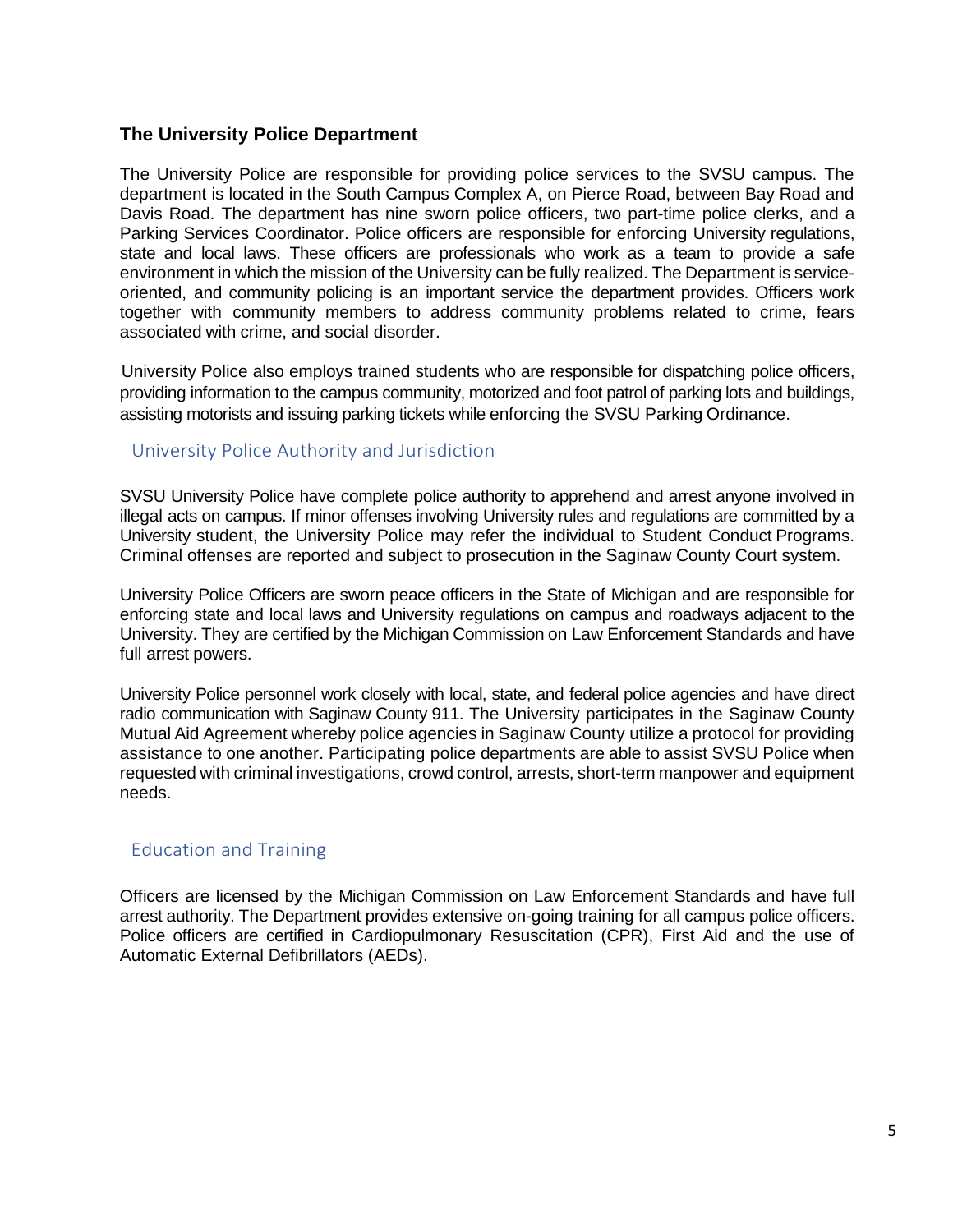# <span id="page-5-0"></span>**Reporting a Crime**

In the event of an emergency or to report a crime on the main SVSU campus, members of the campus community should call University Police at 989-964-4141 or 911 when using a cellular phone. If using a campus telephone, please dial 4141 or 911. Individuals may also report an incident in person at the department's headquarters in South Campus Complex A. University Police encourages the accurate and prompt reporting of all crimes to University Police or the appropriate law enforcement agency. Prompt reporting allows University Police to take the appropriate action(s) in a timely manner. We encourage all members of the campus community to engage in our "See Something Say Something" campaign and contact the police department if they observe suspicious activity.

The University has installed emergency two-way call boxes (blue light phones) throughout campus for use during emergencies. By pressing the button on the stations, users can communicate directly with Central Dispatch.

## <span id="page-5-1"></span>**Voluntary Confidential Reporting Procedures**

Victims of a crime who do not want to pursue action within the University system or the criminal justice system may consider making a confidential report. The report will remain anonymous and can be completed by using the Anonymous Crime Tip Submission Form located on the University Police website at: [www.svsu.edu/universitypolice](http://www.svsu.edu/universitypolice) .

The purpose of a confidential report is to comply with the wish to keep the matter confidential, while taking steps to ensure the future safety of the campus community. The University will keep accurate records of the number of incidents, determine if there is a pattern of crime and alert the campus community, if necessary, to potential threats. Reports filed in this manner are counted and disclosed in the annual crime statistics.

## <span id="page-5-2"></span>**Campus Security Authorities**

Campus Security Authorities (CSAs), as defined by the Clery Act, have an obligation to report allegations of Clery Act defined crimes that they conclude are made in good faith. These crime allegations should be reported to University Police. The Clery Act definition of a campus security authority includes SVSU personnel beyond SVSU police officers. An official of SVSU, who has significant responsibility for student and campus activities, including but not limited to, student housing, student discipline, coaches, student organization advisors and campus judicial proceedings, is a Campus Security Authority. The intent of including non-law enforcement personnel as campus security authorities is to acknowledge that many individuals and students in particular are hesitant about reporting crimes to the police, but may be more inclined to report incidents to other campus-affiliated individuals. Although not encouraged, crimes may be reported confidentially to CSA's for inclusion in the annual security report. Individuals should report crimes to SVSU University Police to allow the incident to be assessed for a Timely Warning notice and for the purpose of annual statistical disclosures.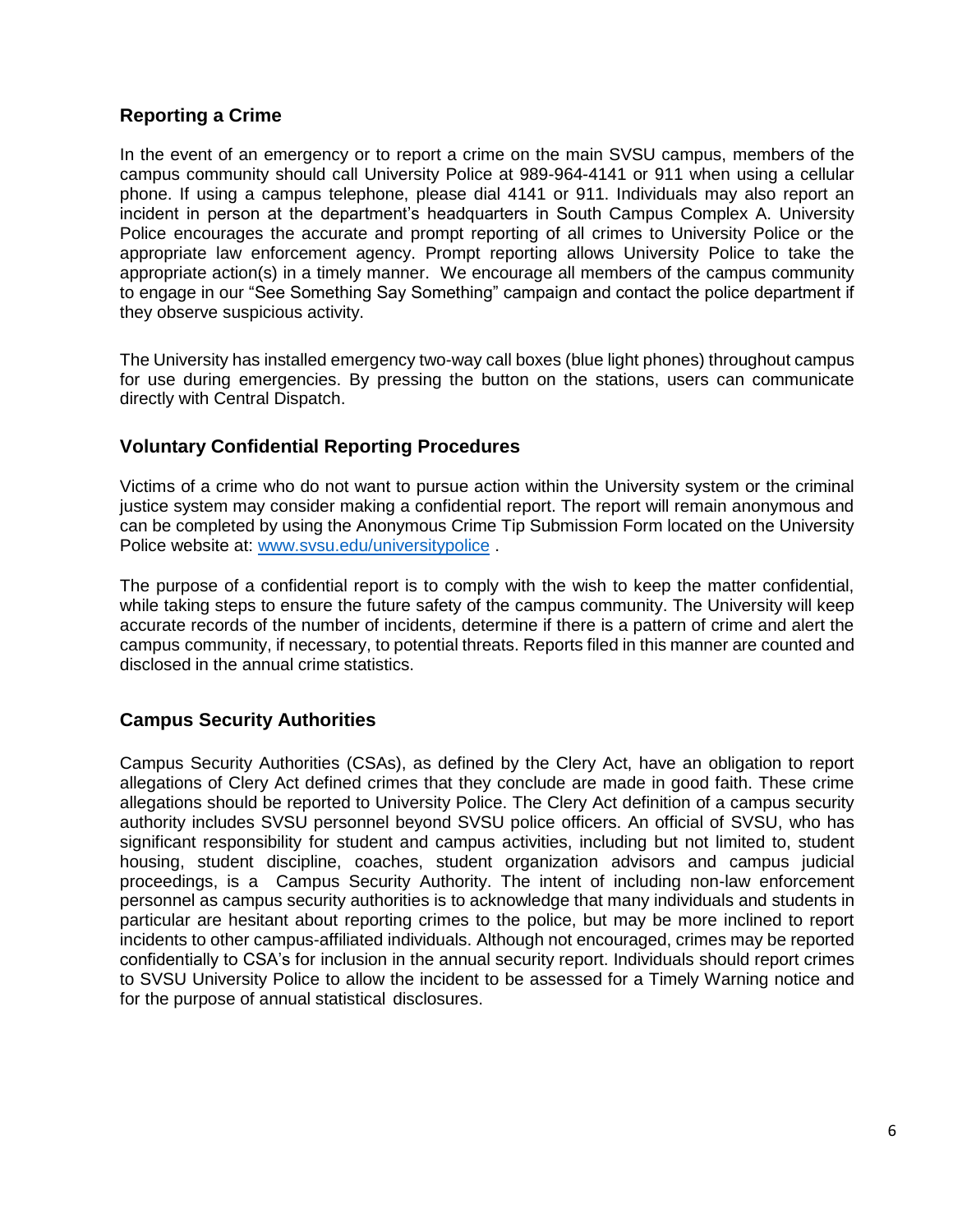## <span id="page-6-0"></span>**Counselors and Confidential Reporting**

Campus Pastoral Counselors and Campus Professional Counselors, when acting as such, are not considered to be a Campus Security Authority and are not required to report crimes for inclusion into the annual disclosure of crime statistics. As a matter of policy, they are encouraged, if they deem appropriate, to inform persons being counseled to report crimes on a voluntary basis for inclusion into the annual crime statistics.

The Clery Act defines counselors as:

*Pastoral Counselor*- An employee of an institution, who is associated with a religious order or denomination, recognized by that religious order or denomination as someone who provides confidential counseling and who is functioning within the scope of that recognition as a pastoral counselor.

*Professional Counselor*- An employee of an institution whose official responsibilities include providing psychological counseling to members of the institution's community and who is functioning within the scope of his or her license or certification.

#### <span id="page-6-1"></span>**Response to Reports**

Dispatchers are available 24 hours a day to answer your 911 calls or 911 calls from University phones. University Police procedures require an immediate response to emergency calls. In response to a non-emergency call, University Police will take the appropriate action, either dispatching an officer or asking the victim to report to University Police to file an incident report. After review, University Police incident reports may be forwarded to the Saginaw County Prosecutor's office and/or the Associate Dean for Student Affairs/Coordinator of Student Conduct Programs.

#### <span id="page-6-2"></span>**Non-Campus Crime**

Saginaw Valley State University does not have any non-campus student organizations. University Police members do not provide law enforcement service to non-campus residences of recognized fraternity and sorority organizations, nor are non-campus activities recognized by University authority. Students, faculty and staff involved in criminal activity off campus may be subject to on-campus disciplinary action. Contact the Human Resources office at 989-964-4108 for further information regarding disciplinary action for faculty and staff. Questions regarding Student Code of Conduct Programs can be answered by the Associate Dean for Student Affairs/Coordinator of Student Conduct Programs at 989-964-2220.

## <span id="page-6-3"></span>**Crime Log**

A daily crime log is available for review 24 hours a day on the University Police website at [https://www.svsu.edu/universitypolice/monthlycrimereports .](https://www.svsu.edu/universitypolice/monthlycrimereports) The information in the crime log includes: the incident report number, date reported and occurred, general location and current disposition of each criminal investigation.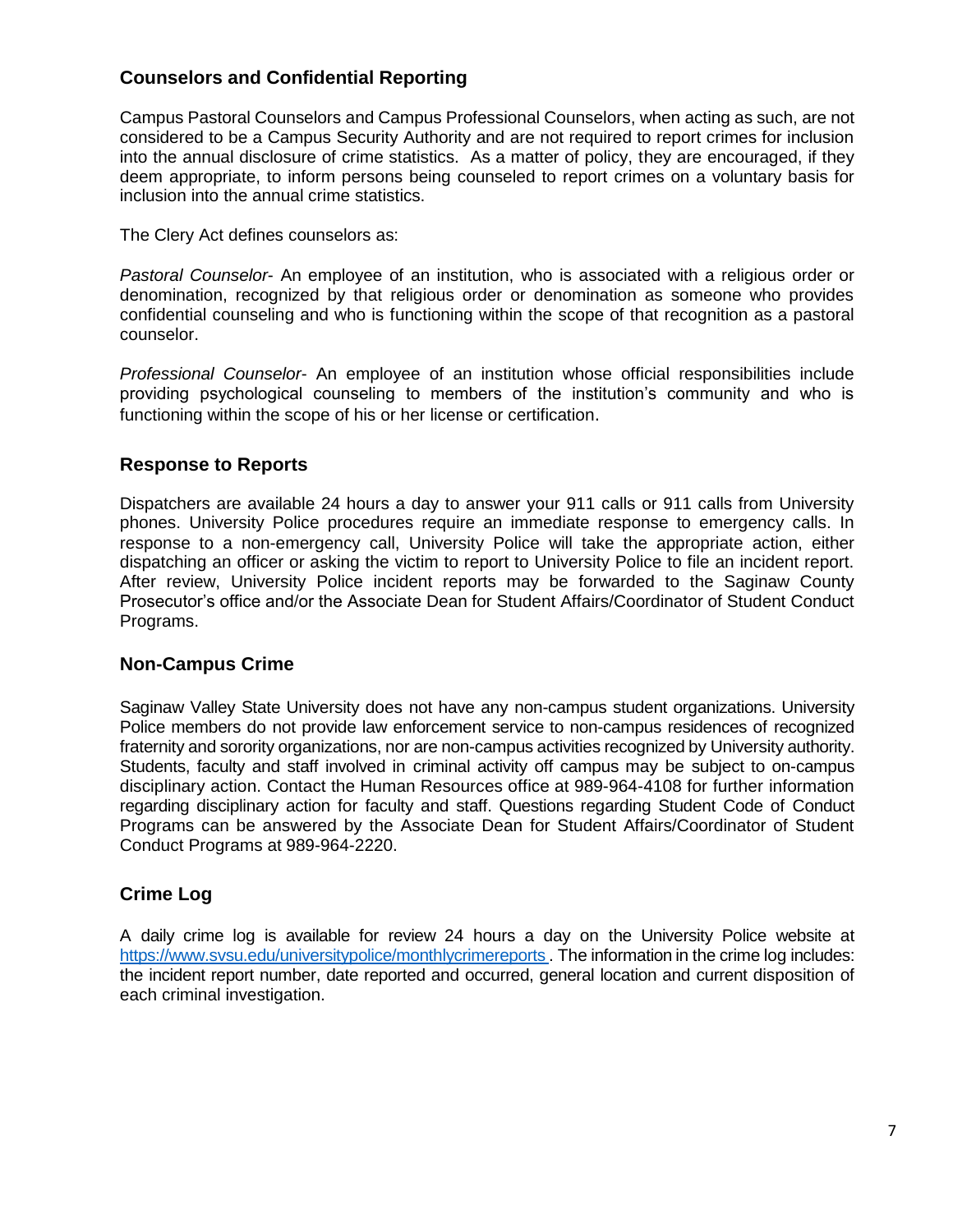<span id="page-7-0"></span>

| <b>Aggravated Assault</b>                | An unlawful attack by one person upon another for the purpose of<br>inflicting severe or aggravated bodily injury. This type of assault<br>usually is accompanied by the use of a weapon or by means likely to<br>produce death or great bodily harm. It is not necessary that injury<br>result from an aggravated assault when a gun, knife, dangerous<br>disease or other weapon is used which could or probably would<br>result in a serious potential injury if the crime were successfully<br>completed.                                                                                                                  |
|------------------------------------------|--------------------------------------------------------------------------------------------------------------------------------------------------------------------------------------------------------------------------------------------------------------------------------------------------------------------------------------------------------------------------------------------------------------------------------------------------------------------------------------------------------------------------------------------------------------------------------------------------------------------------------|
| <b>Arrest</b>                            | Persons processed by arrest, citation or summons.                                                                                                                                                                                                                                                                                                                                                                                                                                                                                                                                                                              |
| <b>Arson</b>                             | Any willful or malicious burning or attempt to burn, with or<br>without intent to defraud, a dwelling, house, public building, motor<br>vehicle or aircraft, personal property, etc.                                                                                                                                                                                                                                                                                                                                                                                                                                           |
| <b>Burglary</b>                          | The unlawful entry of a structure to commit a felony or a theft. For<br>reporting purposes this definition includes unlawful entry with intent<br>to commit a larceny or a felony; breaking and entering with intent to<br>commit a larceny; housebreaking; safe-cracking; and all attempts to<br>commit any of the aforementioned                                                                                                                                                                                                                                                                                             |
| <b>Dating Violence</b>                   | Violence committed by a person who is or has been in a social<br>relationship of a romantic or intimate nature with the victim; and<br>where the existence of such a relationship shall be determined<br>based on a consideration of the following factors: the length of the<br>relationship; the type of relationship; and the frequency of interaction<br>between the persons involved in the relationship.                                                                                                                                                                                                                 |
| <b>Destruction of</b><br><b>Property</b> | To willfully or maliciously destroy, damage, or deface, or otherwise<br>injure real or personal property without the consent of the owner or<br>the person having custody or control of it.                                                                                                                                                                                                                                                                                                                                                                                                                                    |
| <b>Domestic Violence</b>                 | Felony or misdemeanor crime of violence committed by:<br>A current or former spouse or intimate partner of the<br>victim,<br>A person with whom the victim shares a child in common,<br>A person who is cohabiting with or has cohabitated<br>with the victim as a spouse or intimate partner,<br>A person similarly situated to a spouse of the<br>victim under the domestic or family violence laws<br>of the jurisdiction receiving grant monies, or<br>Any other person against an adult or youth victim<br>who is protected from that person's acts under<br>the domestic or family violence laws of the<br>jurisdiction. |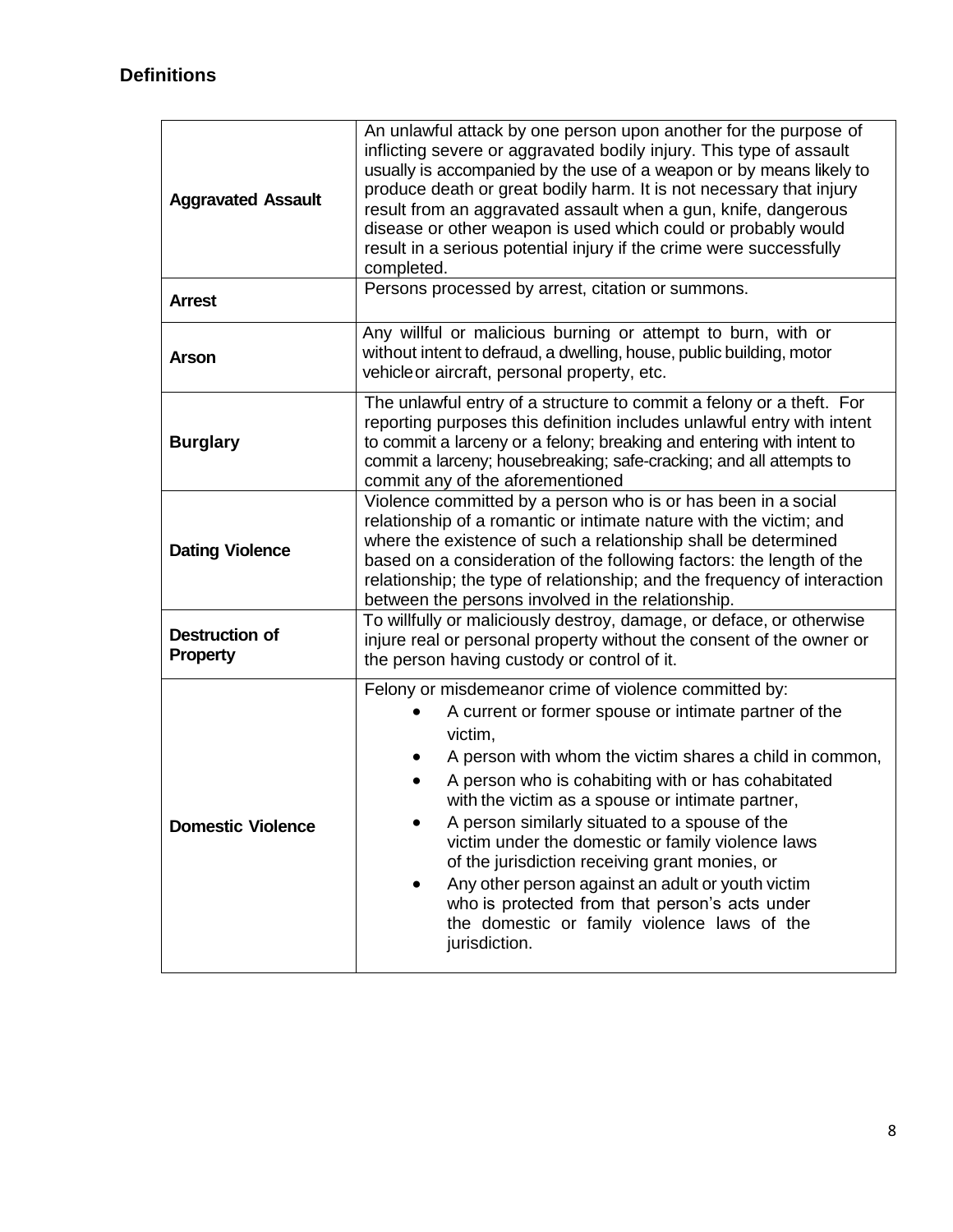| <b>Domestic Violence</b><br>(Michigan Definition) | The occurrence of any of the following acts by a person that is not<br>an act of self-defense:<br>Causing or attempting to cause physical or mental<br>harm to a family or household member.<br>Placing a family or household member in fear of<br>physical or mental harm.<br>Causing or attempting to cause a family or<br>$\bullet$<br>household member to engage in involuntary<br>sexual activity by force, threat of force, or<br>duress.<br>Engaging in activity toward a family or household<br>member that would cause a reasonable person to<br>feel terrorized, frightened, intimidated, threatened,<br>harassed, or molested. |  |  |
|---------------------------------------------------|-------------------------------------------------------------------------------------------------------------------------------------------------------------------------------------------------------------------------------------------------------------------------------------------------------------------------------------------------------------------------------------------------------------------------------------------------------------------------------------------------------------------------------------------------------------------------------------------------------------------------------------------|--|--|
| <b>Drug Law Violations</b>                        | Violations of state and local laws relating to the unlawful<br>possession, sale, use, growing, manufacturing and<br>making of narcotic drugs. The relevant substances<br>include opium or cocaine and their derivatives (morphine,<br>heroin, codeine); marijuana; synthetic narcotics (Demerol,<br>methadone); and dangerous non-narcotic drugs<br>(barbiturates, Benzedrine).                                                                                                                                                                                                                                                           |  |  |
| <b>Hate Crimes</b>                                | Criminal offense committed against a person or property which is<br>motivated, in whole or in part, by the offender's bias. Bias is a<br>performed negative opinion or attitude toward a group of persons<br>based on their race, gender, religion, disability, sexual orientation,<br>gender identity, ethnicity or national origin.                                                                                                                                                                                                                                                                                                     |  |  |
| <b>Intimidation</b>                               | Criminal offense committed against a person or property which is<br>motivated, in whole or in part, by the offender's bias. Bias is a<br>performed negative opinion or attitude toward a group of persons<br>based on their race, gender, religion, disability, sexual orientation,<br>gender identity, ethnicity or national origin.                                                                                                                                                                                                                                                                                                     |  |  |
| <b>Judicial Referrals</b>                         | The referral of any person to any official who initiates a<br>disciplinary action of which a record is kept and which<br>may result in the imposition of a sanction. Statistics<br>under the heading of "Judicial Referrals" include<br>individuals referred to the Office of Student Conduct<br>Programs or Human Resources. The numbers include<br>referrals that are made via University Police incident<br>reports and reports provided directly to the Office of<br>Student Conduct Programs or Human Resources.                                                                                                                     |  |  |
| Larceny                                           | The unlawful taking, carrying, leading, or riding away of<br>property from the possession or constructive possession<br>of another with intent to deprive. Constructive possession<br>is the condition in which a person does not have physical<br>custody or possession, but is in a position to exercise<br>dominion or control over a thing.                                                                                                                                                                                                                                                                                           |  |  |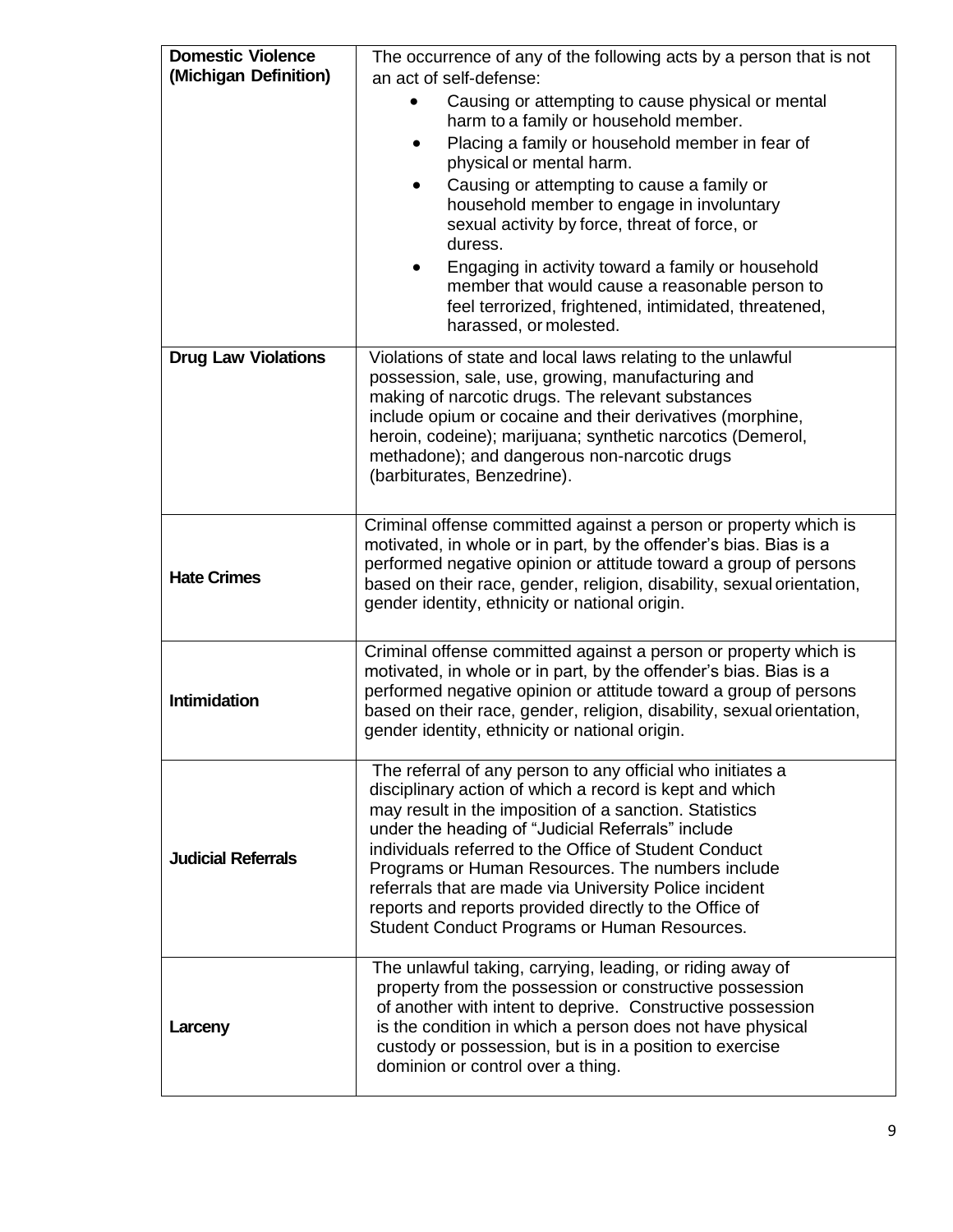| <b>Liquor Law Violations</b>                        | The violation of laws or ordinances prohibiting the manufacture,<br>sale, transporting, furnishing, possessing of intoxicating liquor;<br>maintaining unlawful drinking places; bootlegging; operating a still;<br>furnishing liquor to minor or intemperate person; using a vehicle for<br>illegal transportation of liquor; drinking on a train or public<br>conveyance; all attempts to commit any of the aforementioned.<br>(Drunkenness and driving under the influence are not included in<br>this definition). |  |
|-----------------------------------------------------|-----------------------------------------------------------------------------------------------------------------------------------------------------------------------------------------------------------------------------------------------------------------------------------------------------------------------------------------------------------------------------------------------------------------------------------------------------------------------------------------------------------------------|--|
| <b>Motor Vehicle Theft</b>                          | The theft or attempted theft of a motor vehicle.                                                                                                                                                                                                                                                                                                                                                                                                                                                                      |  |
| <b>Murder/ Non-Negligent</b><br><b>Manslaughter</b> | The willful killing of one human being by another.                                                                                                                                                                                                                                                                                                                                                                                                                                                                    |  |
| <b>Manslaughter by</b><br><b>Negligence</b>         | The killing of another person through grossnegligence.                                                                                                                                                                                                                                                                                                                                                                                                                                                                |  |
| <b>Robbery</b>                                      | The taking or attempting to take anything of value from the care,<br>custody or control of a person or persons by force or threat of force,<br>violence and/or causing the victim fear.                                                                                                                                                                                                                                                                                                                               |  |
| <b>Sexual Assault</b>                               | An offense that meets the definition of rape, fondling, incest, or<br>statutory rape as used in the FBI's Uniform Crime Reporting<br>program. A sex offense is any sexual act directed against another<br>person, without the consent of the victim, including instances where<br>the victim is incapable of giving consent.                                                                                                                                                                                          |  |
| Rape                                                | The penetration, no matter how slight, of the vagina or anus with any<br>body part or object, or oral penetration by a sex organ of another<br>person, without the consent of the victim.                                                                                                                                                                                                                                                                                                                             |  |
| Fondling                                            | The touching of the private body parts of another person for the<br>purpose of sexual gratification, without the consent of the victim,<br>including instances where the victim is incapable of giving consent<br>because of his/her age or because of his/her temporary or permanent<br>mental incapacity.                                                                                                                                                                                                           |  |
| Incest                                              | Sexual intercourse between persons who are related to each other<br>within the degrees wherein marriage is prohibited by law.                                                                                                                                                                                                                                                                                                                                                                                         |  |
| <b>Statutory Rape</b>                               | Sexual intercourse with a person who is under the statutory age of<br>consent.                                                                                                                                                                                                                                                                                                                                                                                                                                        |  |
| <b>Sex Offenses</b><br><b>Definitions</b>           |                                                                                                                                                                                                                                                                                                                                                                                                                                                                                                                       |  |
| <b>Forcible Sex</b><br><b>Offenses</b>              | Any sexual act directed against another person, forcibly and/or<br>against that person's will; or not forcibly or against the person's will<br>where the victim is incapable of giving consent. Includes forcible<br>rape, forcible sodomy, sexual assault with an object, and forcible<br>fondling.                                                                                                                                                                                                                  |  |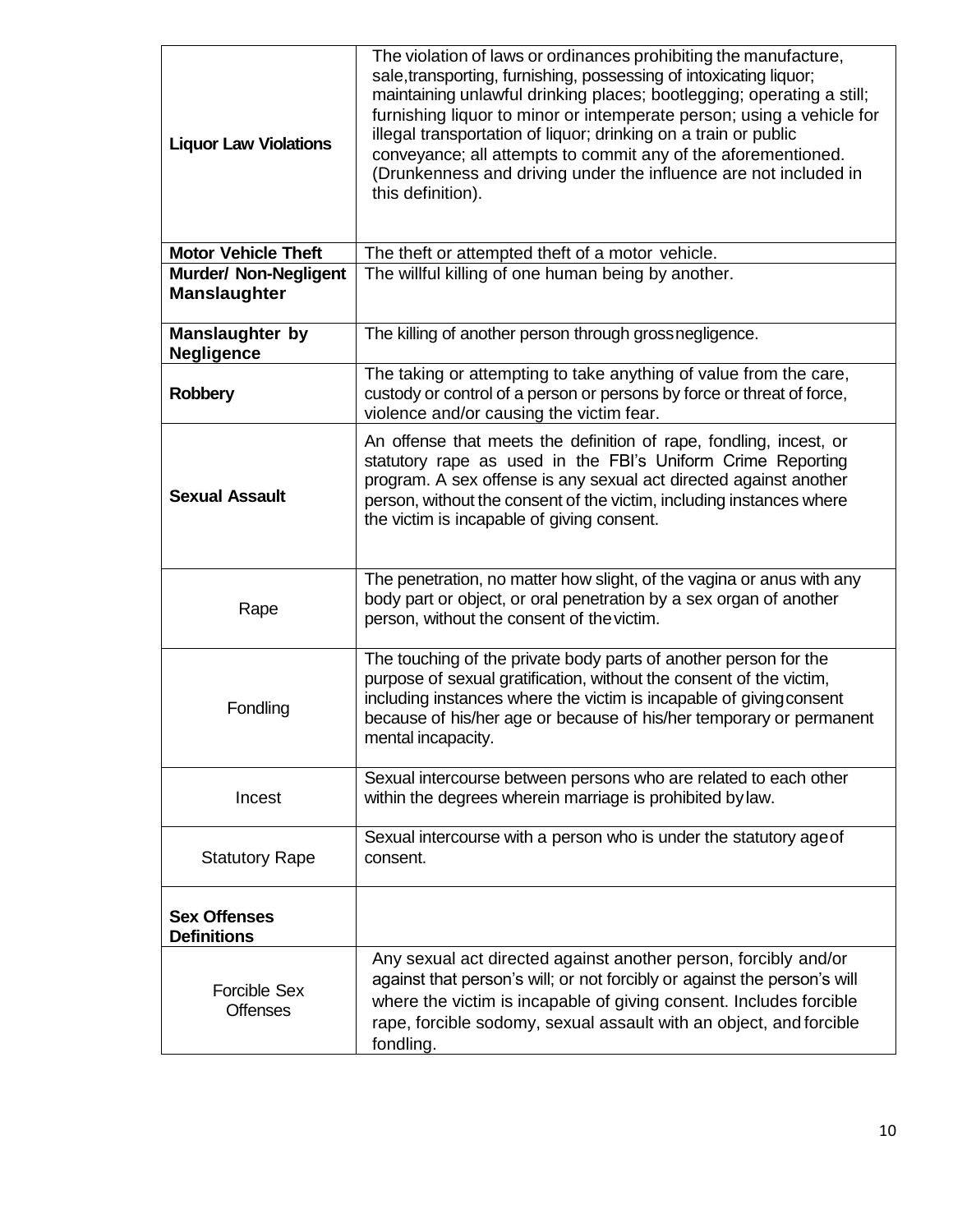| Non-Forcible Sex<br><b>Offenses</b>    | Unlawful, non-forcible sexual intercourse. Includes statutory rape<br>and incest.                                                                                                                                                                                                                                                     |
|----------------------------------------|---------------------------------------------------------------------------------------------------------------------------------------------------------------------------------------------------------------------------------------------------------------------------------------------------------------------------------------|
| <b>Simple Assault</b>                  | An unlawful physical attack by one person upon another<br>where neither the offender displays a weapon, nor the<br>victim suffers obvious severe or aggravated bodily injury<br>involving apparent broken bones, loss of teeth, possible<br>internal injury, severe laceration, or loss of<br>consciousness.                          |
| <b>Stalking</b>                        | Engaging in a course of conduct directed at a specific<br>person that would cause a reasonable person to fear for his<br>or her safety or the safety of others; or suffer substantial<br>emotional distress.                                                                                                                          |
| <b>Unfounded Crimes</b>                | A crime investigated by law enforcement authorities and found to<br>be false or baseless. Only sworn or commissioned law<br>enforcement personnel may "unfound" a crime.                                                                                                                                                              |
| <b>Weapon Law</b><br><b>Violations</b> | The violation of laws or ordinances dealing with weapon offenses,<br>regulatory in nature, such as manufacture, sale or possession of<br>deadly weapons; carrying deadly weapons, concealed or openly;<br>furnishing deadly weapons to minors; aliens possessing deadly<br>weapons; all attempts to commit any of the aforementioned. |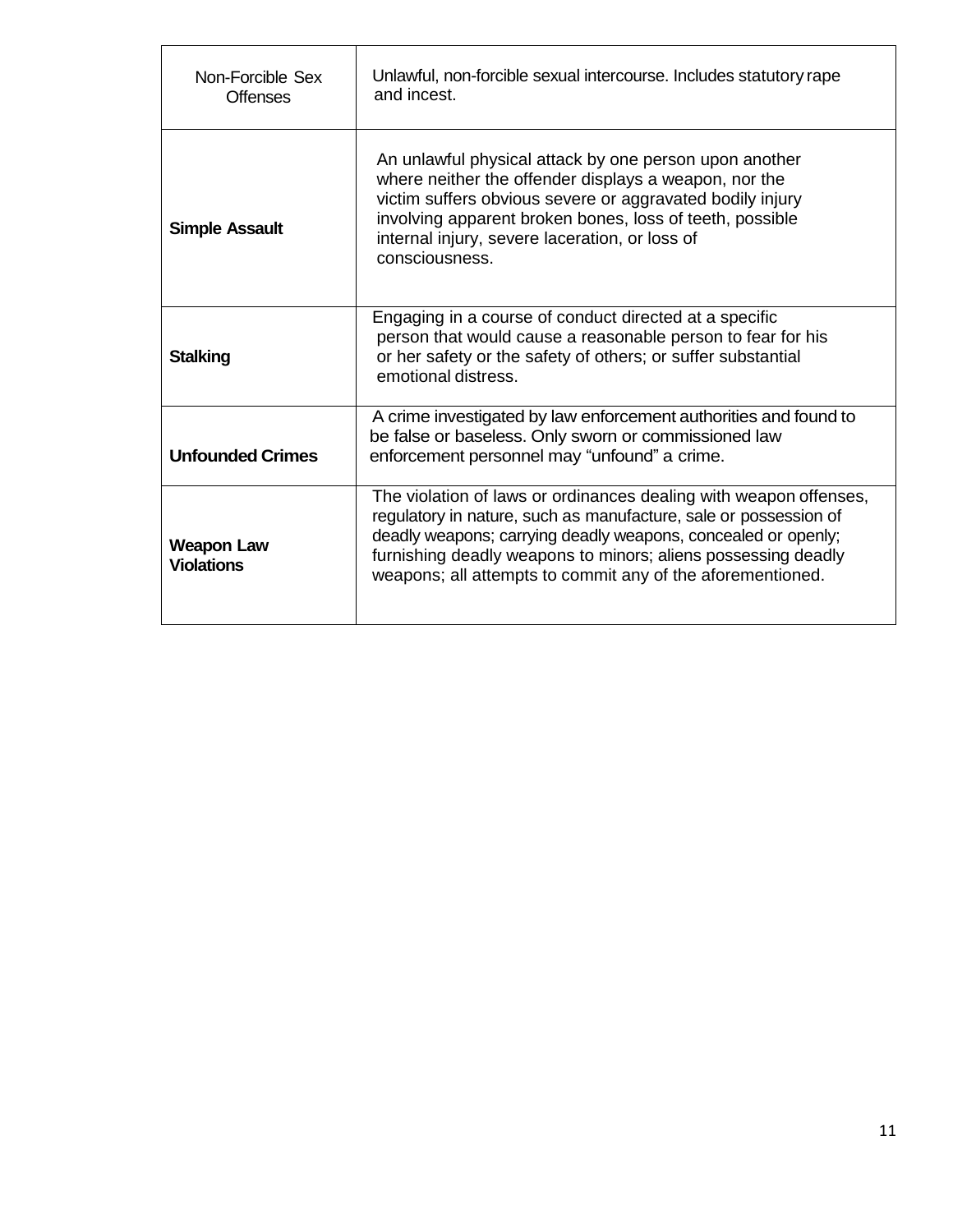# <span id="page-11-0"></span>**Main Campus Arrests and Referrals**

| <b>2020 Arrests and Judicial Referrals</b> |                        | <b>On-Campus</b> |              | Non-campus | <b>Public Property</b> |
|--------------------------------------------|------------------------|------------------|--------------|------------|------------------------|
|                                            | <b>Student Housing</b> | <b>Other</b>     | <b>Total</b> |            |                        |
| <b>ARRESTS</b>                             |                        |                  |              |            |                        |
| Liquor Law Violations                      |                        |                  |              |            |                        |
| <b>Drug Abuse Violations</b>               |                        |                  | ำ            | $\Omega$   | 0                      |
| Weapons: Carrying, Possession,<br>etc.     | 0                      | 0                | 0            | $\Omega$   | 0                      |
| <b>JUDICIAL REFERRALS</b>                  |                        |                  |              |            |                        |
| <b>Liquor Law Violations</b>               | 57                     | 3                | 60           | $\Omega$   | 0                      |
| <b>Drug Abuse Violations</b>               | 12                     | 5                | 17           | $\Omega$   | 0                      |
| Weapons: Carrying, Possession,<br>etc.     | 0                      | 0                | $\Omega$     | 0          | 0                      |

| 2019 Arrests and Judicial Referrals    |                        | <b>On-Campus</b>            |              | Non-campus   | <b>Public Property</b> |
|----------------------------------------|------------------------|-----------------------------|--------------|--------------|------------------------|
|                                        | <b>Student Housing</b> | <b>Other</b>                | <b>Total</b> |              |                        |
| <b>ARRESTS</b>                         |                        |                             |              |              |                        |
| <b>Liquor Law Violations</b>           | 0                      |                             |              | 0            |                        |
| <b>Drug Abuse Violations</b>           |                        | ŋ                           | 3            | 0            |                        |
| Weapons: Carrying, Possession,<br>etc. |                        | 0                           |              | 0            | 0                      |
| <b>JUDICIAL REFERRALS</b>              |                        |                             |              |              |                        |
| <b>Liquor Law Violations</b>           | 57                     | $\mathcal{D}_{\mathcal{A}}$ | 59           | <sup>0</sup> | ŋ                      |
| <b>Drug Abuse Violations</b>           | 8                      | 9                           | 17           |              |                        |
| Weapons: Carrying, Possession,<br>etc. |                        | 0                           | ำ            | 0            | 0                      |

| <b>2018 Arrests and Judicial Referrals</b> |                        | <b>On-Campus</b> |                | Non-campus | <b>Public Property</b> |
|--------------------------------------------|------------------------|------------------|----------------|------------|------------------------|
|                                            | <b>Student Housing</b> | <b>Other</b>     | <b>Total</b>   |            |                        |
| <b>ARRESTS</b>                             |                        |                  |                |            |                        |
| <b>Liquor Law Violations</b>               |                        | 0                | 3              | 0          | 0                      |
| <b>Drug Abuse Violations</b>               |                        | 13               | 2 <sup>1</sup> |            | 4                      |
| Weapons: Carrying, Possession,<br>etc.     |                        | 0                |                | 0          | $\Omega$               |
| <b>JUDICIAL REFERRALS</b>                  |                        |                  |                |            |                        |
| <b>Liquor Law Violations</b>               | 92 <sup>1</sup>        | 3                | 95             | 0          | $\Omega$               |
| <b>Drug Abuse Violations</b>               | 20                     | 10               | 30             | 0          | 0                      |
| Weapons: Carrying, Possession,<br>etc.     | 1                      | 0                |                | $\Omega$   | 0                      |

<sup>1</sup>Liquor law violations changed from 94 residential to 92 due to reclassification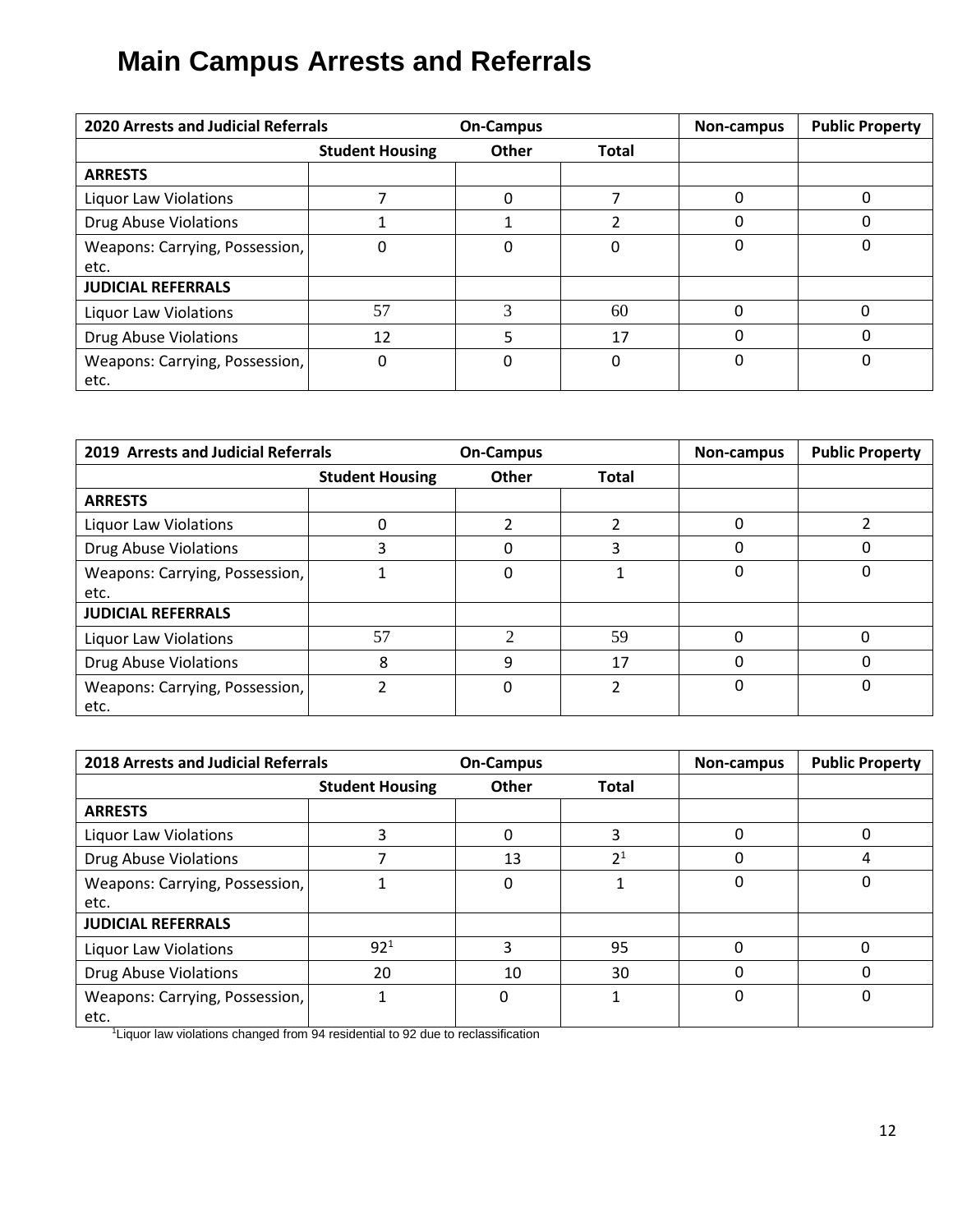# **Macomb Campus Arrests and Referrals**

| <b>2020 Arrests and Judicial Referrals</b> |           |                   |                           |  |  |
|--------------------------------------------|-----------|-------------------|---------------------------|--|--|
|                                            | On-campus | <b>Non-campus</b> | <b>Public</b><br>Property |  |  |
| <b>ARRESTS</b>                             |           |                   |                           |  |  |
| <b>Liquor Law Violations</b>               |           |                   |                           |  |  |
| Drug Abuse Violations                      |           |                   |                           |  |  |
| <b>Weapon Violations</b>                   |           |                   |                           |  |  |
|                                            |           |                   |                           |  |  |
| <b>JUDICIAL REFERRALS</b>                  |           |                   |                           |  |  |
| <b>Liquor Law Violations</b>               |           |                   |                           |  |  |
| <b>Drug Abuse Violations</b>               |           |                   |                           |  |  |
| <b>Weapon Violations</b>                   |           |                   |                           |  |  |

| <b>2019 Arrests and Judicial Referrals</b> |           |            |                                  |  |  |
|--------------------------------------------|-----------|------------|----------------------------------|--|--|
|                                            | On-campus | Non-campus | <b>Public</b><br><b>Property</b> |  |  |
| <b>ARRESTS</b>                             |           |            |                                  |  |  |
| <b>Liquor Law Violations</b>               |           | 0          |                                  |  |  |
| <b>Drug Abuse Violations</b>               |           | O          |                                  |  |  |
| <b>Weapon Violations</b>                   |           |            |                                  |  |  |
|                                            |           |            |                                  |  |  |
| <b>JUDICIAL REFERRALS</b>                  |           |            |                                  |  |  |
| <b>Liquor Law Violations</b>               |           |            |                                  |  |  |
| <b>Drug Abuse Violations</b>               |           |            |                                  |  |  |
| <b>Weapon Violations</b>                   |           |            |                                  |  |  |

| <b>2018 Arrests and Judicial Referrals</b> |           |                   |                                  |  |  |
|--------------------------------------------|-----------|-------------------|----------------------------------|--|--|
|                                            | On-campus | <b>Non-campus</b> | <b>Public</b><br><b>Property</b> |  |  |
| <b>ARRESTS</b>                             |           |                   |                                  |  |  |
| <b>Liquor Law Violations</b>               | n         | n                 |                                  |  |  |
| Drug Abuse Violations                      | n         | U                 | n                                |  |  |
| <b>Weapon Violations</b>                   |           | n                 |                                  |  |  |
|                                            |           |                   |                                  |  |  |
| <b>JUDICIAL REFERRALS</b>                  |           |                   |                                  |  |  |
| <b>Liquor Law Violations</b>               | n         |                   |                                  |  |  |
| Drug Abuse Violations                      |           |                   |                                  |  |  |
| <b>Weapon Violations</b>                   |           |                   |                                  |  |  |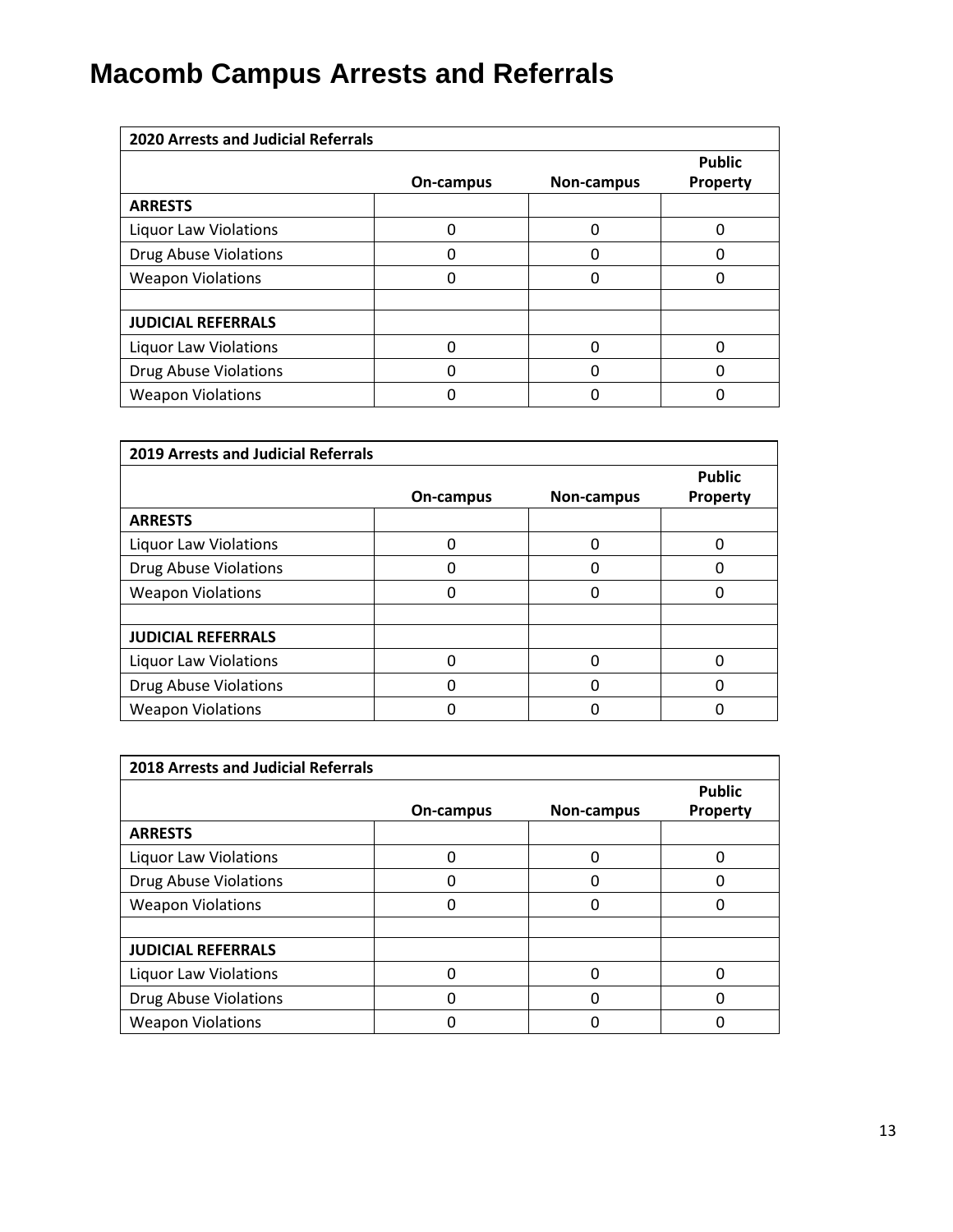# <span id="page-13-0"></span>**Main Campus Criminal Offenses**

| <b>2020 Criminal Offenses</b>        | On-Campus                    |          |              | Non-<br>campus | <b>Public</b><br><b>Property</b> | <b>Unfounded</b> |
|--------------------------------------|------------------------------|----------|--------------|----------------|----------------------------------|------------------|
|                                      | <b>Student Housing Other</b> |          | <b>Total</b> |                |                                  |                  |
| Murder/Non-negligent<br>Manslaughter | 0                            | $\Omega$ | $\Omega$     | $\Omega$       | $\Omega$                         | $\Omega$         |
| Manslaughter by Negligence           | 0                            | $\Omega$ | $\Omega$     | $\mathbf{0}$   | 0                                | 0                |
| Sexual Offense: Rape                 | 1                            | $\Omega$ | 1            | $\Omega$       | $\Omega$                         | 1                |
| Sexual Offense: Fondling             | $\overline{2}$               | 1        | 3            | $\Omega$       | $\Omega$                         | $\Omega$         |
| Sexual Offense: Incest               | $\Omega$                     | $\Omega$ | $\Omega$     | $\Omega$       | $\Omega$                         | $\Omega$         |
| Sexual Offense: Statutory<br>Rape    | $\Omega$                     | $\Omega$ | $\Omega$     | $\Omega$       | $\Omega$                         | 0                |
| Robbery                              | 0                            | 0        | 0            | $\Omega$       | $\Omega$                         | 0                |
| Aggravated Assault                   | $\Omega$                     | 1        |              | $\Omega$       | $\Omega$                         | $\Omega$         |
| <b>Burglary</b>                      |                              | $\Omega$ | 1            | $\Omega$       | $\Omega$                         | 0                |
| Motor Vehicle Theft                  | $\Omega$                     | $\Omega$ | $\Omega$     | $\Omega$       | $\Omega$                         | 4                |
| Arson                                | $\Omega$                     | $\Omega$ | $\Omega$     | $\Omega$       | $\Omega$                         | $\mathbf{0}$     |
| Domestic Violence                    | 1                            | 1        | 2            | $\Omega$       | $\Omega$                         | $\mathbf 0$      |
| Dating Violence                      |                              | $\Omega$ | 1            | $\Omega$       | $\Omega$                         | $\Omega$         |
| Stalking                             | 1                            | 3        | 4            | $\Omega$       | $\Omega$                         | 1                |

| <b>2019 Criminal Offenses</b>        | <b>On-Campus</b>       |                | Non-<br>campus | <b>Public</b><br><b>Property</b> | <b>Unfounded</b> |          |
|--------------------------------------|------------------------|----------------|----------------|----------------------------------|------------------|----------|
|                                      | <b>Student Housing</b> | <b>Other</b>   | <b>Total</b>   |                                  |                  |          |
| Murder/Non-negligent<br>Manslaughter | 0                      | 0              | $\Omega$       | $\mathbf{0}$                     | $\Omega$         | 0        |
| Manslaughter by Negligence           | $\Omega$               | $\Omega$       | $\Omega$       | $\Omega$                         | $\Omega$         | 0        |
| Sexual Offense: Rape                 | $\overline{2}$         | $\Omega$       | $\overline{2}$ | $\Omega$                         | $\Omega$         | 0        |
| Sexual Offense: Fondling             | $\overline{c}$         | 4              | 3              | $\Omega$                         | $\mathbf{0}$     | 0        |
| Sexual Offense: Incest               | $\Omega$               | $\Omega$       | $\Omega$       | $\Omega$                         | $\Omega$         | 0        |
| Sexual Offense: Statutory Rape       | $\mathbf 0$            | $\Omega$       | $\Omega$       | $\Omega$                         | $\mathbf{0}$     | 0        |
| Robbery                              | 0                      | 0              | $\overline{0}$ | $\overline{0}$                   | 0                | 0        |
| <b>Aggravated Assault</b>            | 3                      | $\Omega$       | 3              | $\Omega$                         | $\Omega$         | 0        |
| <b>Burglary</b>                      | 6                      | $\Omega$       | 6              | $\Omega$                         | $\Omega$         | 0        |
| Motor Vehicle Theft                  | $\Omega$               | $\overline{2}$ | $\overline{2}$ | $\Omega$                         | 0                | $\Omega$ |
| Arson                                | $\Omega$               | $\Omega$       | $\Omega$       | $\Omega$                         | $\Omega$         | 0        |
| Domestic Violence                    |                        | 1              | $\overline{2}$ | $\Omega$                         | $\Omega$         | 0        |
| Dating Violence                      | 0                      | $\Omega$       | $\Omega$       | $\mathbf 0$                      | 0                | 0        |
| Stalking                             | 0                      | $\overline{2}$ | $\overline{2}$ | 0                                | $\Omega$         | $\Omega$ |
| *Larcenies                           | $\overline{2}$         | 7              | 9              | 0                                | $\Omega$         | 0        |

\*Larcenies are not a required category.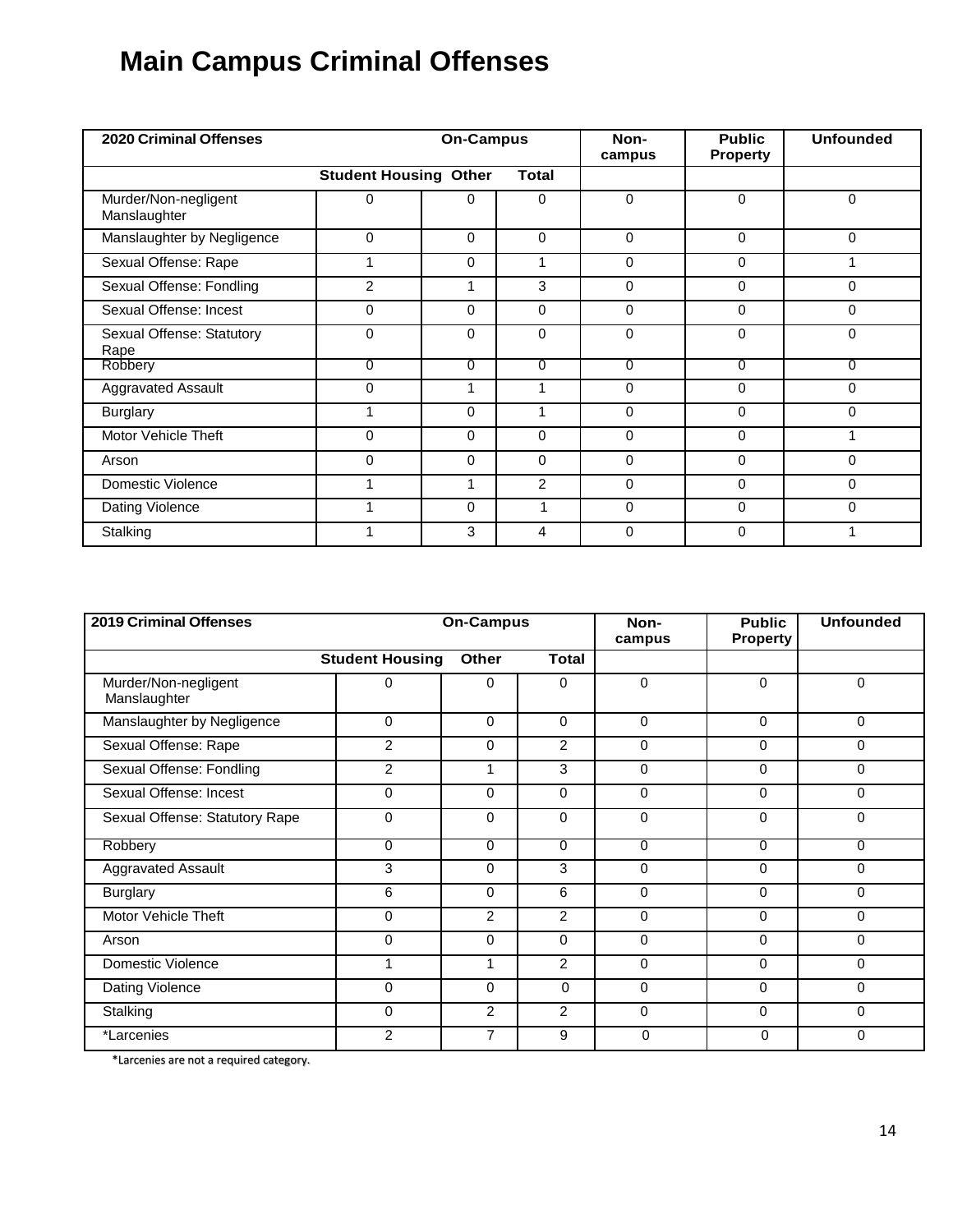# Main Campus, cont.

| 2018 Criminal Offenses               | On-Campus              |                |                | Non-<br>campus | <b>Public</b><br><b>Property</b> | <b>Unfounded</b> |
|--------------------------------------|------------------------|----------------|----------------|----------------|----------------------------------|------------------|
|                                      | <b>Student Housing</b> | <b>Other</b>   | <b>Total</b>   |                |                                  |                  |
| Murder/Non-negligent<br>Manslaughter | 0                      | $\Omega$       | $\Omega$       | 0              | $\Omega$                         | $\Omega$         |
| Manslaughter by Negligence           | 0                      | $\Omega$       | $\Omega$       | 0              | $\Omega$                         | $\Omega$         |
| Sexual Offense: Rape                 |                        | $\Omega$       | 1              | 0              | $\Omega$                         | $\Omega$         |
| Sexual Offense: Fondling             |                        | $\Omega$       | 1              | 0              | $\Omega$                         | $\Omega$         |
| Sexual Offense: Incest               | $\Omega$               | $\Omega$       | $\Omega$       | 0              | $\Omega$                         | $\Omega$         |
| Sexual Offense: Statutory Rape       | 0                      | $\Omega$       | $\Omega$       | 0              | 0                                | $\Omega$         |
| Robbery                              | 0                      | $\overline{0}$ | $\overline{0}$ | $\overline{0}$ | $\overline{0}$                   | $\overline{0}$   |
| Aggravated Assault                   |                        | 4              | 5              | $\Omega$       | $\Omega$                         | $\Omega$         |
| <b>Burglary</b>                      |                        | 1              | $\overline{2}$ | 0              | $\Omega$                         | $\Omega$         |
| <b>Motor Vehicle Theft</b>           | 0                      | 0              | 0              | 0              | $\Omega$                         | 0                |
| Arson                                | 0                      | 0              | $\Omega$       | 0              | $\Omega$                         | 0                |
| Domestic Violence                    |                        | 1              | $\overline{2}$ | 0              | $\Omega$                         | 0                |
| Dating Violence                      | 0                      | $\Omega$       | $\Omega$       | 0              | $\Omega$                         | $\Omega$         |
| Stalking                             | 0                      | 2              | $\overline{2}$ | 0              | $\Omega$                         | $\Omega$         |
| *Larcenies                           | $\blacksquare$         | $\blacksquare$ | 40             | 0              | $\mathbf 0$                      | 0                |

\*Larcenies are not a required category.

# <span id="page-14-0"></span>**Macomb Campus Criminal Offenses**

| <b>2020 Criminal Offenses</b>     | <b>On-Campus</b> | Non-campus | <b>Public Property</b> | <b>Unfounded</b> |
|-----------------------------------|------------------|------------|------------------------|------------------|
| Murder/Non-negligent Manslaughter | 0                | 0          | ∩                      | 0                |
| Manslaughter by Negligence        | 0                | 0          | 0                      | 0                |
| Sexual Offense: Rape              | 0                | $\Omega$   | $\Omega$               | 0                |
| Sexual Offense: Fondling          | 0                | 0          | $\Omega$               | 0                |
| Sexual Offense: Incest            | 0                | 0          | $\Omega$               | 0                |
| Sexual Offense: Statutory Rape    | 0                | 0          | 0                      | 0                |
| Robbery                           | $\Omega$         | $\Omega$   | $\Omega$               | 0                |
| <b>Aggravated Assault</b>         | 0                | $\Omega$   | $\Omega$               | 0                |
| <b>Burglary</b>                   | 0                | $\Omega$   | $\Omega$               | 0                |
| <b>Motor Vehicle Theft</b>        | 0                | 0          | $\Omega$               | O                |
| Arson                             | 0                | 0          | $\Omega$               | 0                |
| Domestic Violence                 | $\Omega$         | $\Omega$   | $\Omega$               | 0                |
| Dating Violence                   | 0                | $\Omega$   | $\Omega$               | 0                |
| Stalking                          | 0                | $\Omega$   | $\Omega$               | 0                |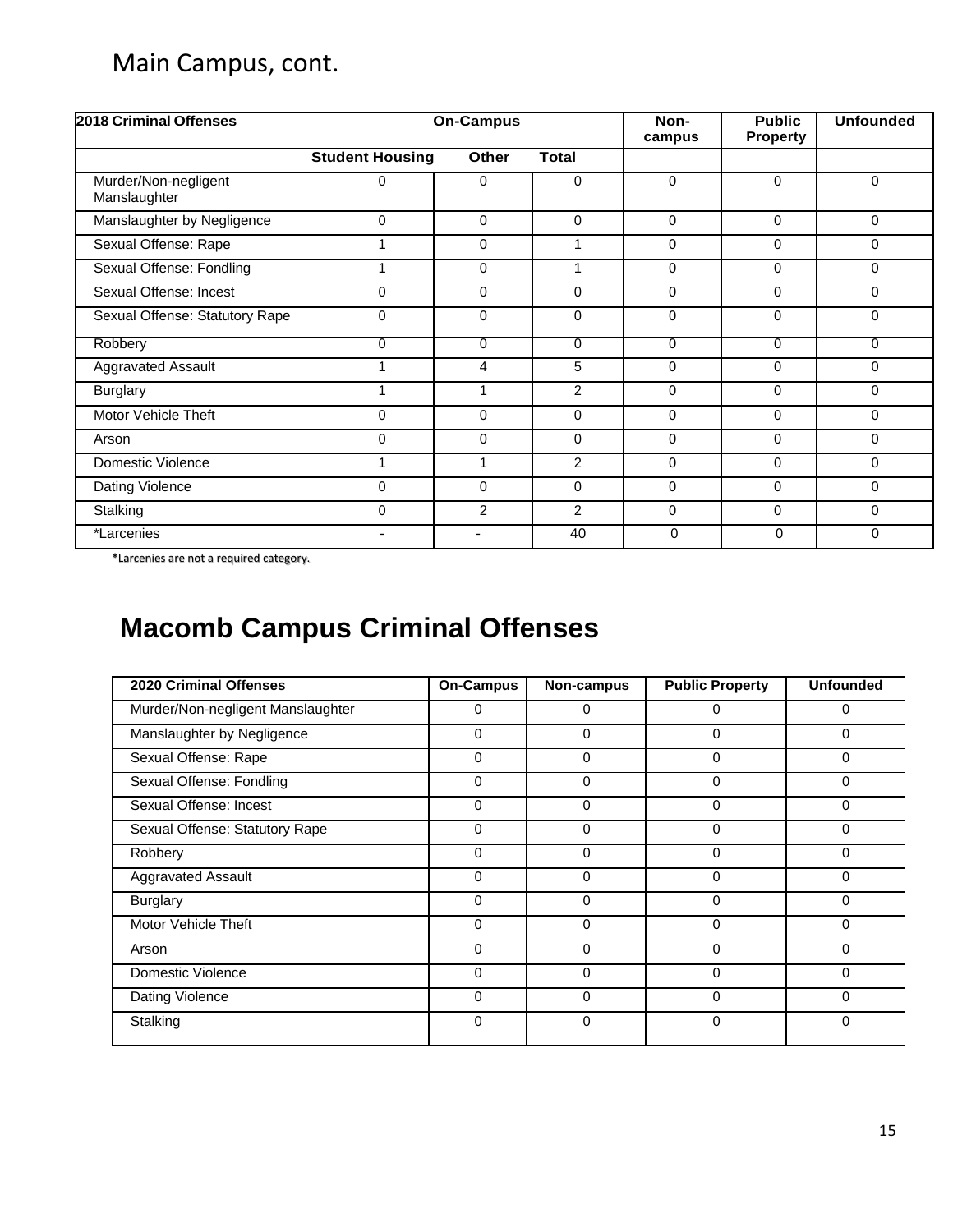# Macomb Campus, cont.

| <b>2019 Criminal Offenses</b>     | <b>On-Campus</b> | Non-campus   | <b>Public Property</b> | <b>Unfounded</b> |
|-----------------------------------|------------------|--------------|------------------------|------------------|
| Murder/Non-negligent Manslaughter | $\Omega$         | $\Omega$     | 0                      | 0                |
| Manslaughter by Negligence        | 0                | $\Omega$     | 0                      | 0                |
| Sexual Offense: Rape              | 0                | $\Omega$     | 0                      | 0                |
| Sexual Offense: Fondling          | 0                | $\Omega$     | 0                      | 0                |
| Sexual Offense: Incest            | 0                | $\Omega$     | $\Omega$               | 0                |
| Sexual Offense: Statutory Rape    | 0                | $\Omega$     | 0                      | 0                |
| Robbery                           | 0                | $\mathbf{0}$ | $\Omega$               | 0                |
| <b>Aggravated Assault</b>         | $\Omega$         | $\Omega$     | 0                      | 0                |
| <b>Burglary</b>                   | 0                | $\Omega$     | O                      | 0                |
| Motor Vehicle Theft               | 0                | 0            | 0                      | 0                |
| Arson                             | 0                | 0            | $\Omega$               | 0                |
| Domestic Violence                 | 0                | 0            | 0                      | 0                |
| Dating Violence                   | $\Omega$         | $\Omega$     | 0                      | 0                |
| Stalking                          | 0                | $\Omega$     | 0                      | 0                |
| *Larcenies                        | $\mathbf 0$      | 0            | 0                      | $\Omega$         |

\*Larcenies are not a required category.

| <b>2018 Criminal Offenses</b>     | <b>On-Campus</b> | Non-campus | <b>Public Property</b> | <b>Unfounded</b> |
|-----------------------------------|------------------|------------|------------------------|------------------|
| Murder/Non-negligent Manslaughter | $\Omega$         | 0          | 0                      | 0                |
| Manslaughter by Negligence        | 0                | 0          | 0                      | 0                |
| Sexual Offense: Rape              | 0                | $\Omega$   | $\Omega$               | 0                |
| Sexual Offense: Fondling          | 0                | 0          | 0                      | 0                |
| Sexual Offense: Incest            | 0                | 0          | $\Omega$               | 0                |
| Sexual Offense: Statutory Rape    | 0                | $\Omega$   | $\Omega$               | 0                |
| Robbery                           | 0                | 0          | $\Omega$               | 0                |
| <b>Aggravated Assault</b>         | $\Omega$         | 0          | $\Omega$               | 0                |
| <b>Burglary</b>                   | 0                | $\Omega$   | 0                      | 0                |
| Motor Vehicle Theft               | 0                | $\Omega$   | $\Omega$               | 0                |
| Arson                             | 0                | 0          | $\Omega$               | 0                |
| Domestic Violence                 | $\Omega$         | 0          | $\Omega$               | 0                |
| Dating Violence                   | 0                | 0          | 0                      | 0                |
| Stalking                          | $\Omega$         | 0          | $\Omega$               | 0                |
| *Larcenies                        | $\Omega$         | $\Omega$   | 0                      | $\Omega$         |

\*Larcenies are not a required category.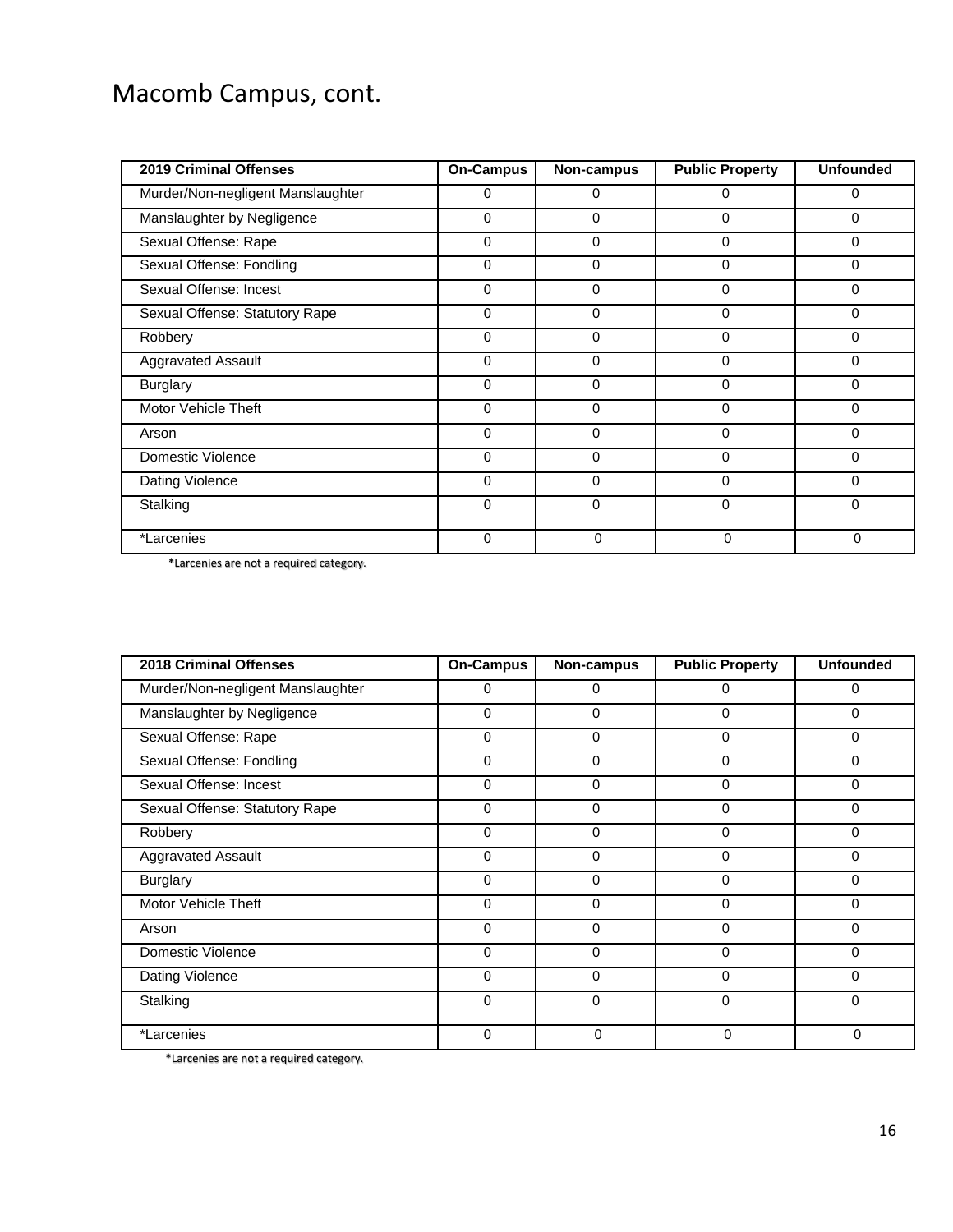# <span id="page-16-0"></span>**Hate Crimes**

Criminal offense committed against a person or property which is motivated, in whole or in part, by the offender's bias. Bias is a preformed negative opinion or attitude toward a group of persons based on their race, gender, religion, disability, sexual orientation, gender identity, ethnicity or national origin.

2020: Zero hate crimes reported in the following crime categories: Murder, non-negligent manslaughter, rape, fondling, statutory rape, incest, robbery, aggravated assault, burglary, motor vehicle theft, arson, larceny, simple assault, intimidation, destruction of property, domestic violence, dating violence and stalking.

2019: Zero hate crimes reported in the following crime categories: Murder, non-negligent manslaughter, rape, fondling, statutory rape, incest, robbery, aggravated assault, burglary, motor vehicle theft, arson, larceny, simple assault, intimidation, destruction of property, domestic violence, dating violence and stalking.

2018: Zero hate crimes reported in the following crime categories: Murder, non-negligent manslaughter, rape, fondling, statutory rape, incest, robbery, aggravated assault, burglary, motor vehicle theft, arson, larceny, simple assault, intimidation, destruction of property, domestic violence, dating violence and stalking.

## <span id="page-16-1"></span>**Crime Prevention and Security Awareness Programs**

Crime Prevention Programs on personal safety are sponsored by various campus organizations throughout the year. Campus crime prevention and security awareness programs are discussed annually in the fall by University Police during new student and parent orientation. Members of the University Police Department conduct crime prevention presentations when requested by various campus community groups. During these presentations the following information is typically provided – crime prevention tips, statistics on crime at SVSU, sexual misconduct, information regarding campus security procedures and practices, encouraging participants to be active partners in the safety of the campus community by taking measures to keep themselves and others safe, and reporting suspicious activity ("See Something Say Something).

The Residential Life staff strives to provide appropriate enforcement of security measures in all campus housing, promoting a community respectful of individual and group rights and responsibilities. Periodic educational sessions on safety and crime awareness are provided in collaboration with University Police.

The University Police offers a self-defense program, "RAD" (Rape Aggression Defense), to all members of the SVSU community. The RAD program teaches basic self-defense skills and assists individuals in gaining confidence in their own abilities, as well as making them more aware of their surroundings. RAD is offered to groups on and off campus throughout the year. Classes are taught by certified RAD instructors. Topics include awareness of rape, acquaintance rape and other sex offenses. The following University Police staff can provide additional information: Officer Kyle Barber (989-964-4514).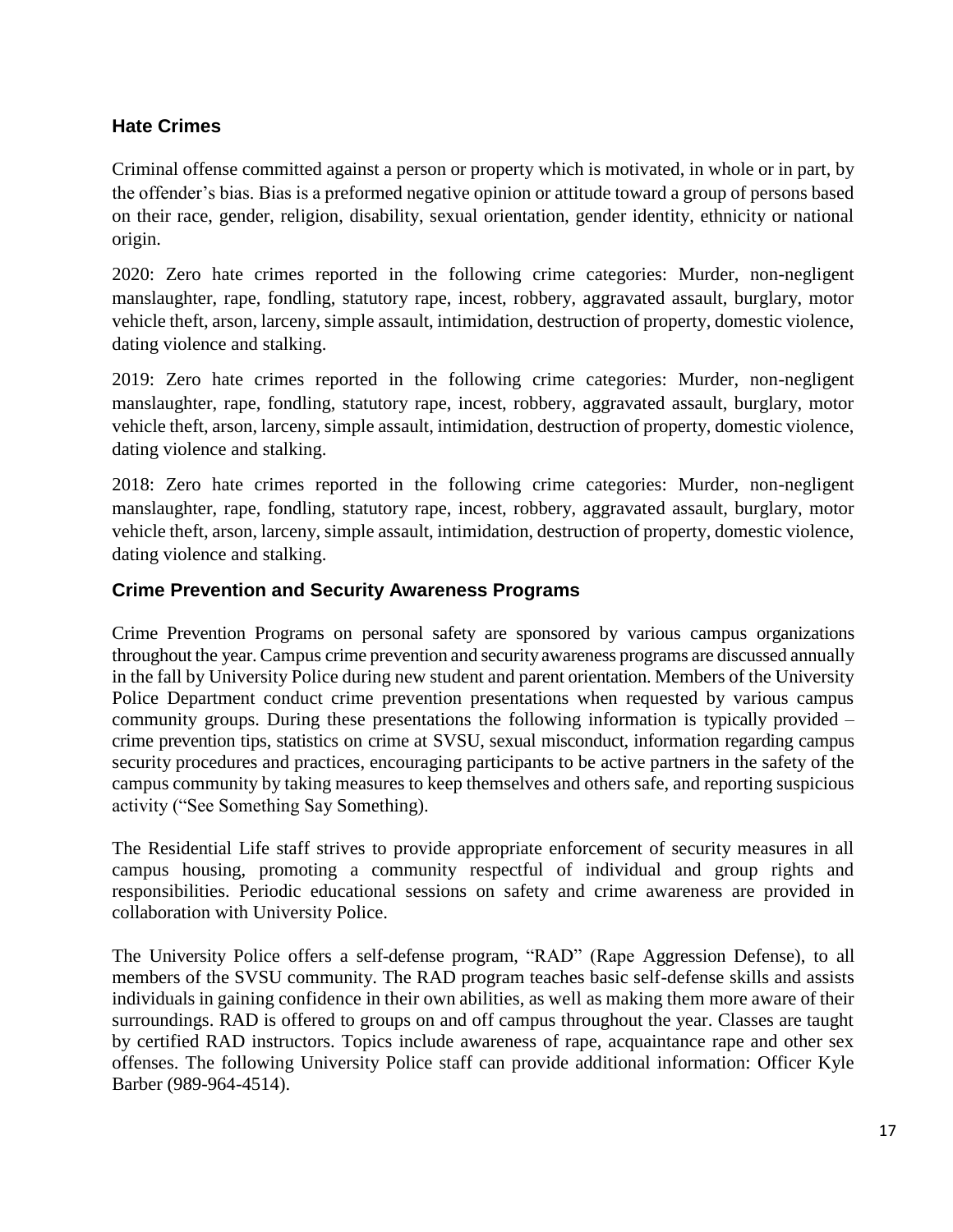The University Police take a proactive approach to minimize opportunities for criminal behavior. Periodically during the academic year, the University Police, in cooperation with other university organizations and departments, present crime prevention awareness sessions on sexual assault, thefts, and educational sessions on personal safety and residence hall security. Crime prevention efforts stress community awareness and interaction through presentations and dissemination of materials, including:

- New student and adjunct faculty Orientation Programs Provided safety and crime prevention information, Title IX, and sexual assault programming.
- Parent Orientation-Provide safety and crime prevention information. This occurs annually in the summer and fall
- Safety Escorts Police or Service Officer will provide an escort to an individual who feels uncomfortable walking alone on campus
- Operation Identification Students and employees are able to register valuable personal property with University Police. Available online
- Residential Life staff and student organization training on safety and crime prevention, sexual assault, Title IX, sexual harassment/stalking, and domestic/dating violence, annually in the fall and periodically throughout the year
- Peer Health Education workshops over the year with various topics such and Title IX and consent
- Title IX meetings with Faculty and Staff of each College to provide Title IX updates
- Campus Security Authority online course
- Workshop for Greek Life students on bystander intervention, hazing, and alcohol/drug use

# <span id="page-17-0"></span>**Emergency Notification Procedures**

The process of issuing an emergency notification begins by confirming there is a significant emergency or dangerous situation. Chief of Police (or designee) will verify information about a potential significant emergency or dangerous situation. This occurs by collecting and assimilating information from firsthand accounts and from uniformed officers in the field. In some circumstances local, state, or federal agencies may notify University Police of a possible emergency and may provide information or guidance to be used in verifying whether a significant emergency or dangerous situation exists.

Upon confirmation of an emergency or dangerous situation that poses an immediate threat to the health or safety of students or employees, Chief of Police (or designee) will, without delay, and taking into account the safety of the community, determine the content of the notification and initiate the notification system, unless issuing a notification will, in the professional judgment of responsible authorities, compromise efforts to assist a victim or to contain, respond to or otherwise mitigate the emergency.

Chief of Police (or designee) is responsible for determining the content of an emergency notification; the content of a notification is determined based on the circumstances and the manner in which the situation is impacting campus. The content of the notification message is designed to provide instruction to the University community that promotes the safety and well-being of those impacted. At times, messages may simply contain information about an area of campus to avoid. At other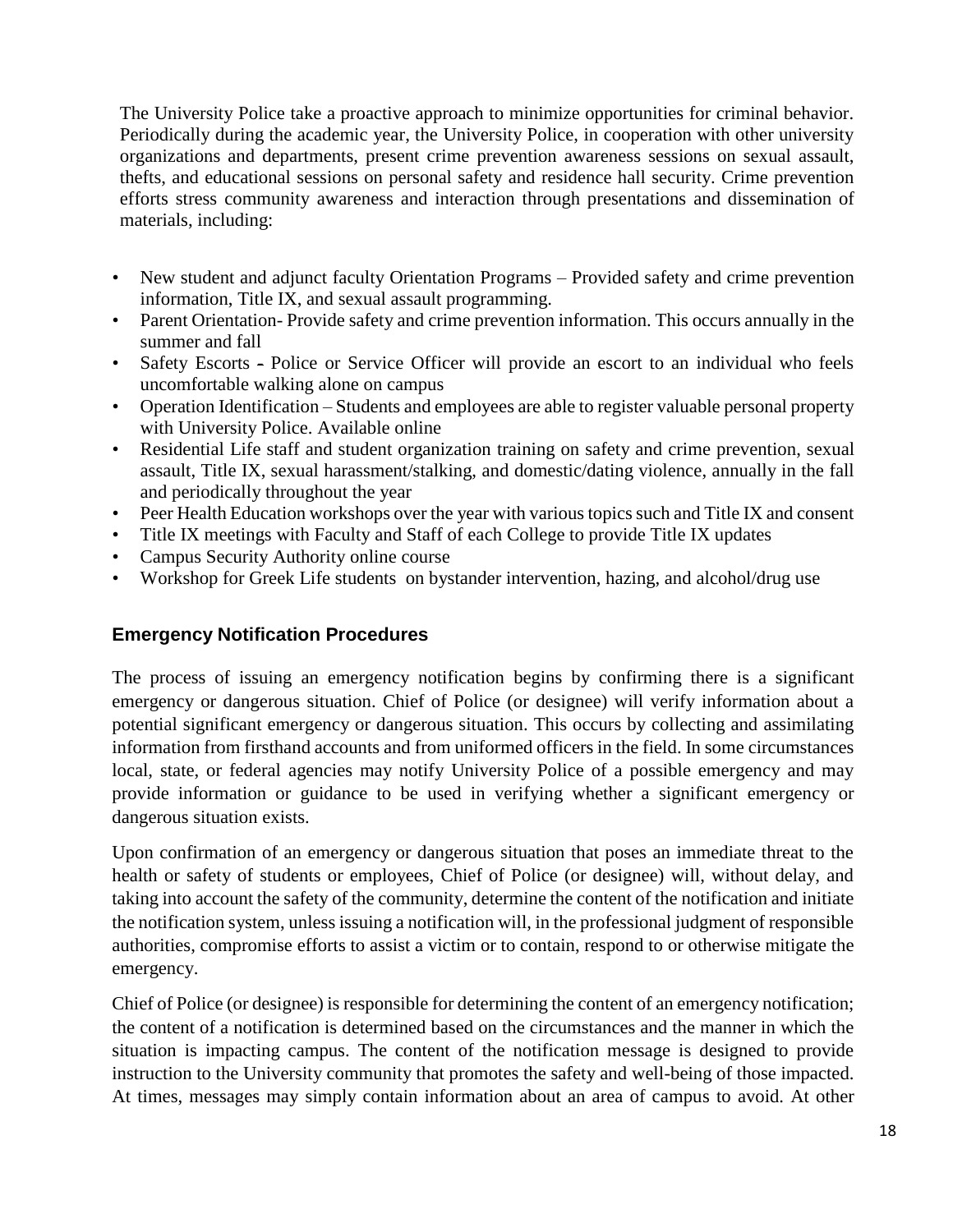times, messages may have specific protective action recommendations or information about the nature of the incident itself. The content of the notification is dependent upon the amount of information available. A message may be directed to the entire campus community or to specific areas or segments of the campus depending on the nature and location of the incident.

The SVSU Chief of Police or a designee will develop emergency notifications for the University Community. In the absence of the Chief of Police the following designees may issue an Emergency Notification after consulting with the Chief of Police and/or the Executive Vice President of Administration and Business Affairs:

- Police Sergeant
- Director of Media & Community Relations
- Manager of Business and Operations
- Police Dispatcher
- Associate Vice President for Administration and Business Affairs
- General Counsel
- Parking Services Coordinator

The University has a variety of methods to notify students, faculty and staff of an active, major campus emergency. Any or all methods may be used:

- SVSU Alert system-sends text and voice messages to cellular phones, classroom phones, social media accounts, and home phones to registered individuals. All faculty, staff and students will receive e-mails from the system.
- News Blast-displayed on the SVSU website homepage, University Police webpage, local media, and computer screens that are logged onto SVSU Network, SVSU e-mail account
- Public Address System-outdoor campus public alert system
- Alertus Displayed on walls where there is high traffic volume

# <span id="page-18-0"></span>**Emergency Drills, Testing and Evacuation Procedures**

The University's Emergency Procedures Guide has information and procedures to follow in the case of an emergency, and can be found at:

## <http://www.svsu.edu/universitypolice/campussafety/emergencyproceduresguide>

This guide covers a variety of topics and aids community members in both evacuation and shelterin-place situations.

University Police has the responsibility of responding to, and summoning the necessary resources, to mitigate, investigate, and document any situation that may cause a significant emergency or dangerous situation.

Evacuation and shelter-in-place drills are coordinated annually by University Police, Residential Life, and the Kochville Township Fire Department for all residential facilities. Students learn the locations of the emergency exits in the buildings and are provided guidance about the direction they should travel when exiting each facility for a short-term building evacuation. University Police do not tell residents in advance about the designated locations for long-term evacuations because those decisions are affected by time of day, location of the building being evacuated, and other factors such as the location and nature of the threat.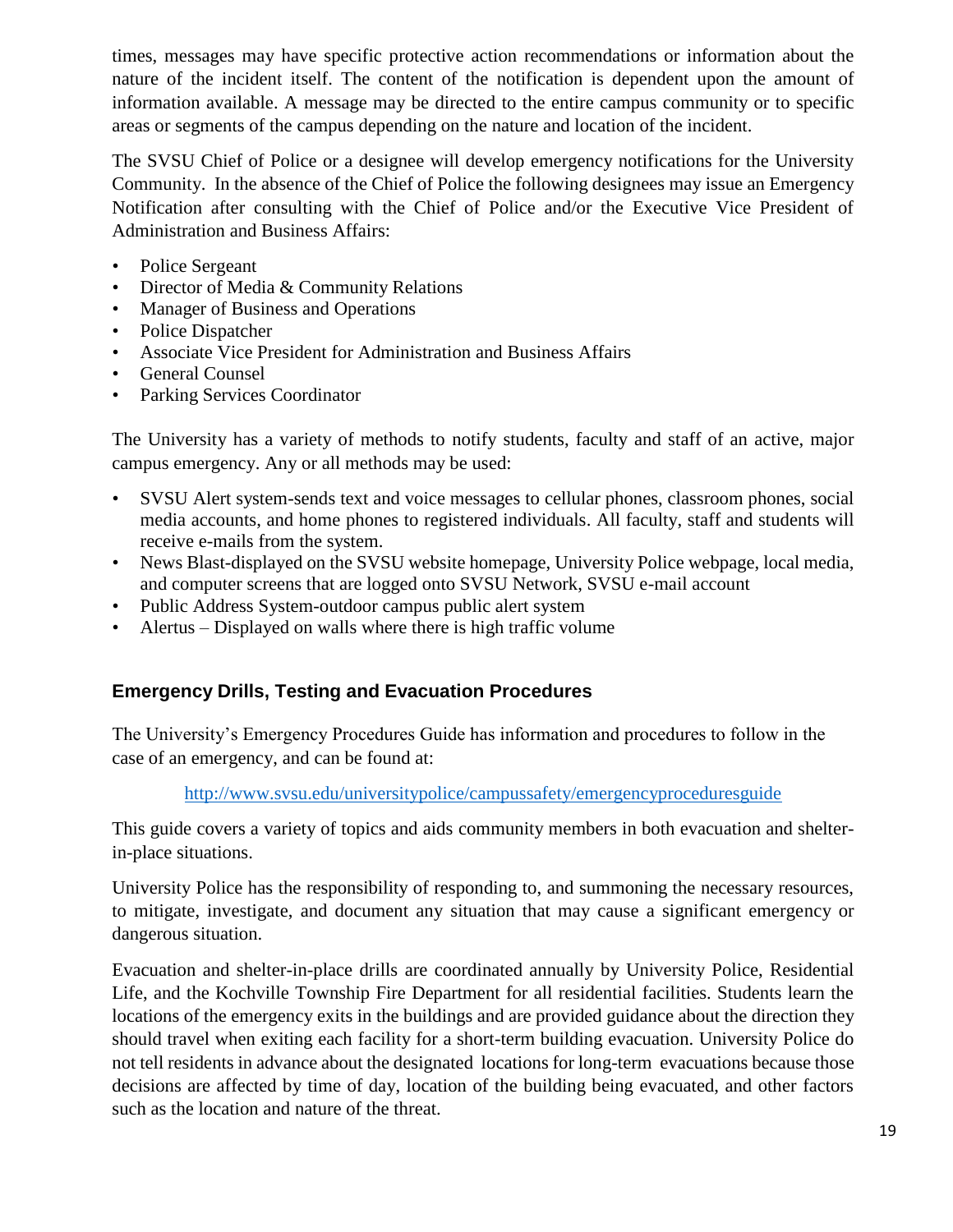University Police and the Kochville Township Fire department will communicate information to students regarding the developing situation or any evacuation status changes.

Two severe weather drills are conducted yearly, one in fall and one in spring, with the first occurring in April and the other in September. The dates and times of the drills will be announced by an e-mail to the campus community well in advance. During the severe weather drills the campus community is expected to shelter-in-place. The drill notification including shelter-in-place instructions is sent through the SVSU Alert system (email, phone, classroom phone, and social media), the outdoor PA and tornado sirens.

Student residents receive information about evacuation procedures during their resident hall meetings. The Residential Life staff is trained in these procedures and act as an on-going resource for the residents living in residential facilities.

Evacuation of a classroom or area may be ordered by faculty or staff, University Police, or local public safety agencies. The purpose is to move occupants away from potentially threatening situations that do not require full building evacuation. Evacuation of a building is used to move occupants out of the building by a pre-designated route (if usable) to avoid a potentially threatening situation that involves the entire building. Orders to evacuate the building may be issued by University Police or local public safety agencies. Occupants should adhere by the following evacuation steps:

- Remain calm.
- Go immediately, in a calm and orderly manner, to the designated evacuation assembly area.
- Remember to take your class roster with you.
- Consider special-needs occupants that may need assistance evacuating.
- When leaving a room, feel the door with the back of your hand before opening it. Do not open any door that feels hot.
- If smoke is present, stay low. The best quality of air is near the floor .
- If your primary route is blocked or unusable, use your secondary exit route.
- Do not take personal items with you.
- Close doors behind you while exiting.
- Walk, do not run.
- Do not go into the restrooms.
- Do not use the elevators.
- Once you have reached the designated area, assist in accounting for all occupants and immediately report any missing occupant to University Police.
- Remain at the designated evacuation assembly area until directed by University Police or an All-Clear has been announced.

# <span id="page-19-0"></span>**Responsibilities of the University Community**

Members of the University community should assume responsibility for their own personal safety, their personal property and the security of others. The following precautions provide guidance:

- Report all suspicious activity to the University Police Department immediately. If you "See Something Say Something"
- Never take personal safety for granted.
- Try to avoid walking alone at night. Walk with a friend when possible.
- Never leave valuables unattended.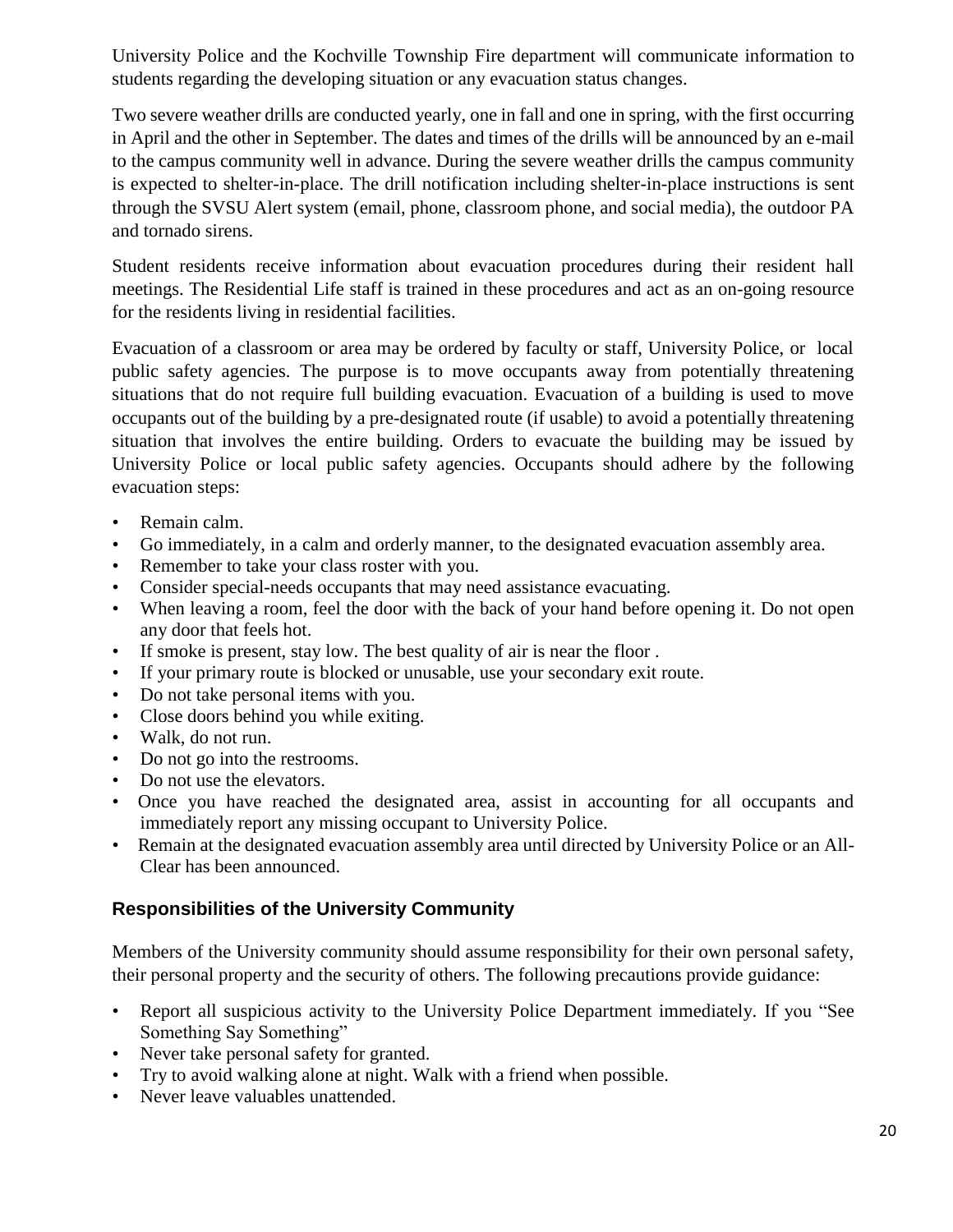- Always lock the door to your residence hall room, whether or not you are there. Be certain that your door is locked when you go to sleep, and keep windows closed and locked when you are not at home.
- Do not leave valuables in your car, especially if they can be easily noticed.
- Use the Police Department Operation ID online service to register personal items of value.
- For lost or found property, contact the University Police at 989-964-4141. Found property items are listed on the University Police website: <http://www.svsu.edu/universitypolice/foundproperty/>

## <span id="page-20-0"></span>**SVSU Campus Alerts**

"SVSU Alert" is an emergency notification system which provides University administrators the ability to send text and voice messages to cellular phones, campus phones (including classroom phones), home phones and e-mail accounts. All SVSU faculty, adjunct faculty, staff, and students e-mail addresses are automatically entered into the system. Campus members can modify their contact information by logging-in to the "SVSU Alert" system at:

#### <https://www.getrave.com/login/svsu>

"SVSU Alert" informs as many people as possible by using multiple means of communication.

Depending upon the nature of a particular situation, the University's website www.svsu.edu/universitypolice and e-mail system are also used, in addition to local media. When a situation arises that, in the judgment of the Chief of Police, constitutes an ongoing or continuing threat, a campus wide "Timely Warning" will be issued. The warning will be issued through the University e-mail system to students, faculty and staff. "Timely Warnings" are designed to educate the community in a timely manner regarding criminal activity. Alertus is also utilized to send notifications to the SVSU campus community via the SVSU network. Individuals must be logged onto the network to receive the notification.

## <span id="page-20-1"></span>**Timely Warnings**

The SVSU Chief of Police or a designee will develop Timely Warning notices for the University Community to notify members of the community about serious crimes against people that occur either on or off campus, where it is confirmed that the incident may pose a serious or ongoing threat to members of the SVSU campus community. These warnings will be distributed if the incident is reported either to University Police directly or indirectly through a Campus Security Authority or Saginaw County Dispatch. Timely Warnings will be considered when any of the following crimes occur:

- Murder, Non-negligent Manslaughter, and Negligent Manslaughter
- Rape
- Sex Offenses (fondling, incest, and statutory rape)
- Aggravated Assault
- Robbery
- Burglary
- Motor Vehicle Theft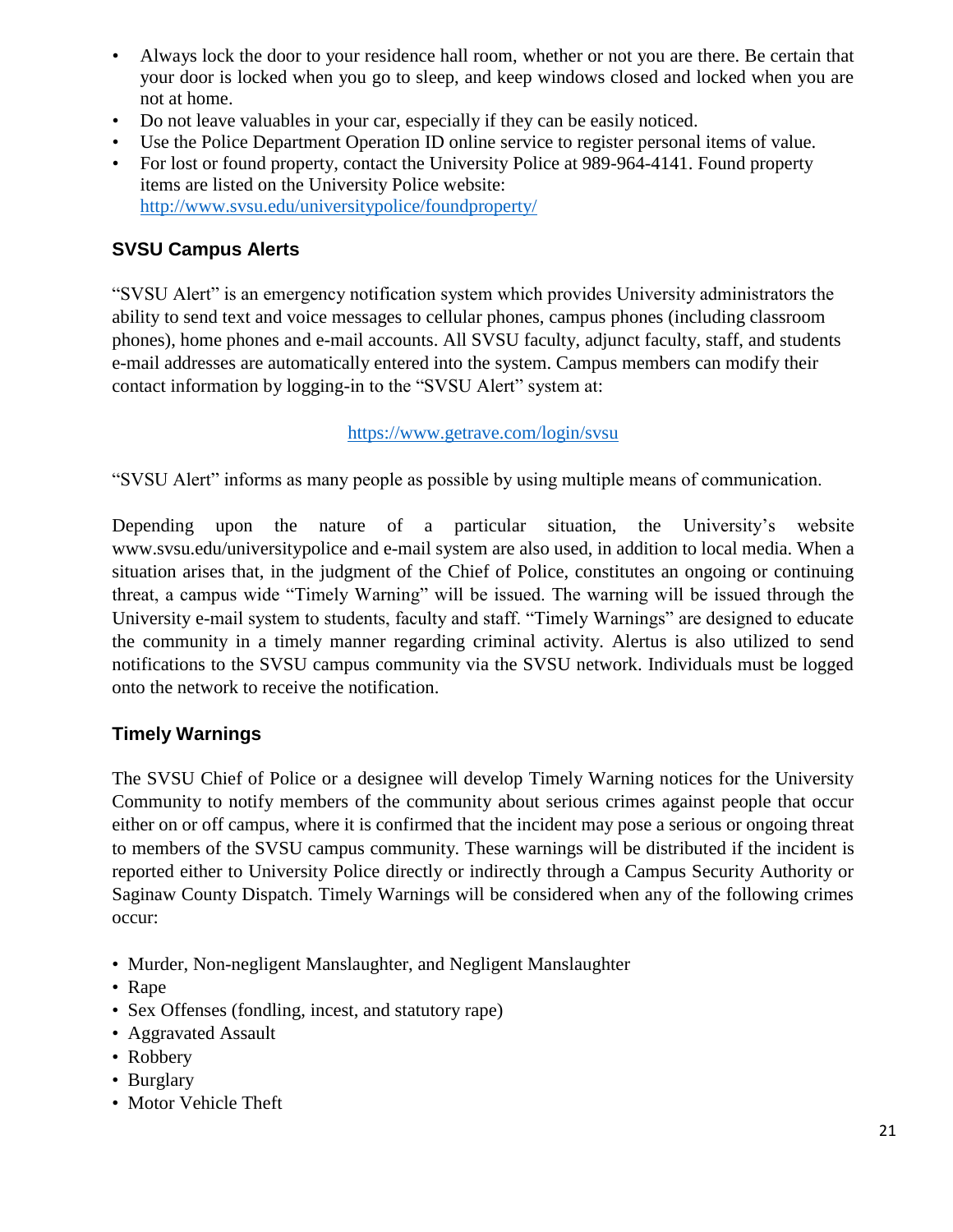- Arson
- Domestic Violence, Dating Violence, and Stalking
- Crimes involving bodily injury to persons intentionally selected based on actual or perceived race, gender, religion, sexual orientation, ethnicity, national origin, gender identity or disability
- Other crimes as determined necessary by the Chief of Police, or designee

The University Police may not issue Timely Warnings for the above listed crimes if:

- The University Police apprehend the subject(s) and the threat of imminent danger for members of the SVSU community have been mitigated by the apprehension.
- If a report was not filed with University Police or if the University Police was not notified of the crime in a manner that would allow a "timely" warning for the community.

University Police personnel will make the decision whether to issue a Timely Warning notice on a case-by-case basis in light of all the facts surrounding a crime, including factors such as the nature of the crime, the continuing threat to the campus community and the possible risk of compromising law enforcement efforts. Timely Warnings will be distributed to the campus community as soon as pertinent information is available and updated as new information becomes available.

The Chief of Police may consult with the Executive Vice President of Administration and Business Affairs (or designee), and/or the General Counsel when making the decision to issue a Timely Warning.

University Police will draft the proposed Timely Warning and the Chief of Police or designee will transmit the email containing the Timely Warning to faculty, staff and students. Updates to the SVSU community regarding the Timely Warning also may be distributed electronically via blast email. In addition to email the following methods may also be used to notify the campus community:

- Campus Alert System
- Social Media
- University Web Page
- Media Releases

Timely Warnings may also be posted in campus buildings, when deemed necessary and are included with the corresponding incident report.

All messages issued under this policy shall be titled "Timely Warning" and include the following (if known):

- Type of Incident
- Location of Incident
- Date/Time of Incident
- Safety Information for Campus Community Members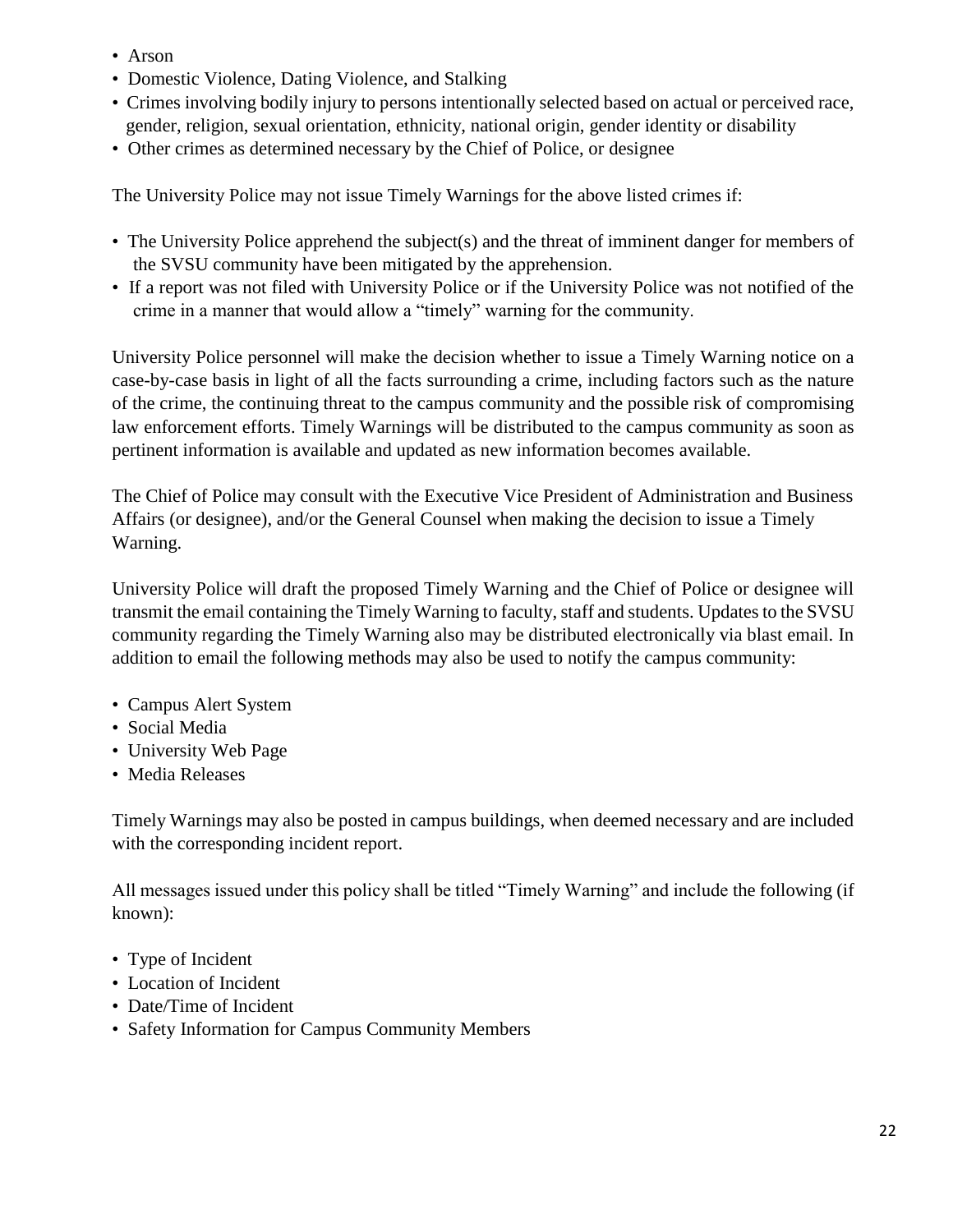In the absence of the Chief of Police the following individuals may issue a Timely Warning after consulting with the Chief of Police and/or the Executive Vice President of Administration and Business Affairs:

- Police Sergeant
- Director of Media & Community Relations

# <span id="page-22-0"></span>**Residential Missing Persons Protocol**

Saginaw Valley State University observes the requirement for Missing Persons as mandated in the Higher Education Reauthorization Act of 2008. If a member of the University community has reason to believe a student who resides in on-campus housing is missing, he or she should immediately notify University Police at 989-964-4141. Each resident student has the opportunity to confidentially identify an individual he or she wants contacted in the event the student is reported missing for a period of 24 hours. Students who wish to identify a confidential contact can do so in the offices of Housing and/or Residential Life. A student's confidential contact information will be accessible only by authorized campus officials and law enforcement in the course of the investigation. If the missing student is under the age of 18 and is not an emancipated individual, SVSU will notify the student's parent or legal guardian within 24 hours.

Additionally, the University will invoke a procedure under the direction of the University Police initiating an investigation in response to the missing person report. The University Police will aggressively investigate the incident taking into account such factors as the emotional state of the student, the last known location of the student, and any other personal information that may determine the student's location. The investigation will include notifying University administrators, the Residential Life staff, and local law enforcement within 24 hours if the student is determined to be missing.

# <span id="page-22-1"></span>**Campus Facilities**

The academic and administrative buildings are open to the campus community and public during normal business hours. Campus Facilities employees lock most academic buildings by 11:00 p.m. Faculty and staff are allowed entry to academic buildings after hours and on weekends by use of their SVSU ID. The main entrance of the First Year Suites, Living Centers and University Village efficiency buildings for student residents are controlled by card access. Door locks and security hardware are checked frequently and any issues should be immediately reported to the Campus Facilities department. Pine Grove Apartments and multi-person units in University Village are private-entry key access.

University police officers patrol the academic, administrative buildings and campus regularly and any maintenance issues are immediately reported. The police make recommendations for the trimming of trees and other vegetation that may limit the visibility around buildings and residence halls. The Facilities Planning & Construction department frequently surveils campus for maintenance concerns related to safety and security.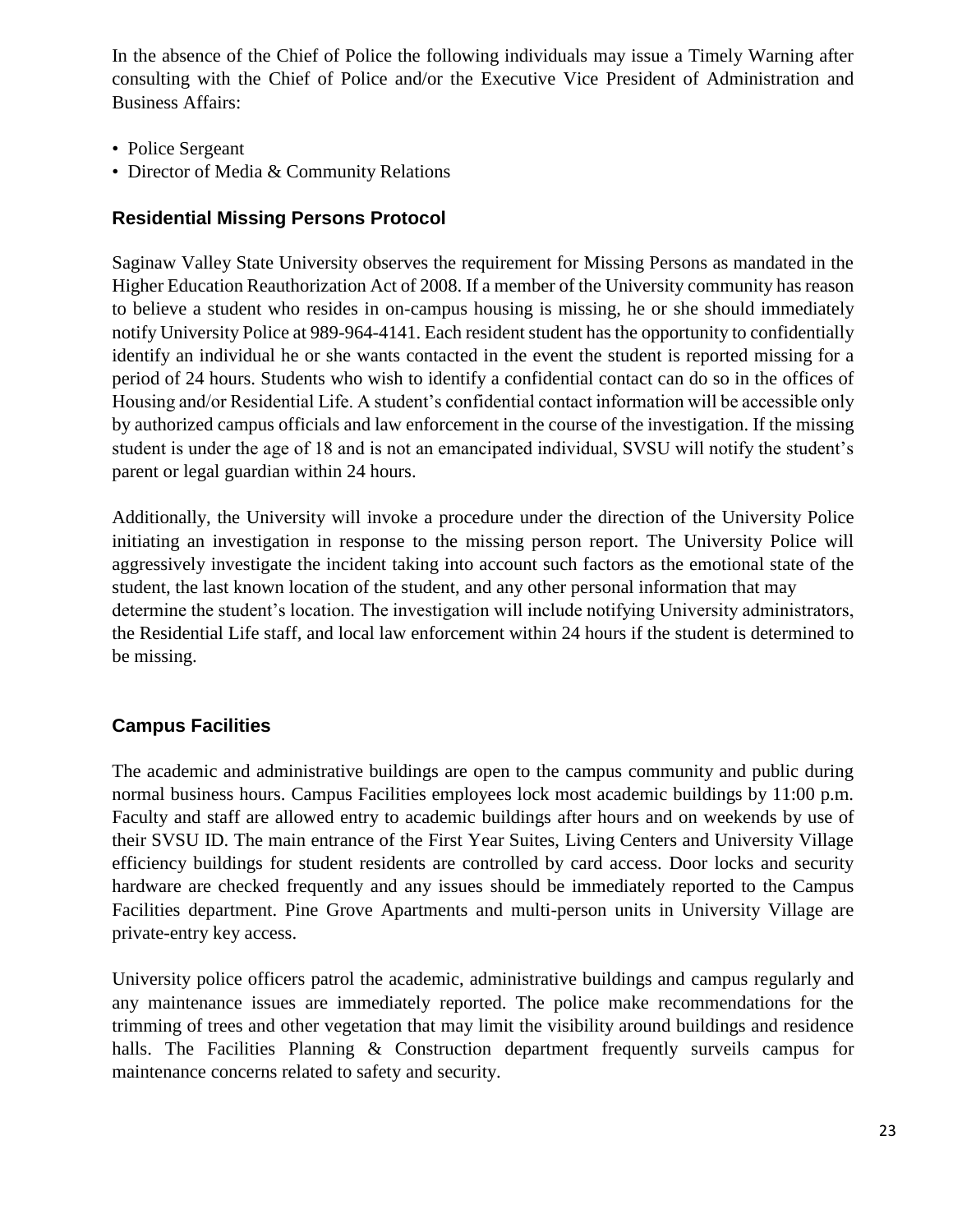## <span id="page-23-0"></span>**Michigan Sex Offender Registry**

The Michigan State Police maintains a computerized Sexual Offender Registry which is located at [https://www.mipsor.state.mi.us](http://www.mipsor.state.mi.us/) This link is also located on the University Police website.

# <span id="page-23-1"></span>**Alcohol and Drug Policies**

SVSU is committed to the health and safety of its campus community through programs of alcohol education provided by the Student Counseling Center. The University enforces compliance with alcoholic beverage laws on campus and at University-sponsored activities. The University's Substance Abuse Policy and Regulations and the Drug Free Workplace Policy are distributed to all employees by the Human Resources office upon hire and by annual notices sent to all employees. In addition, these policies are included as annual notices on the University's web portal.

The possession, sale or the furnishing of alcohol on the University campus is governed by SVSU Substance Abuse Policy and Regulations, Student Code of Conduct and Michigan state law. Laws regarding the possession, sale, consumption or furnishing of alcohol are controlled by the Michigan Liquor Control Commission (MLCC). However, the enforcement of alcohol laws on-campus is the primary responsibility of University Police. The possession, sale, manufacture or distribution of any controlled substance is illegal under both state and federal laws. Such laws are strictly enforced by University Police. Violators are subject to University disciplinary action, criminal prosecution, fine and imprisonment.

Alcohol is not permitted on campus by any person under the age of 21. It is unlawful to sell, furnish or provide alcohol to a person under the age of 21. The possession of alcohol by anyone less than 21 years of age in a public place or a place open to the public is illegal. Consumption of alcohol by those 21 years of age or older is permitted in University Housing facilities only in accordance with provisions outlined in the Student Code of Conduct. Alcoholic beverages are not permitted at athletic events, concerts or any other event open to the campus community or general public, without prior authorization from the University.

There are additional regulations in the Student Handbook for students living in residence halls and apartment complexes. Unauthorized sale, use, manufacturing or distribution of alcohol or controlled substances by a student or employee may result in disciplinary action.

The Drug-Free Workplace Act of 1988, Subtitle D, Section 5152, requires that Saginaw Valley State University maintain a workplace free from the unlawful manufacture, distribution, dispensation, possession or use of controlled substances. The unlawful manufacture, distribution, dispensation, possession or use of drugs and narcotics is prohibited on any property under the control of and governed by the Board of Control of Saginaw Valley State University, and at any site where work is performed by individuals on behalf of Saginaw Valley State University.

The SVSU campus has been designated drug free. The possession, sale, manufacture or distribution of any controlled substance is illegal under both state and federal laws. Such laws are strictly enforced by the SVSU University Police. Violators are subject to University disciplinary action,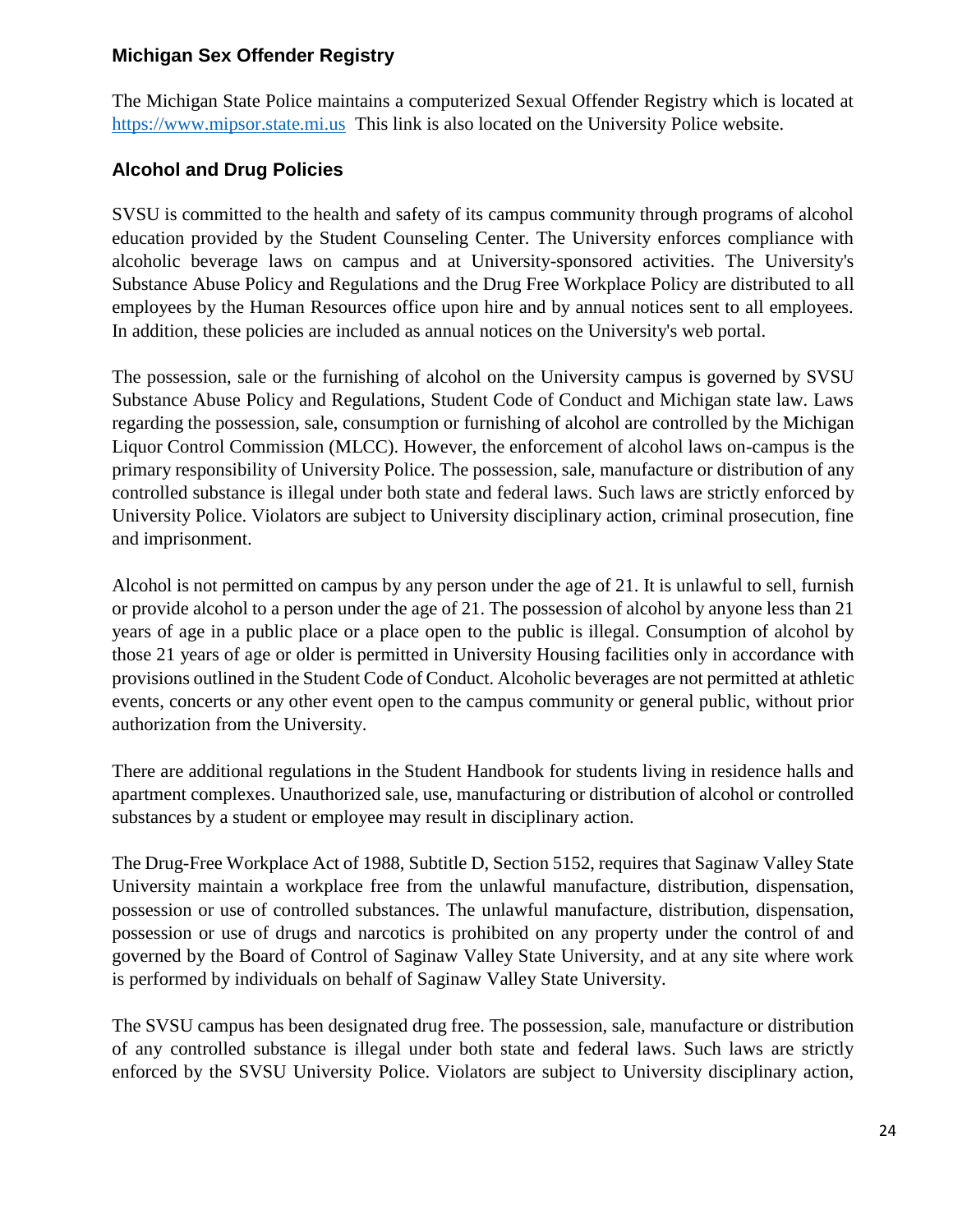criminal prosecution, fine and imprisonment. Refer to SVSU's Alcohol and Other Drugs Policies for additional information and sanctions.

University:

<https://www.svsu.edu/operationsmanual/healthsafety/substanceabusepolicyandregulations43-1/>

<https://www.svsu.edu/operationsmanual/humanresources/drugfreeworkplacepolicy43-2/>

Students:<http://www.svsu.edu/studenthandbook/alcoholandotherdrugs>

# <span id="page-24-0"></span>**Alcohol and Drug Abuse Treatment Services**

Saginaw Valley State University offers a specifically designed Employee Assistance Program (EAP) to assist in solving the difficult issues that we are faced with. Life-Balance provides experienced consultants to talk with when you have a question, referrals to resources and services in your community, and a commitment to always being there when you have a question or need help. The program offers information, advice, and support on a wide range of everyday issues, including alcohol and drug issues. Lifebalance can be contacted at (800) 854-1446 or. [www.unum.com/lifebalance.](http://www.unum.com/lifebalance)

Virtually all college students experience the effects of college drinking - whether they drink or not. The Campus Mental Health and Wellness Center offers free, confidential education on alcohol or other substances that is researched-based. Risk assessments are also provided for students who require it.

Some programs that the Campus Mental Health and Wellness Center offers are:

CANS - Cardinals Avoiding Negative Situations - a brief alcohol abuse prevention and harm reduction program. It is presented as a one-session, interactive discussion course for students who have been referred for or would like alcohol education.

CHOICES - A brief alcohol abuse prevention and harm reduction program for students who have been referred for alcohol education as a result of conduct/policy violation. It is a two-session, interactive journaling and discussion course.

BASICS - Brief Alcohol Screening and Intervention of College Students - targets students who drink alcohol heavily, have faced legal consequences as a result of their drinking, or have experienced or are at risk for alcohol-related problems such as poor class attendance, missed assignments, accidents, sexual assault, and violence.

Drug Counseling - A fast-paced, relevant, and individualized online course for students who have received a conduct/policy violation for drug use. It consists of an individual assessment with a Center therapist and an online class.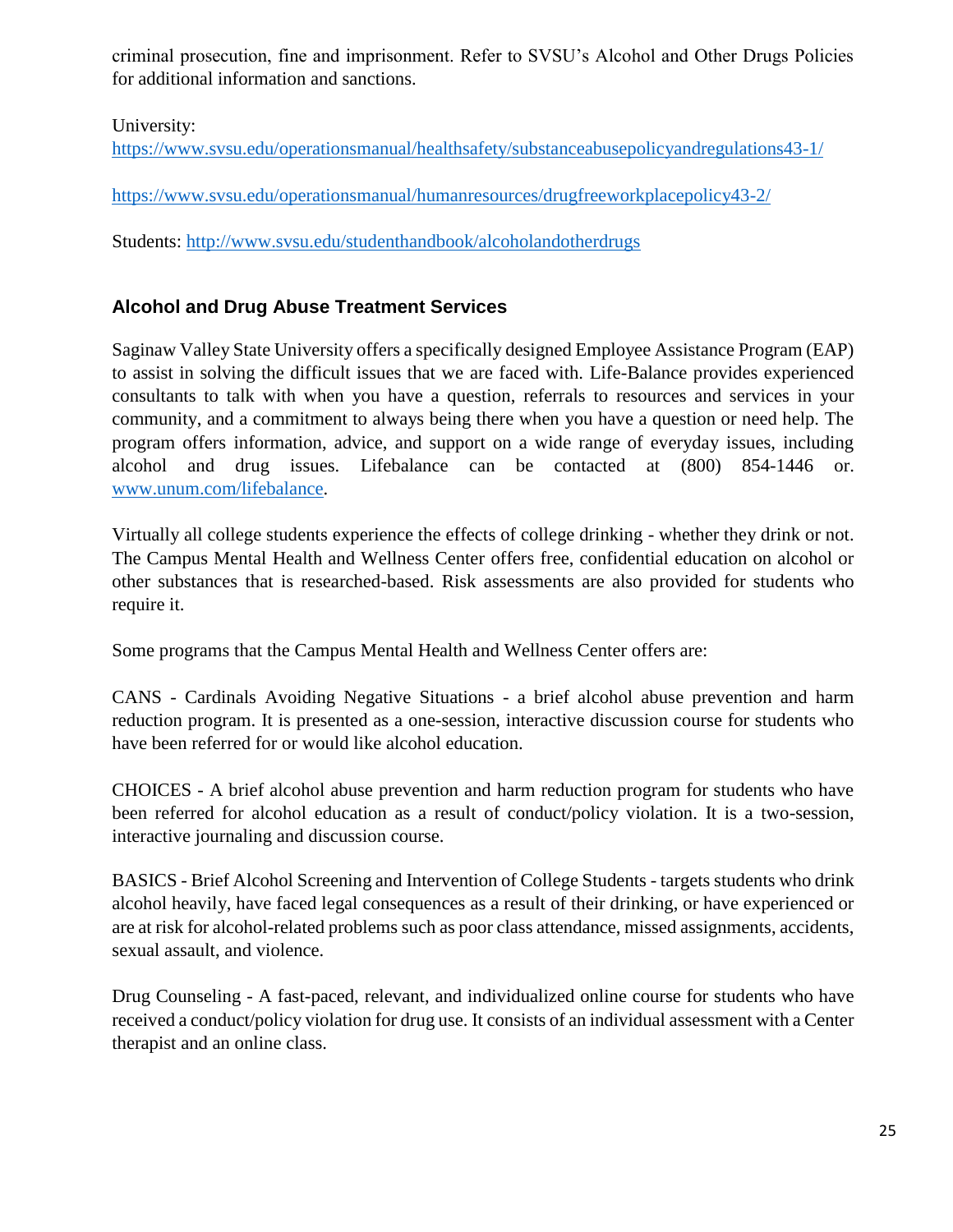# <span id="page-25-0"></span>**Title IX Policy**

# <span id="page-25-1"></span>**I.** Introduction

Saginaw Valley State University (SVSU) is committed to creating and maintaining an educational environment free from all forms of sexual misconduct, including sex discrimination and sexual harassment. Consequently, SVSU strictly prohibits sex discrimination, gender and sex-based harassment, dating/domestic violence, sexual assault, sexual exploitation, and stalking. Retaliation of any kind will not be tolerated. These acts have a real impact on the lives of victims. They not only violate a person's feelings of trust and safety, but they can also substantially interfere with an individual's education or professional development.

SVSU will respond promptly and supportively to persons alleged to be victims of sexual misconduct, resolve allegations promptly and accurately under a predictable, fair investigation and hearing process that provides due process protections to alleged victims and alleged perpetrators, and effectively implements remedies for victims. It is the collective responsibility of all members of the SVSU community to foster a safe and secure campus environment.

This policy reflects SVSU's efforts to comply with the requirements of Title IX of the Educational Amendments Acts of 1972, the Elliott-Larsen Civil Rights Act, The Jeanne Clery Disclosure of Campus Security Policy and Campus Crime Statistics Act, and other applicable federal, state, and local laws. Because this policy is a reflection of both the values of the University and the requirements of the law, this Sexual Misconduct Policy is comprehensive, extending beyond the technical requirements of any particular law, to articulate the expected standard of conduct within the University community.

# <span id="page-25-2"></span>**II.** Scope of Policy

**Who**: This policy applies to all members of the SVSU community, including students, faculty, staff, visitors, independent contractors, and other third parties who are on campus and involved in or witnessed an incident of sexual misconduct.

**What**: This policy prohibits all forms of sexual misconduct. Please refer to the Prohibited Conduct Section for a complete list of terms and prohibited acts.

**Where:** This policy applies to conduct that occurs on the University campus as well as any off-campus conduct that affects the participation by a member of the SVSU community in a University activity. It also applies to all University Programs and University Activities. Please refer to the Definitions Section of this policy for specific details related to the terms used in this description.

# <span id="page-25-3"></span>**III.** Role of the Title IX Coordinator

SVSU has designated *Dr. Mamie T. Thorns, Special Assistant to the President for Diversity Programs* to serve as the University's Title IX Coordinator. She reports directly to the President of the University. The Title IX Coordinator shall be notified of all sexual misconduct complaints by the University employee who took the complaint in order for the Title IX Coordinator to oversee the complaint process and provide supportive measures.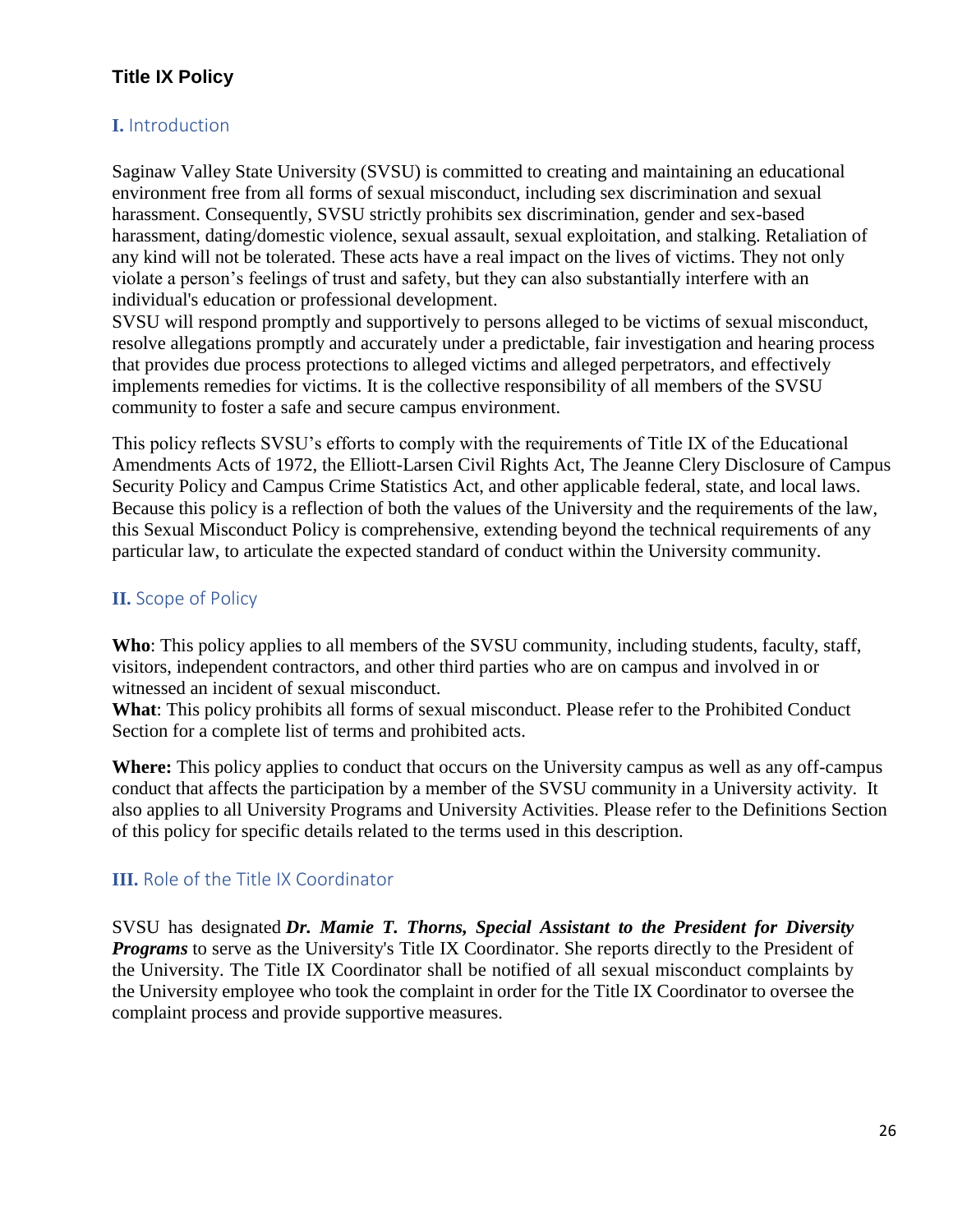The Title IX Coordinator is:

- o Responsible for overseeing investigations of sexual misconduct involving any community member (student, faculty, staff, administrators, visitors and third parties)
- o Responsible for monitoring and overseeing the University's compliance with Title IX and relevant VAWA provisions
- o Knowledgeable and trained in University policies and procedures and relevant state and federal laws
- o Available to advise any individual, including a Complainant, a Respondent or a third party, about the courses of action available at the University, both informally and formally, and in the community
- o Responsible for overseeing and providing reasonable interim measures that protect a Complainant and assure equal access to university programs and activities, including educational and employment opportunities
- o Responsible for administering and communicating the complaint procedures
- o Available to provide assistance to any University student, employee or third party regarding how to respond appropriately to a report of sexual misconduct
- o Responsible for monitoring full compliance with all procedural requirements, record keeping and timeframes outlined in this policy
- o Responsible for the coordination and oversight of outreach education and training to increase awareness, and to prevent sexual misconduct in the University community.

# <span id="page-26-0"></span>**IV.** Prohibited Conduct

## <span id="page-26-1"></span> **A.** All Sexual Activity Requires Consent

## 1. Definition of Consent

For the purposes of this policy, consent to sexual activity is defined as a clear, unambiguous, and voluntary communication of willingness to engage in specific sexual acts or behavior, expressed by words or clear, unambiguous action. Consent cannot be inferred from the absence of a "no." A clear "yes," verbal or otherwise, is necessary. Silence, passivity, past consent, or lack of active resistance does not imply consent.

Consent must be clear and unambiguous for each participant throughout any sexual encounter. Consent to some sexual contact does not imply consent to others, nor does past consent to a given act imply ongoing or future consent. Consent can be revoked at any time.

## 2. Incapacitation

Consent cannot be obtained from someone who is asleep or otherwise mentally or physically incapacitated, whether due to alcohol, drugs, or some other condition. A person will be considered unable to give valid consent if they cannot fully understand the details of a sexual interaction (who, what, when, where, why, or how) because they lack the capacity to reasonably understand the situation. Consent also cannot be obtained by intimidation, threat, coercion, or force, and agreement given under such conditions does not constitute consent. Please see Section XII for definitions of those terms.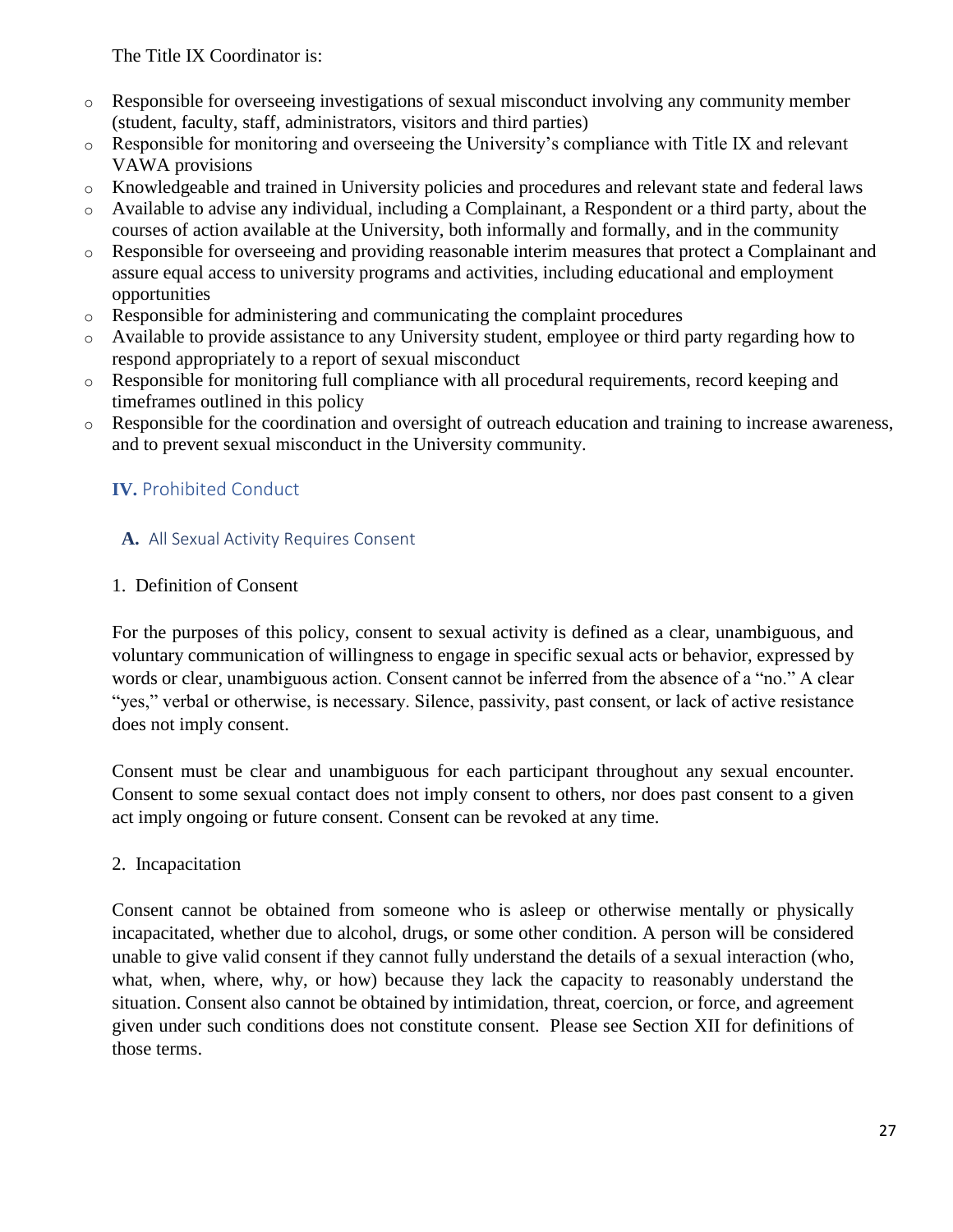Consumption of alcohol or other drugs, impairment, inebriation or intoxication are insufficient to establish incapacitation. The impact of alcohol and drugs varies from person to person. Consequently, evaluating incapacitation requires an assessment of how the consumption of alcohol and/or drugs affects an individual's:

- a. Decision-making ability;
- b. Awareness of consequences;
- c. Ability to make informed judgments; or
- d. Capacity to appreciate the nature and the quality of the act.

Evaluating incapacitation also requires an assessment of whether a Respondent knew or should have known that the Complainant was incapacitated when viewed from the position of a sober, reasonable person.

Sexual contact while under the influence of alcohol or other drugs poses a risk to all parties. Alcohol and drugs impair a person's decision-making capacity, awareness of the consequences, and ability to make informed judgments. It is especially important, therefore, that anyone engaging in sexual activity be aware of the other person's level of intoxication. If there is any doubt as to the level or extent of the other individual's intoxication or impairment, the prudent course of action is to forgo or cease any sexual contact or activity. Being intoxicated or impaired by drugs or alcohol is never an excuse for sexual misconduct and does not diminish one's responsibility to obtain consent.

# <span id="page-27-0"></span> **B.** Sexual Misconduct is Prohibited

As used within this policy, sexual misconduct includes all sex and gender-based harassment; sexual assault, Dating/Domestic Violence, Sexual Exploitation, and Stalking. The University will treat attempts to commit any prohibited conduct as if those attempts had been completed. Definitions and examples of each type of sexual misconduct are provided in the following sections.

1. Sex and Gender-Based Harassment

Sexual Harassment is conduct on the basis of sex that satisfies one or more of the following:

a. An employee conditioning educational benefits on participation in unwelcome sexual conduct (i.e., quid pro quo);

b. Unwelcome conduct that a reasonable person would determine is so severe, pervasive, and objectively offensive that it effectively denies a person equal access to the educational institution's education program or activity; or

c. Sexual assault (as defined in the Clery Act), or dating violence, domestic violence, or stalking as defined in the Violence Against Women Act (VAWA).

This definition is used for Title IX. By law, an alternative approach is used under Title VII. Individuals who have experienced this type of behavior may have recourse under a separate SVSU policy: [2.5-2 Anti-Harassment/Discrimination Policy.](https://www.svsu.edu/operationsmanual/legalcompliance/anti-harassmentdiscriminationpolicy25-2/)

This definition is used for Title IX. By law, an alternative approach is used under Title VII which applies to harassment in the workplace. Employees who have experienced this type of behavior may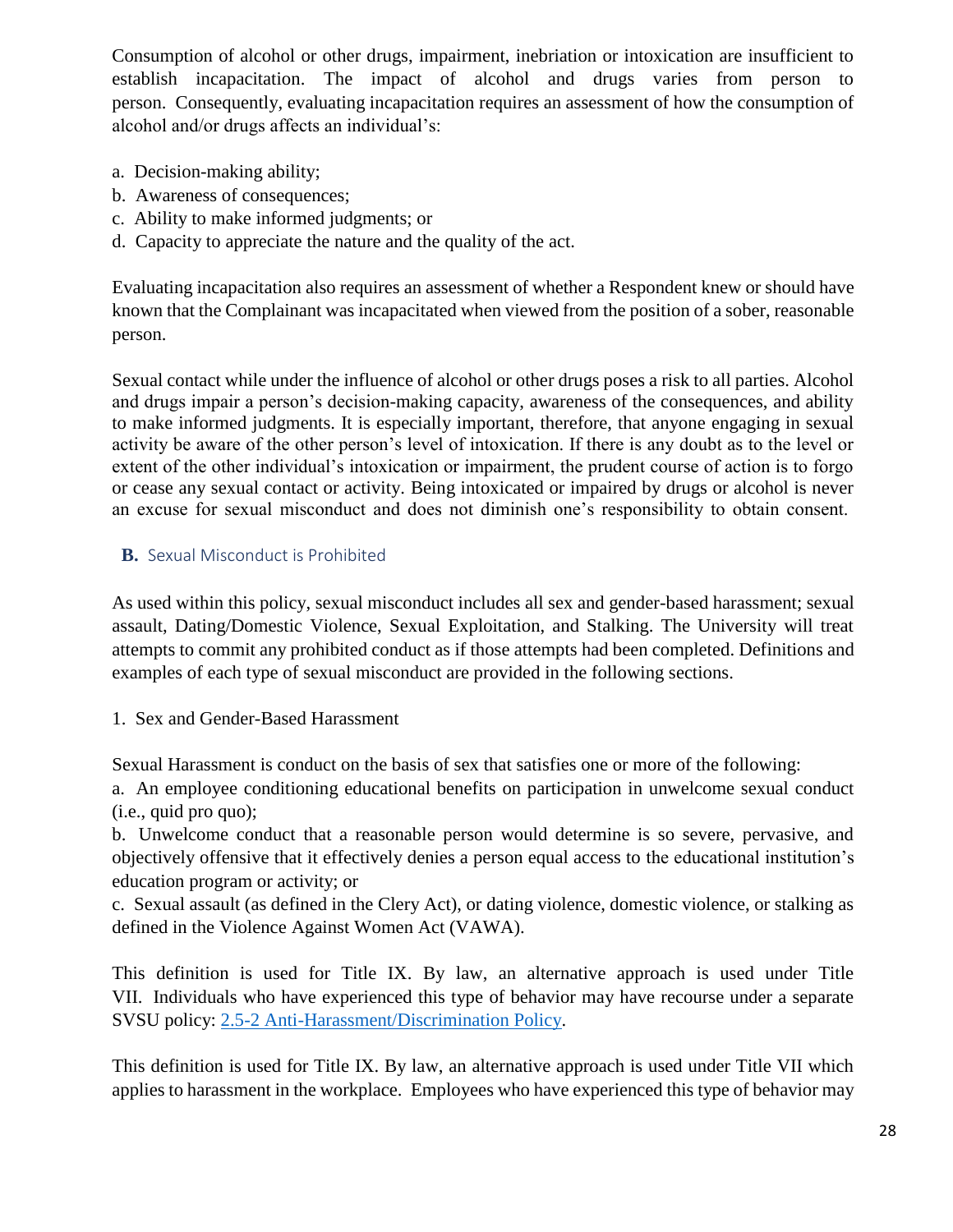have recourse under both this policy and a separate SVSU policy: [2.5-2 Anti-](https://www.svsu.edu/operationsmanual/legalcompliance/anti-harassmentdiscriminationpolicy25-2/)[Harassment/Discrimination Policy.](https://www.svsu.edu/operationsmanual/legalcompliance/anti-harassmentdiscriminationpolicy25-2/)

Sexual harassment also includes gender-based harassment, which may include acts of verbal, nonverbal, or physical aggression, intimidation, or hostility based on sex, even if those acts do not involve conduct of a sexual nature.

Examples of sex and gender-based harassment include, but are not limited to:

- o Explicit sexual pictures are displayed in a professor's office, on the exterior of a residence hall door or on a computer monitor in a public place.
- o A student repeatedly sends sexually oriented jokes around on an email list, even when asked to stop, causing one recipient to avoid the sender.
- 2. Sexual Assault

Sexual Assault is having or attempting to have (1) sexual contact or (2) sexual intercourse with another individual by force or threat of force; without consent; or where the person is incapacitated. Specific information regarding both offenses follows:

Non-Consensual Sexual Contact: Having sexual contact with another individual:

- a. By force or threat of force;
- b. Without consent; OR
- c. Where that individual is incapacitated.

Non-consensual sexual contact includes intentional contact with the intimate parts of another, causing another to touch one's intimate parts, or disrobing or exposure of another without permission. Intimate parts may include the breasts, genitals, buttocks, groin, mouth or any other part of the body that is touched in a sexual manner.

Examples of Non-Consensual Sexual Contact include, but are not limited to:

- o At a campus event, a student seated at a table unzips his pants and forces the student sitting next to him to touch his penis.
- o While a student was visiting a friend's dorm room, a neighbor runs into the room naked and hugs him.

Non-Consensual Sexual Intercourse: Having or attempting to have sexual intercourse with another individual:

- a. By force or threat of force;
- b. Without consent; or
- c. Where that individual is incapacitated.

Sexual intercourse includes vaginal or anal penetration, however slight, with a body part (e.g., penis, tongue, finger, hand) or object, or oral penetration involving mouth to genital contact. Examples of Non-Consensual Sexual Intercourse include, but are not limited to:

o Despite a student repeatedly stating that she did not want to have sex, another student forced his penis into her vagina.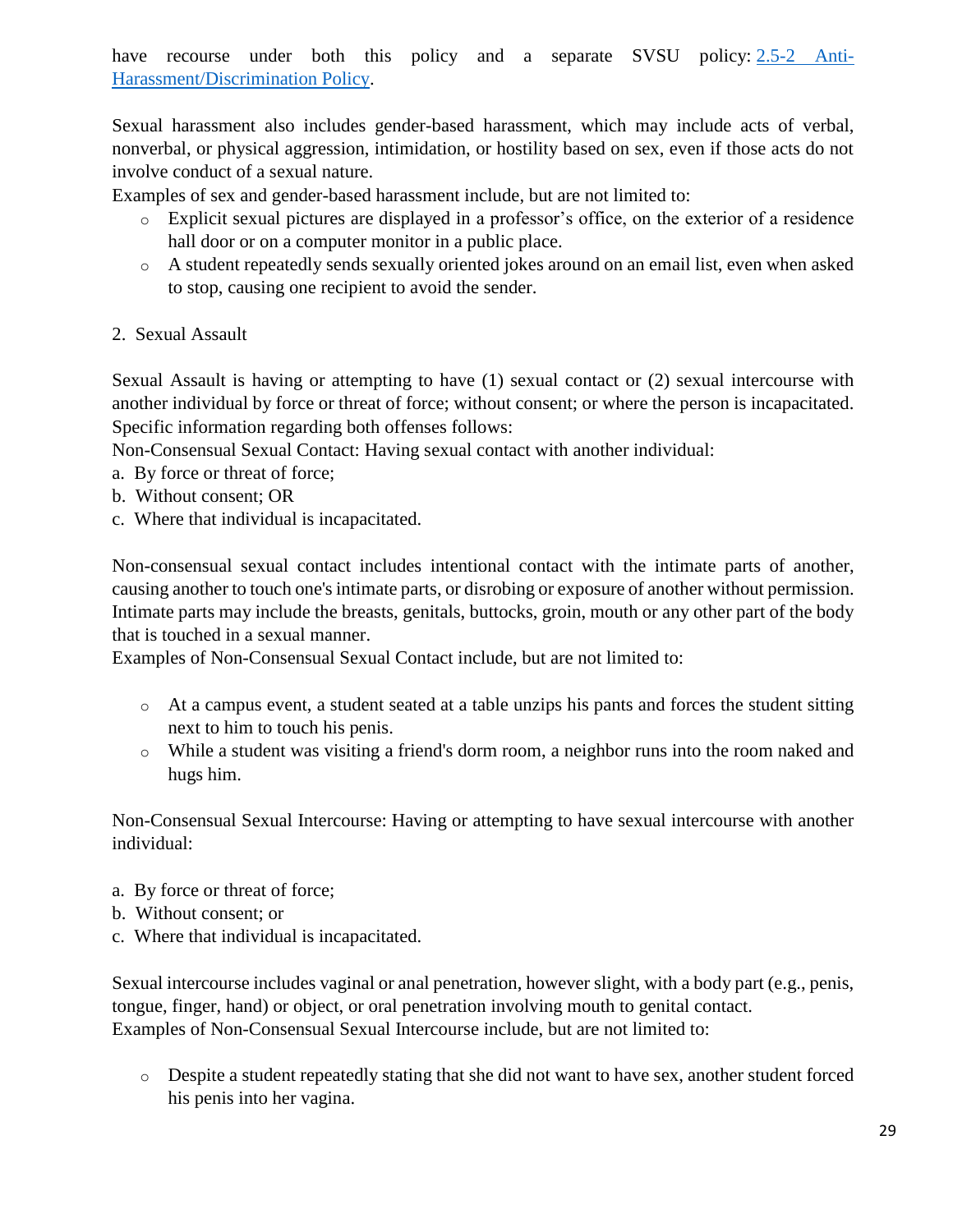- $\circ$  While a student is passed out from drinking too much, another student pulls down his shorts and puts a finger into his anus.
- 3. Dating/Domestic Violence

Dating/domestic violence is behavior or physical force that is used to intimidate, manipulate, isolate, frighten, terrorize, coerce, threaten, hurt, or injure someone in order to obtain or maintain power or control over that person. It is violence committed by a person who is or has been in a social relationship of a romantic or intimate nature with the other person. The existence of such a relationship is determined based upon the length, type, and frequency of interaction between the persons involved.

Examples of Dating/Domestic Violence include, but are not limited to:

- o A boyfriend shoves his girlfriend into a wall upon seeing her talking to a male friend.
- o An ex-girlfriend shames her female partner, threatening to out her as a lesbian if she doesn't give the ex another chance.
- 4. Sexual Exploitation

Sexual exploitation occurs when an individual takes non-consensual or abusive sexual advantage of another for one's own advantage or benefit, or to benefit or advantage anyone other than the one being exploited.

Examples of Sexual Exploitation include, but are not limited to:

- o Surreptitiously observing another individual's nudity or sexual activity or allowing another to observe consensual sexual activity without the knowledge and consent of all parties involved;
- o Non-consensual sharing or streaming of images, photography, video, or audio recording of sexual activity or nudity, or distribution of such without the knowledge and consent of all parties involved;
- o Exposing one's genitals or inducing another to expose their own genitals in non-consensual circumstances;
- o Knowingly exposing another individual to a sexually transmitted disease or virus without their knowledge;
- o Sexually based bullying; and
- o Inducing incapacitation for the purpose of making another person vulnerable to nonconsensual sexual activity.
- 5. Stalking

Stalking means engaging in a course of conduct directed at a specific person that would cause a reasonable person to fear for his or her safety or the safety of others or suffer substantial emotional distress because of fear, intimidation, apprehension or threat. It is the willful course of conduct over time that involves repeated or continuing harassment made against the expressed wishes of another. Examples of Stalking include, but are not limited to: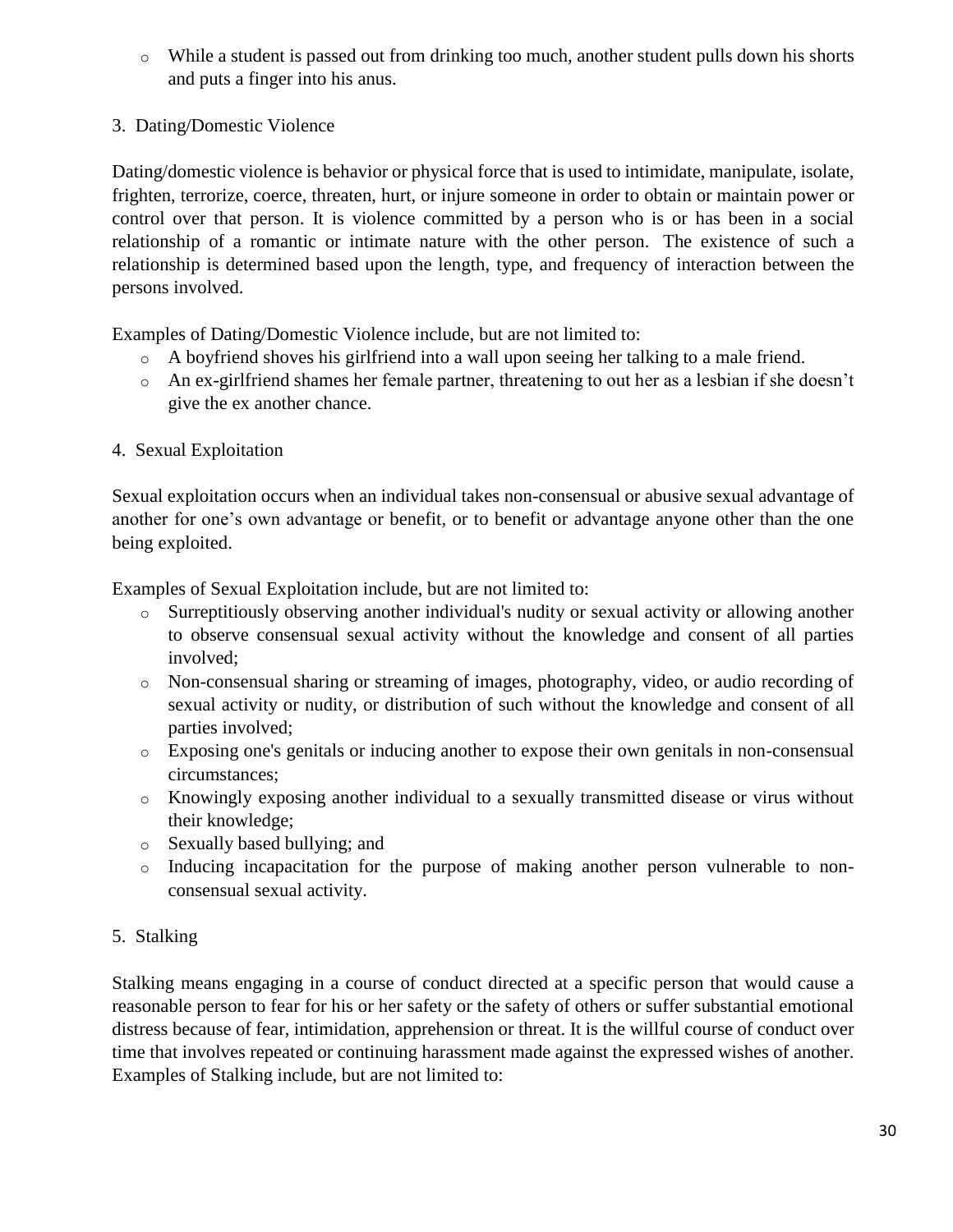- o Repeatedly waiting at the classrooms of another student, following her to her car after, and lurking outside her place of employment.
- o A student repeatedly shows up at another student's on-campus residence despite being told he or she is not welcome.

## <span id="page-30-0"></span> **C.** Prohibited Relationships by Persons in Authority

Sexual or romantic relationships in which one party maintains a direct supervisory or evaluative role over the other party are prohibited. In general, this includes all sexual or romantic relationships between students and their employers, supervisors, professors, coaches, advisors, or other nonstudent University employees. Similarly, University employees (faculty and staff) who supervise or otherwise hold positions of authority over others are prohibited from having a sexual or romantic relationship with an individual under their direct supervision.

Faculty, administrators, and others who educate, supervise, evaluate, employ, counsel, coach or otherwise guide students or subordinates should understand the fundamentally asymmetrical nature of the relationship they have with students or subordinates. Romantic or sexual relationships where there is differential in power or authority produce risks for every member of our community and undermine the professionalism of faculty and supervisors. In either context, the unequal position of the parties presents an inherent element of risk and may raise sexual harassment concerns if one person in the relationship has the actual or apparent authority to supervise, evaluate, counsel, coach or otherwise make decisions or recommendations as to the other person in connection with their employment or education at the University.

Sexual relations between persons occupying asymmetrical positions of power, even when both consent, raise suspicions that the person in authority has violated standards of professional conduct and potentially subject the person in authority to charges of sexual harassment based on changes in the perspective of the individuals as to the consensual nature of the relationship. Similarly, these relationships may impact third parties based on perceived or actual favoritism or special treatment based on the relationship. Therefore, persons with direct supervisory or evaluative responsibilities who contemplate beginning or are involved in such relationships are required to promptly:

- 1) Discontinue any supervising role or relationship over the other person; AND
- 2) Report the circumstances to their direct supervisor.

Failure to fully or timely comply with these requirements is a violation of this policy, and the person in authority could be subject to disciplinary action, up to and including dismissal from employment by the University.

The University does not intend to interfere with private choices regarding personal relationships when these relationships do not violate the goals and policies of the University. Any individual may file a complaint alleging harassment or discrimination, including an aggrieved party outside the relationship affected by the perceived harassment or discrimination. Retaliation against persons who report good-faith concerns about consensual relationships is prohibited and constitutes a violation of this policy.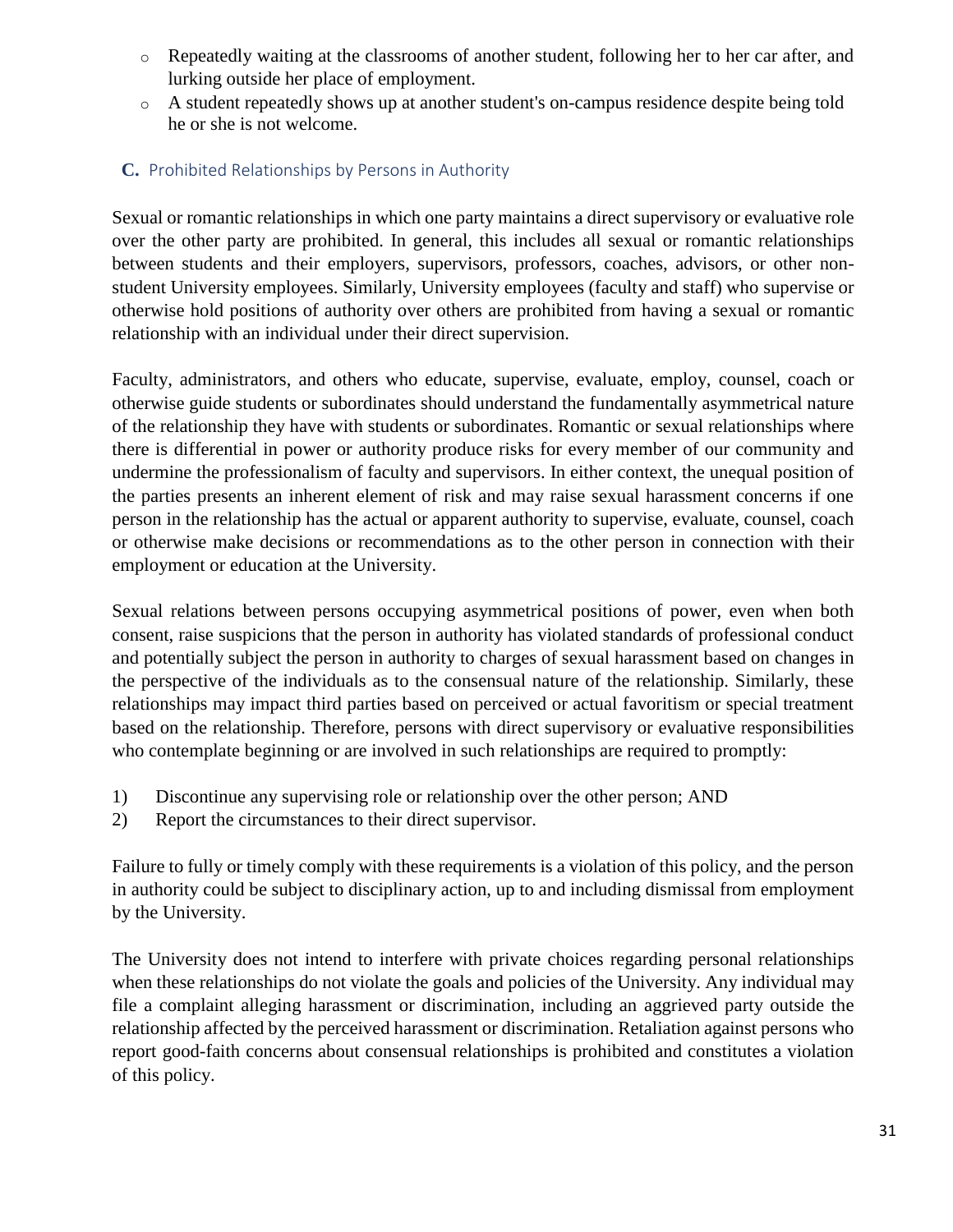# <span id="page-31-0"></span> **D.** Retaliation is Prohibited

Retaliation is intimidating, threatening, coercing, harassing, or discriminating against any individual for the purpose of interfering with any right or privilege secured by law or policy, or because the individual has made a report or complaint, testified, assisted, or participated or refused to participate in any manner in an investigation, proceeding, or hearing under this policy and procedure.

Acts of alleged retaliation should be reported immediately to the Title IX Coordinator who will promptly investigate and take appropriate steps to protect individuals who fear that they may be subjected to retaliation.

Examples of Retaliation include, but are not limited to:

- o Threatening to hit the Complainant if she meets with the Title IX Coordinator.
- o Excluding an individual from a club activity because he reported another member's sexual misconduct.

# <span id="page-31-1"></span>**V.** Privacy and Confidentiality

A. Protection of Party Privacy

Reasonable efforts will be made to protect the privacy of individuals, in accordance with applicable state and federal law, while balancing the need to gather information about sexual misconduct to prevent its recurrence and remedy its effects.

Information about reported sexual misconduct will only be shared with those who "need to know" in order to assist in the assessment, investigation, and resolution of the report. It will also be shared with the other party and the party's advisor, as required by law. All employees who are involved in the university's response to reports of prohibited conduct receive specific training about safeguarding private information in accordance with state and federal law.

The privacy of student education records will be protected in accordance with the Family Educational Rights and Privacy Act ("FERPA"), as outlined in the university's FERPA policy. The privacy of an individual's medical and related records, generally, is protected by the Health Insurance Portability and Accountability Act ("HIPAA"), excepting health records protected by FERPA. Access to an employee's personnel records may be restricted in accordance with the Freedom of Information Act, and, where applicable, Human Resources Office.

# B. Confidential Employees

Laws protect confidentiality in certain relationships, including but not limited to health care providers and licensed counselors, all of whom may engage in confidential communications under Michigan law. The university has designated those individuals "confidential employees." When information is shared with a Confidential Employee, they cannot reveal the information to any third party except when an applicable law or a court order requires or permits disclosure. For example,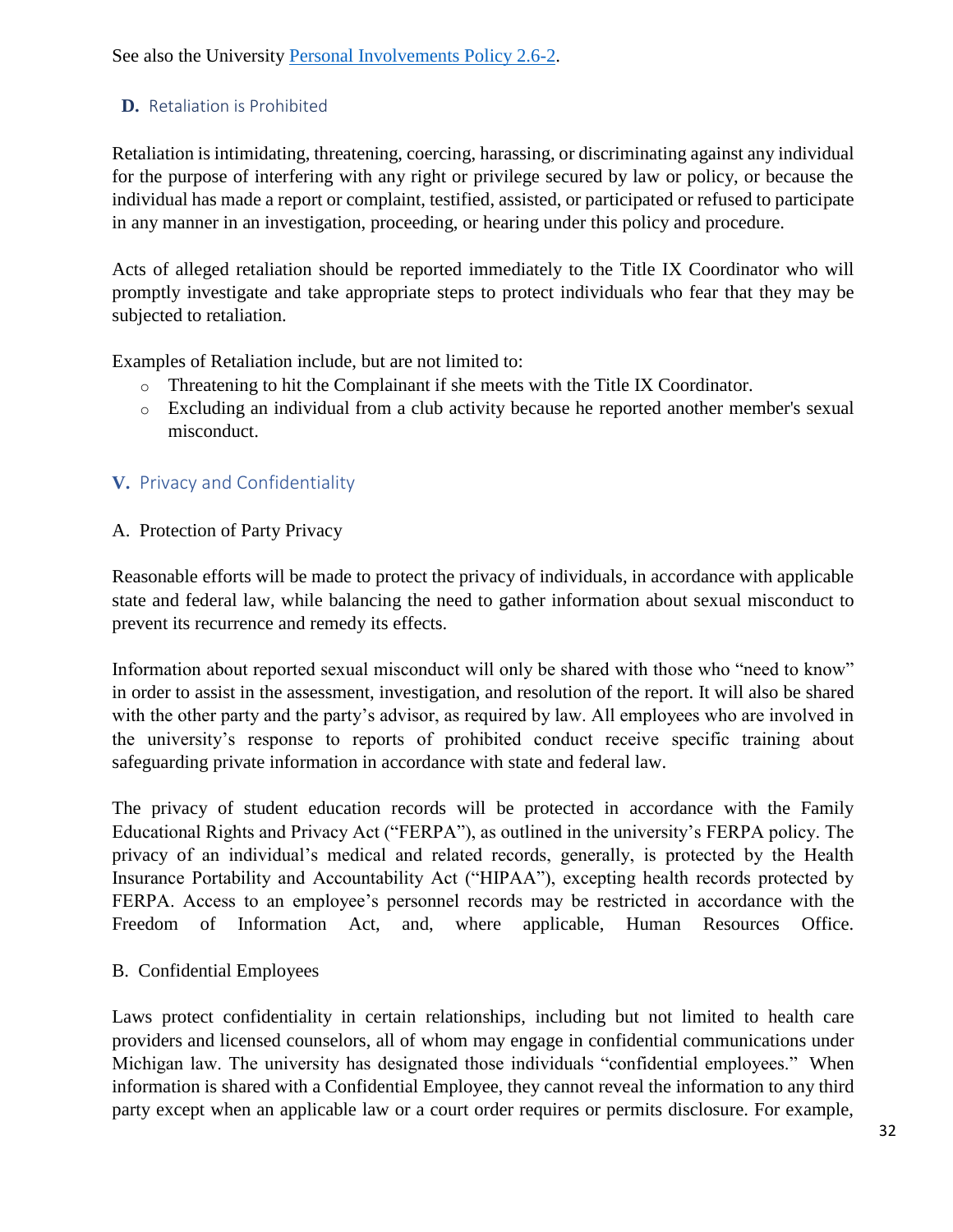Professional Counselors do not have to report sexual misconduct that is disclosed to them when providing services.

Individuals who want to have a confidential discussion of an allegation of sexual misconduct may wish to contact the organizations listed below:

For Students - Students can obtain confidential and free counseling at the [University Student](https://www.svsu.edu/studentcounselingcenter/)  [Counseling Center](https://www.svsu.edu/studentcounselingcenter/) (989) 964-7078.

For Employees - Employees can obtain confidential counseling through the Employee Assistance Program at (800) 854-1446 or [www.unum.com/lifebalance.](http://www.unum.com/lifebalance)

## <span id="page-32-0"></span>**VI.** Reporting Sexual Misconduct

There are two different types of reports that an individual may file: a police report or a report to the University. A person may choose to file one or both types of reports.

#### A. University Reports

Any person who has experienced, observed, or learned of sexual misconduct may report it by submitting the online form; or via email, telephone or visit to any of the Title IX Advisory Board Members. There is no "wrong way" to report sexual misconduct. The Title IX Advisory Board Members will forward the report to the Title IX Coordinator.

All University employees, including student employees, are required to report sex discrimination and sexual harassment to the Title IX Coordinator whenever they observe it or otherwise become aware of it. The only exception is for Confidential Employees.

Anonymous reports can be filed with the University using the [online form.](https://cm.maxient.com/reportingform.php?SaginawValleyStateUniv&layout_id=20) The University's response to an anonymous report will depend in its ability to identify the parties and other information contained in the report. If an anonymous report leads to a formal complaint, notice disclosing the identities of all of the parties involved will be provided to all parties.

#### B. Police Reports

To file a report with the police, please contact any of the following organizations:

**[University Police](https://www.svsu.edu/universitypolice/)** South Complex A Corner of Pierce Road & South Campus Dispatch (989) 964-4141

**Saginaw County Sheriff** Central Dispatch (989) 797-4580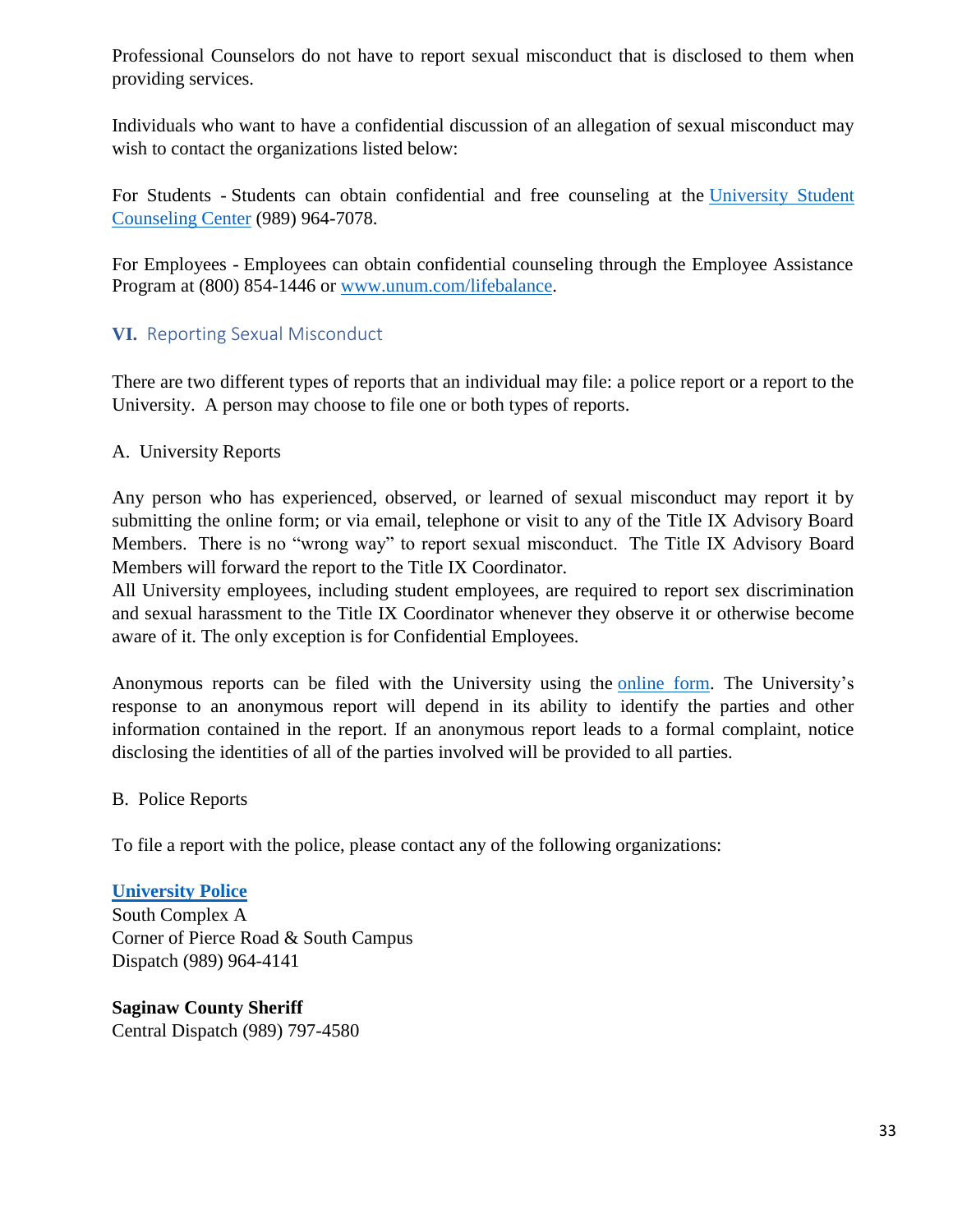With a police report, The State of Michigan and/or federal law will apply, and the matter will follow the criminal processes through a police investigation, a referral to the Prosecutor's Office for prosecution and the criminal court system for resolution.

## C. Reporting Details

To encourage reporting, individuals who in good faith report sexual misconduct, will not be disciplined by the University for their own personal consumption of alcohol or drugs related to the incident, provided the violations did not and do not place the health or safety of any other person at risk. The University may, however, initiate an educational discussion or pursue other educational remedies regarding alcohol or other drugs.

To promote thorough, and effective investigations, the University strongly encourages individuals to promptly report sexual misconduct. Waiting to make a report makes it more difficult to gather relevant and reliable information.

Individuals who are alleged to have been the victim of sexual misconduct are referred to throughout the process as the "Complainant." Individuals who are alleged to have engaged in sexual misconduct are referred to throughout the process as the "Respondent." If the sexual misconduct was reported by an individual who observed it or learned about it indirectly, that individual will be referred to as the "3rd Party Reporter."

When sexual misconduct is reported, the Title IX Coordinator or designee will provide information about how to file a Formal Complaint and provide Supportive Measures, as appropriate.

# <span id="page-33-0"></span>**VII.** Supportive Measures

Supportive Measures are non-disciplinary, non-punitive individualized services offered as appropriate, as reasonably available, and without fee or charge to the parties. They are available before or after the filing of a formal complaint, or where no formal complaint has been filed. Such measures are designed to restore or preserve access to the education program or activity, without unreasonably burdening the other party, including measures designed to protect the safety of all parties or the educational environment or deter sexual misconduct. The Title IX Coordinator will provide written notification to both parties about available assistance and oversee the implementation of appropriate supportive measures.

Services provided to either the complainant or the respondent will be kept confidential unless disclosure is necessary to provide the service; for example, a no-contact order requested by one party would have to be disclosed to the other party in order to be implemented.

## A. Examples of Supportive Measures

Supportive Measures include counseling, extensions of deadlines or other course-related adjustments, modifications of work or class schedules, campus escort services, mutual restrictions on contact between the parties, changes in work or housing locations, leaves of absence, increased security and monitoring of certain areas of the campus, and other similar measures.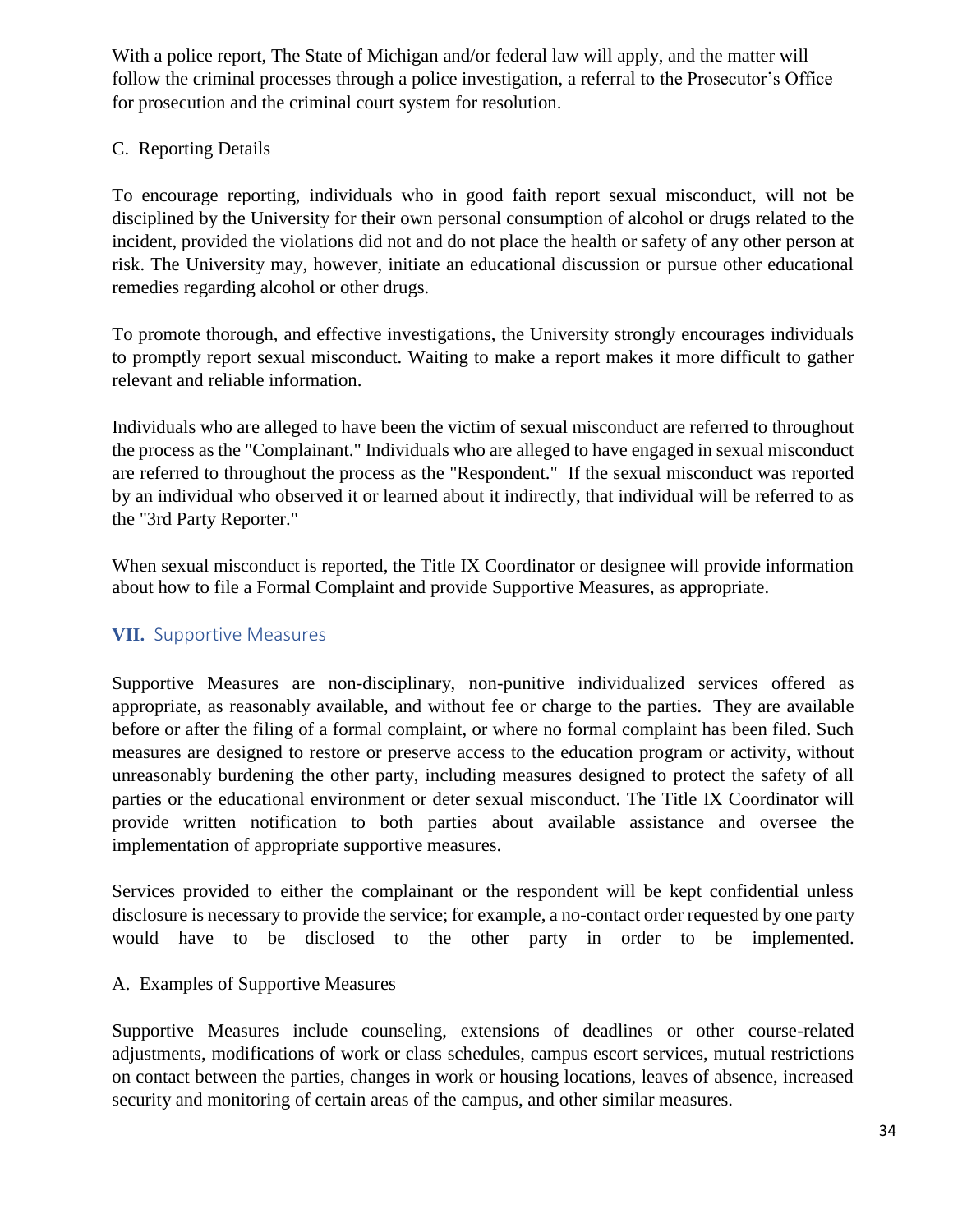The Complainant's wishes will be considered in the implementation of Supportive Measures. The University will make a fact-specific analysis of appropriate Supportive Measures, taking into account the nature of the educational programs, activities, opportunities, and benefits in which each party is participating. In some cases, Supportive Measures may be continued after a determination of non-responsibility.

## B. Emergency Removal

The University is committed to ensuring the safety and well-being of all parties. If an emergency situation requiring a student to be removed from an educational program or activity appears to exist, the Title IX Coordinator in consultation with the University CARE Team will conduct a prompt individualized safety and risk analysis.

If that assessment determines that there is an immediate threat to the physical health or safety of any individual arising from the alleged sexual misconduct, emergency removal may be appropriate. The potential removal will be evaluated with regard to applicable disability laws. Consideration will also be given to the potential to use additional Supportive Measures rather than removal. If the Title IX Coordinator determines that emergency removal is necessary based on this assessment, a written notice will be sent to all parties and the Respondent will have an immediate opportunity to challenge the decision.

A non-student employee may be placed on administrative leave while the formal investigation and hearing process is pending.

## C. Additional Assistance

For additional assistance, please contact any of the Campus or Community organizations identified under Resources & Support. If requested, other participants in the process (such as those who reported or witnessed the alleged sexual misconduct) may also be offered appropriate support measures.

# <span id="page-34-0"></span>**VIII.** Filing a Formal Complaint

A Formal Complaint is a document filed by a Complainant alleging sexual misconduct against a Respondent and requesting that the University investigate the allegation. The Title IX Coordinator also has the discretion to sign a formal complaint under circumstances including but not limited to allegations of violence, threats, use of weapons, and serial predation.

Once the complaint is filed, the Title IX Coordinator will do an initial assessment to determine if an investigation is appropriate. If an investigation is undertaken, notification that includes the identity of the Complainant and details regarding the allegations will be sent to all parties

To file an institutional complaint, please use the [Title IX Sexual Assault and Misconduct Report](https://cm.maxient.com/reportingform.php?SaginawValleyStateUniv&layout_id=20)  [online form](https://cm.maxient.com/reportingform.php?SaginawValleyStateUniv&layout_id=20) or contact any of the following individuals who have the authority to institute corrective measures: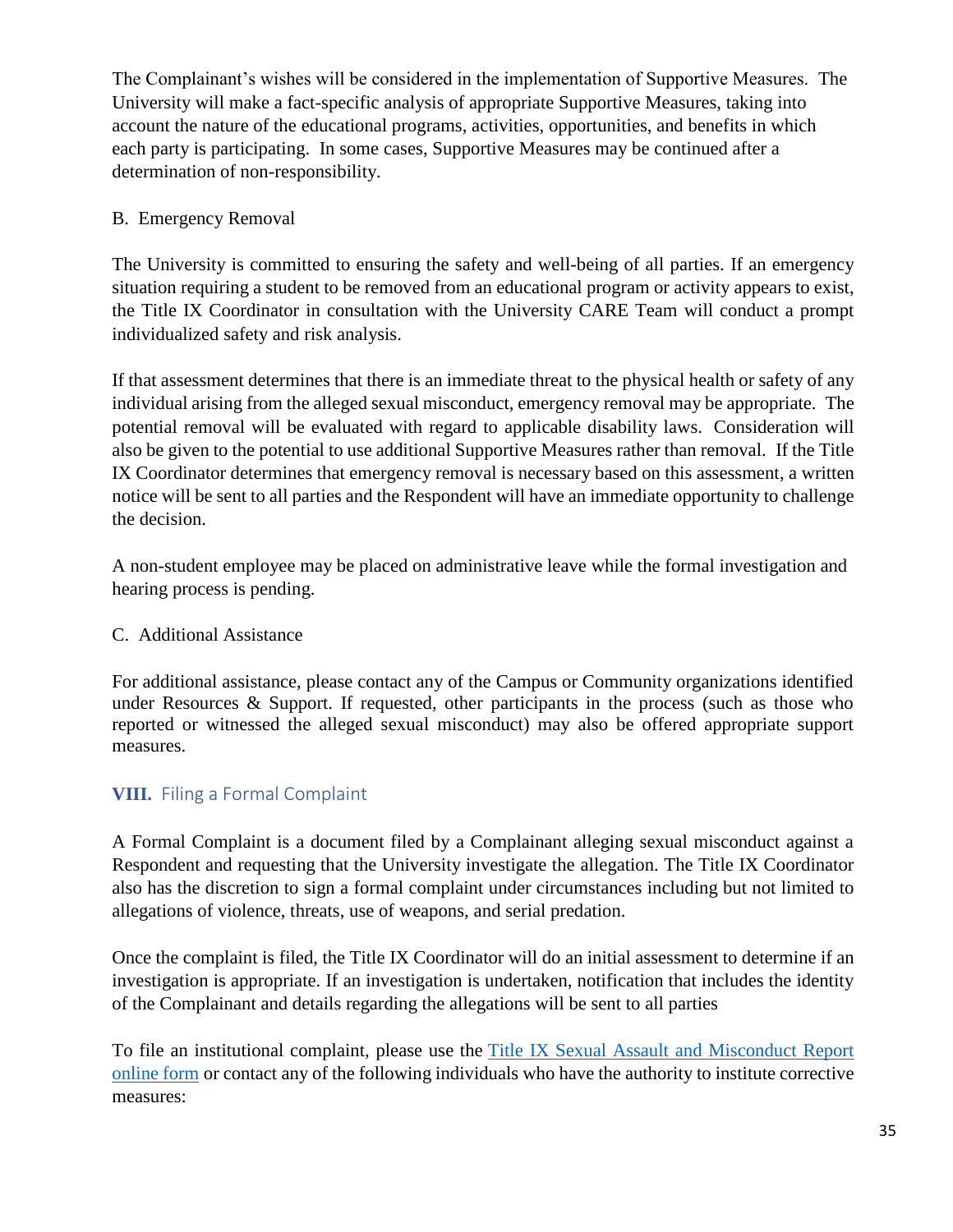Title IX Coordinator Office of Diversity Programs Wickes Hall 260 (989) 964-4068

Associate Provost for Student Affairs/Dean of Students Office of Student Affairs Curtiss Hall 114 (989) 964-4410

Associate Dean of Students/Student Conduct Programs Office of Student Affairs Curtiss Hall 114 (989) 964-2220

Director of Human Resources Wickes Hall 373 (989) 964-2253

Deputy Athletic Director/Senior Woman Administrator Athletics Department Ryder Center 215 (989) 964-7311

Individuals may also report an allegation of sexual discrimination or sexual harassment or concerns about the process to the government. Specifically, incident Reporting to the U.S. Department of Education, Office for Civil Rights is an option for the resolution of discrimination.

To file a complaint with the government, please contact the following offices:

#### **REGIONAL OFFICE (serving Michigan and Ohio): Office for Civil Rights (OCR)**

U.S. Department of Education 1350 Euclid Avenue, Suite 325 Cleveland, OH 44115-1812 Phone: 216-522-4970 FAX: 216-522-2573 TDD: 800-877-8339 [OCR.Cleveland@ed.gov](mailto:OCR.Cleveland@ed.gov)

## **NATIONAL HEADQUARTERS:**

Office for Civil Rights (OCR) U.S. Department of Education Lyndon Baines Johnson Department of Education Bldg. 400 Maryland Avenue, SW Washington, DC 20202-1100 Phone: 800-421-3481 FAX: 202-453-6012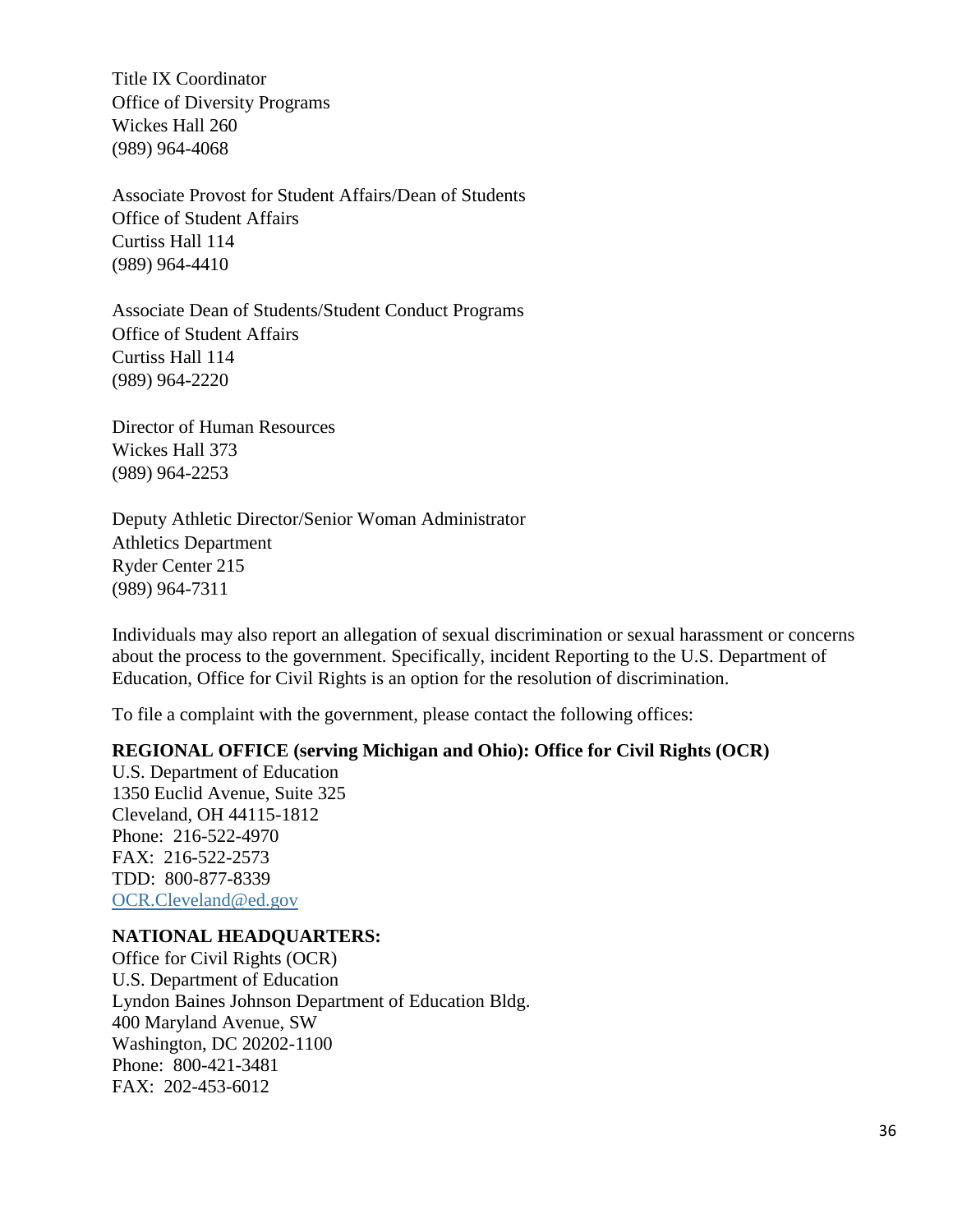# <span id="page-36-0"></span>**IX.** Processing a Formal Sexual Misconduct Complaint

## **A. Initial Assessment**

Following receipt of a Formal Complaint of an alleged violation of this Policy, the Title IX Coordinator will conduct an initial assessment, which is typically one to five business days in duration.

The Title IX Coordinator will initiate at least one of three responses:

1) Offering supportive measures because the Complainant does not want to file a Formal Complaint; and/or

2) An informal resolution (upon submission of a Formal Complaint); and/or

3) A formal investigation and hearing process including an investigation and a hearing (upon submission of a formal complaint).

In determining how to proceed, the Title IX Coordinator will divide the allegations in the Formal Complaint into two categories: (1) allegations of Sexual Misconduct that fall within Title IX (henceforth Category One) and (2) allegations of Sexual Misconduct that are beyond the scope of Title IX (henceforth Category Two). For example, Title IX does not apply to activities outside of the United States because laws created by the United States generally apply only to the United States. However, the University's Sexual Misconduct Policy does apply to students and faculty on study abroad trips. Sexual harassment that occurs on campus would be a Category One allegation. If the same behavior occurred on a study abroad trip, that would be a Category Two allegation.

The Category One allegation will be dismissed under any of the following circumstances:

- 1. If the conduct did not occur against a person in the United States; and/or
- 2. If at the time of filing a formal complaint, a Complainant is not participating in or attempting to participate in the education program or activity of the recipient with which the formal complaint is filed; and/or
- 3. If the conduct did not occur in the recipient's education program or activity; and/or
- 4. If the conduct alleged in the formal complaint would not constitute sexual harassment as defined in § 106.30 even if proved.

The Category One allegation may be dismissed at the discretion of the Title IX Coordinator under any of the following circumstances:

- 1. If at any time during the investigation or hearing, a Complainant notifies the Title IX Coordinator in writing that the Complainant would like to withdraw the formal complaint or any allegations therein;
- 2. The Respondent is no longer enrolled or employed by the recipient; or
- 3. Specific circumstances prevent the recipient from gathering evidence sufficient to reach a determination as to the formal complaint or allegations.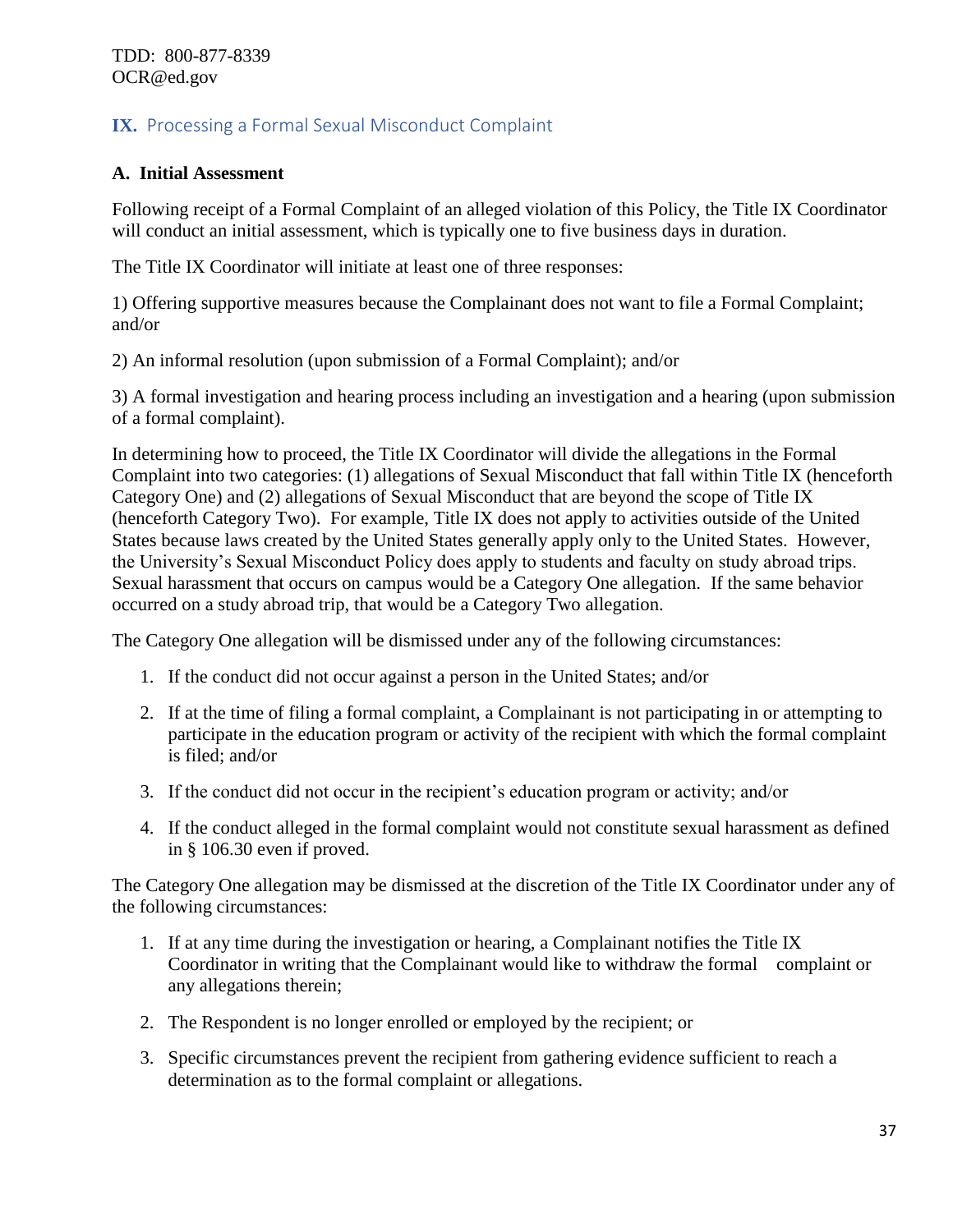Any remaining Category One allegations will be combined with any Category Two allegations and resolved using the process outlined in this policy. If there are no remaining Category One allegations, the Category Two allegations will be resolved using the process outlined in this policy. At the discretion of the Title IX Coordinator, a Formal Complaint containing only Category Two allegations may be resolved utilizing a streamlined process or alternative resolution measures when appropriate.

If Category One allegations are dismissed, a written notification including the reason(s) for dismissal will be provided to both parties. The decision to dismiss a Formal Title IX complaint can be appealed by either party, using the process outlined in section XI.

If a Formal Complaint also implicates other forms of discriminatory and/or harassing conduct prohibited by university policies, the Title IX Coordinator will evaluate all reported allegations to determine whether the allegations may be appropriately investigated together without unduly delaying the resolution of the report of prohibited conduct. Where the Title IX Coordinator determines that a single investigation is appropriate, the determination of responsibility for the violation of university policy will be evaluated under the applicable policy, but the investigation and resolution will be conducted in accordance with these procedures.

If a report or Formal Complaint does not involve any students or if it does not implicate any form of sexual misconduct under this policy, the report/Formal Complaint will be processed under the appropriate policies.

## **B. Formal Investigation**

The Title IX Coordinator or designee will notify the parties in writing of the commencement of an investigation. Such notice will

- 1) Identify the Complainant and the respondent;
- 2) Specify the date, time (if known), location, and nature of the alleged prohibited conduct;
- 3) Identify potential policy violation(s);

4) Include information about the parties' respective expectations under the policy and these procedures;

- 5) Explain the prohibition against retaliation;
- 6) Instruct the parties to preserve any potentially relevant evidence in any format; and
- 7) Direct the recipient to a copy of the policy and these procedures.

The investigation is a neutral fact-gathering process. The Respondent is presumed to be not responsible; this presumption may be overcome only where the investigators conclude that there is sufficient evidence, by a preponderance of the evidence, to support a finding that the Respondent violated the policy. (Please see the Definition Section of this Policy for a more detailed description of the preponderance of evidence standard of proof.)

Under the direction of the Title IX Coordinator, the investigators may meet separately with the Complainant, Respondent, and any pertinent witnesses. They may also review other relevant information offered by either party or discovered independently by the investigators. Written notice of the interview including the date, time, location, participants and purpose of the meeting will be provided to each party with sufficient time to prepare to participate. A separate notice will be provided for each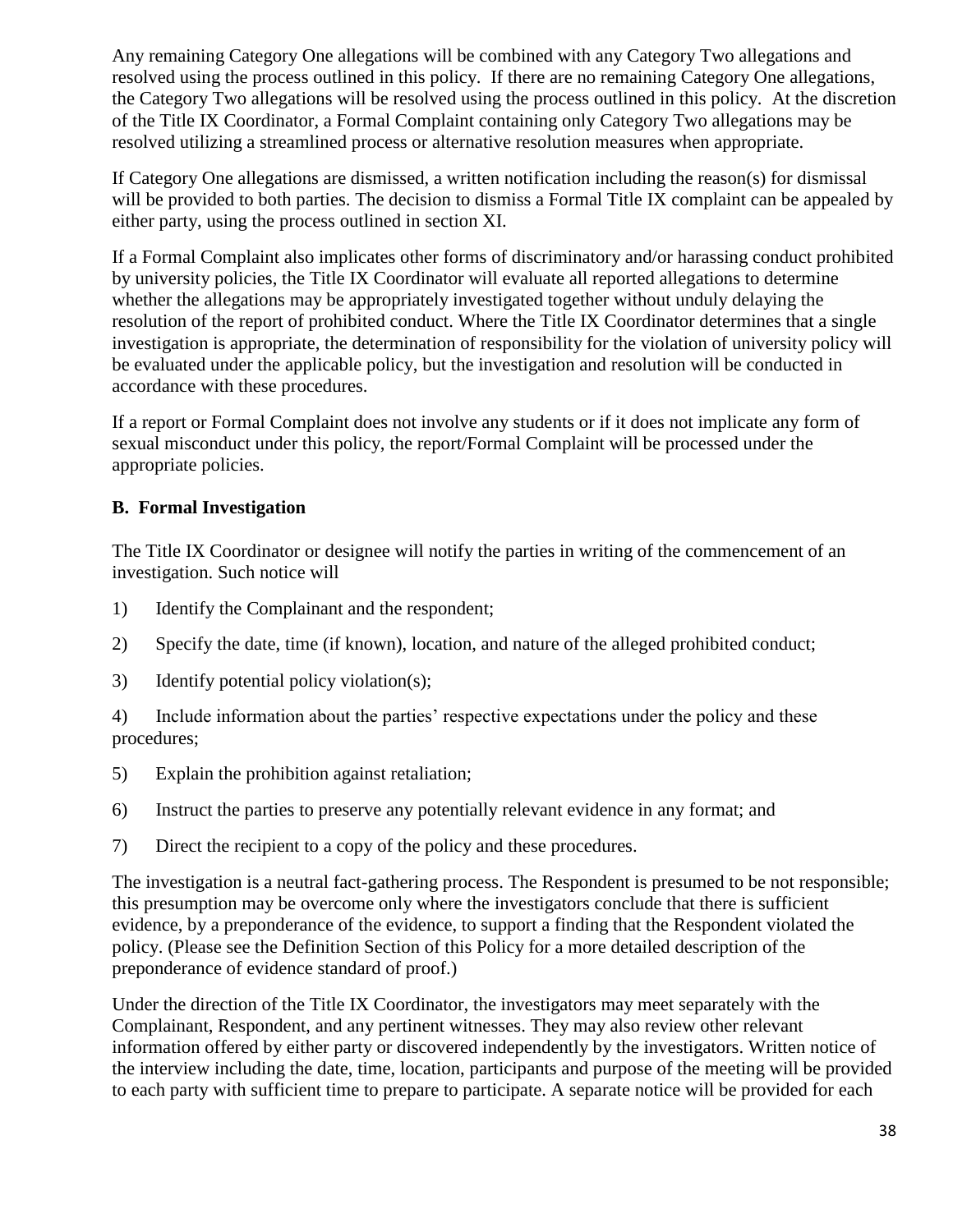interview or meeting. During the investigation, the parties will have an equal opportunity to be heard, to submit information and corroborating evidence, to identify witnesses who may have relevant information, and to submit questions that they believe should be directed by the investigators to each other or to any witness.

At any time during an investigation, the Complainant, Respondent, or any witness may provide a written statement, other supporting materials, or identify other potential witnesses, regarding the matter under review.

At any point during the investigation, if it is determined there is no reasonable cause to believe that university policy has been violated, the Title IX Coordinator has the authority to terminate the investigation and end resolution proceedings.

# **C. Advisors**

Throughout the process, the Complainant or Respondent may have an Advisor present at any meeting they participate in that is related to the investigation of the reported sexual misconduct.

An Advisor is a person chosen by a party or appointed by the institution to accompany the party to meetings related to the resolution process, to advise the party on that process, and to conduct crossexamination for the party at the hearing, if any. Both parties are strongly discouraged from selecting an Advisor who is also a witness who will be interviewed by the Investigators regarding their independent knowledge of events related to the allegation. Selecting a Witness as an Advisor may prevent the Investigators from making an accurate assessment of the credibility of the information offered by that individual. The Complainant or Respondent may choose an attorney as an Advisor, but it shall be at his/her own expense.

The Advisor may be present but may not participate in any meeting related to the investigation, other than to advise the Complainant or Respondent.

# **D. Evidence Review and Comment Period**

Prior to the conclusion of the investigation, the investigators will provide the parties and their respective Advisors (if so desired by the parties) a draft investigation report as well as an opportunity to inspect and review all of the evidence obtained as part of the investigation that is directly related to the reported misconduct, including the evidence upon which the investigators does not intend to rely in reaching a determination, for a ten (10) business day review and comment period so that each party may meaningfully respond to the evidence. The parties may elect to waive the full ten days.

The investigation does not consider: 1) incidents not directly related to the possible violation, unless they evidence a pattern; 2) the character of the parties; or 3) questions and evidence about the Complainant's sexual predisposition or prior sexual behavior, unless such questions and evidence about the Complainant's prior sexual behavior are offered to prove that someone other than the Respondent committed the conduct alleged by the Complainant, or if the questions and evidence concern specific incidents of the Complainant's prior sexual behavior with respect to the Respondent and are offered to prove consent.

For the purpose of this Policy, a "business" day is a day when the University is open and conducting regular University operations. Business days do not include weekends, holidays that close the University, and days where emergency conditions warrant University closure.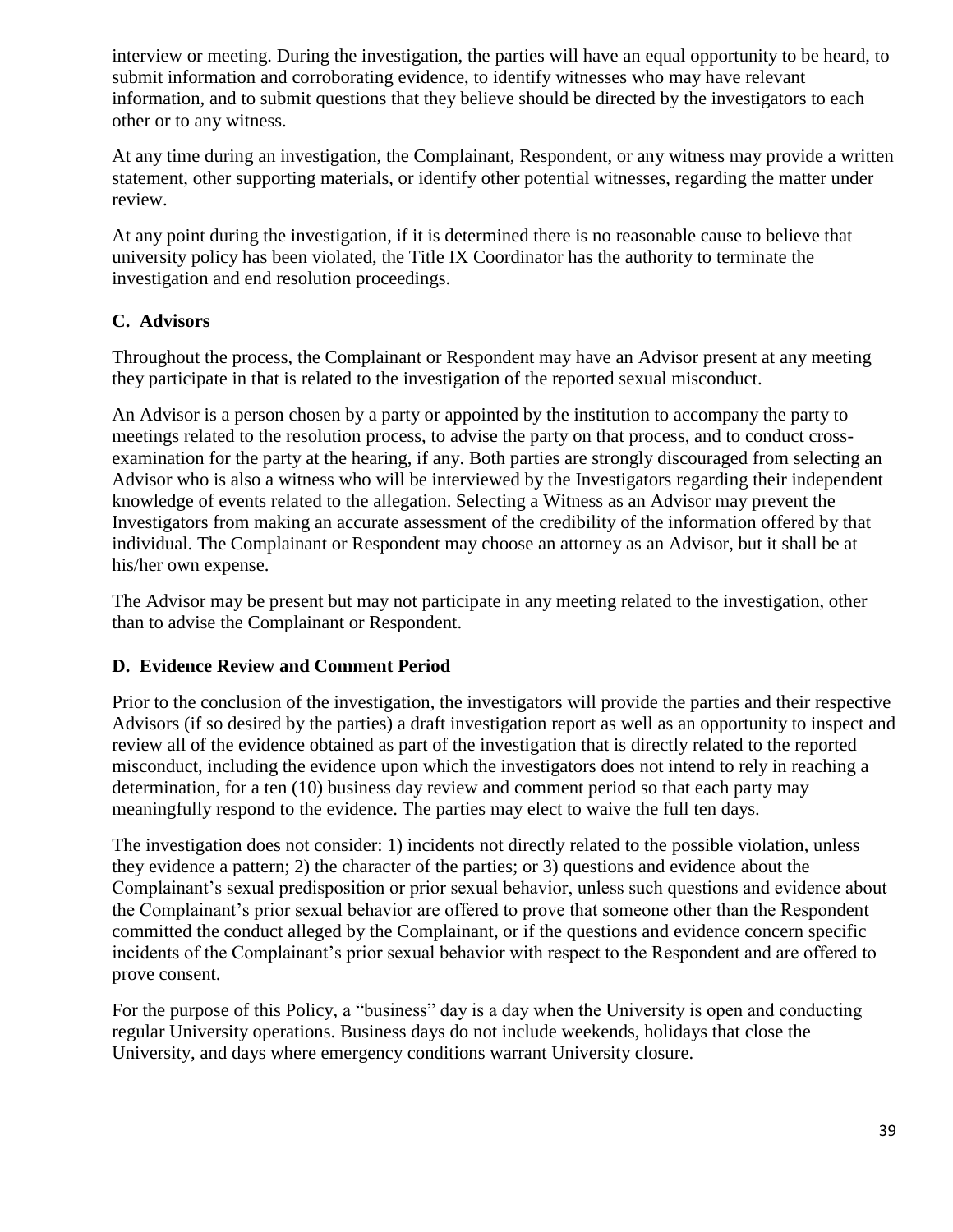The Investigator(s) will incorporate relevant elements of the parties' written responses into the final investigation report, including any additional relevant evidence, make any necessary revisions, and finalize the report.

The Title IX Coordinator will review the written report and send it simultaneously, to both the Complainant and Respondent. The University neither encourages nor discourages the subsequent disclosure or sharing of the written notification by either person.

# **E. Hearing Process**

Provided that the complaint is not resolved, once the final investigation report is shared with the parties, the Title IX Coordinator will refer the matter for a hearing and appoint a Hearing Officer to oversee the hearing process.

The purpose of the hearing is to provide both parties with an opportunity to have their advisors ask questions of those individuals who provided information that will be used to determine whether the Sexual Misconduct Policy was violated and to determine what if any sanctions will be applied. Technology will be used to allow the parties to participate in the hearing from separate rooms.

The hearing cannot be less than ten (10) business days from the conclusion of the investigation –when the final investigation report is transmitted to the parties and the Decision-maker–unless all parties and the Decision-maker agree to an expedited timeline.

The hearing officer(s) will use the preponderance of the evidence standard. The Title IX Coordinator will provide written procedures and guidelines to assist the parties and hearing officer(s) through the hearing process.

After the hearing is conducted, the hearing officer will prepare a final report that includes the following information:

1) Identification of the allegations potentially constituting sexual misconduct;

2) A description of the procedural steps taken from the receipt of the formal complaint through the determination, including any notifications to the parties, interviews with parties and witnesses, site visits, methods used to gather other evidence, and hearings held;

3) Findings of fact supporting the determination;

4) Conclusions regarding the application of the Sexual Misconduct Policy to the facts;

5) A statement of, and rationale for, the result as to each allegation, including a determination regarding responsibility, any disciplinary sanctions the recipient imposes on the respondent, and whether remedies designed to restore or preserve equal access to the education program or activity will be provided to the complainant;

6) The procedures and permissible bases for the complainant and respondent to appeal.

At the conclusion of the investigation, and, if applicable, the hearing, both the Complainant and Respondent will receive simultaneous written notification of the outcome and the rationale for the outcome from the Title IX Coordinator. The Title IX Coordinator will oversee the implementation of sanctions if any.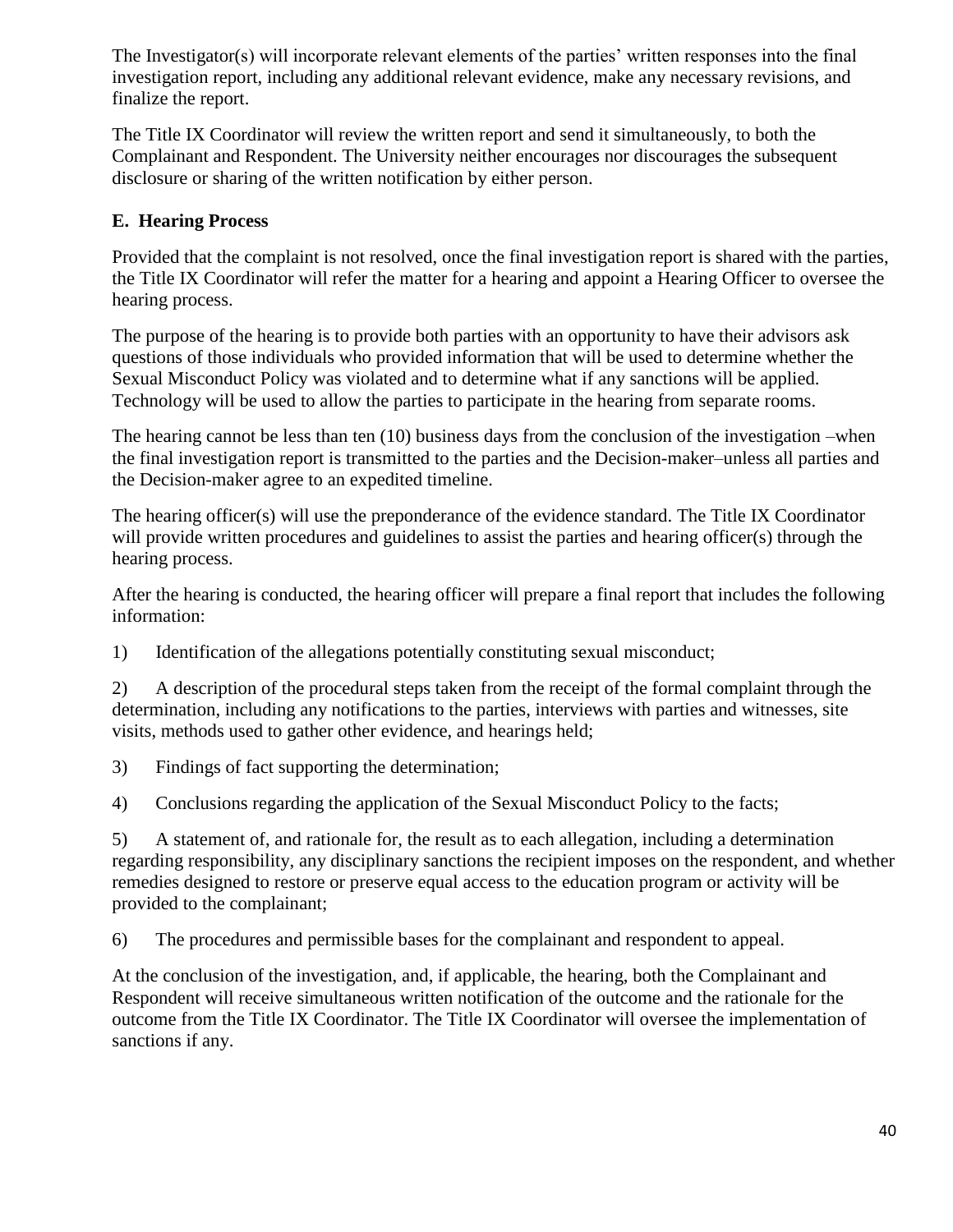## <span id="page-40-0"></span>**X.** Sanctions

## **A. Sanctions for Students**

Any student who violates this Policy will be subject to the range of remedial actions (in accordance with University Code of Student Conduct), which for students, range from probation to expulsion, depending on the totality of the circumstances of the incident, and taking into account any previous Student Code violations. Remedial actions may include, but are not limited to, one or more of the following:

- 1) Completion of the Rehabilitation Program
- 2) Developmental/Educational Assignments
- 3) Expulsion
- 4) Fines
- 5) Referral for Counseling
- 6) Restitution
- 7) Restrictions
- 8) Temporary University Suspension
- 9) University Housing Probation
- 10) University Housing Suspension
- 11) University Probation
- 12) University Suspension
- 13) Warning

In addition to the sanctions applied to students found responsible for sexual misconduct, the University may find it helpful or necessary to request or require others to undertake specific steps designed to eliminate the misconduct, prevent its recurrence, or remedy its effects.

Examples include, but are not limited to, the following:

- $\circ$  Requesting or requiring a University entity to conduct training for its staff or members;
- o Making involved parties aware of available academic support services;
- o Making involved parties aware of available counseling or medical services;
- o Revising University policies, practices, or services.

Respondents may also be subject to civil action or criminal prosecution because conduct that violates the University's Sexual Misconduct Policy may also violate state or federal laws.

## **B. Sanctions for Faculty or Staff**

A review of the findings of the investigation shall occur pursuant to the employee's collective bargaining agreement, where applicable, or in accordance with the applicable SVSU policy. If the Respondent is a member of the faculty or staff, possible sanctions are as follows: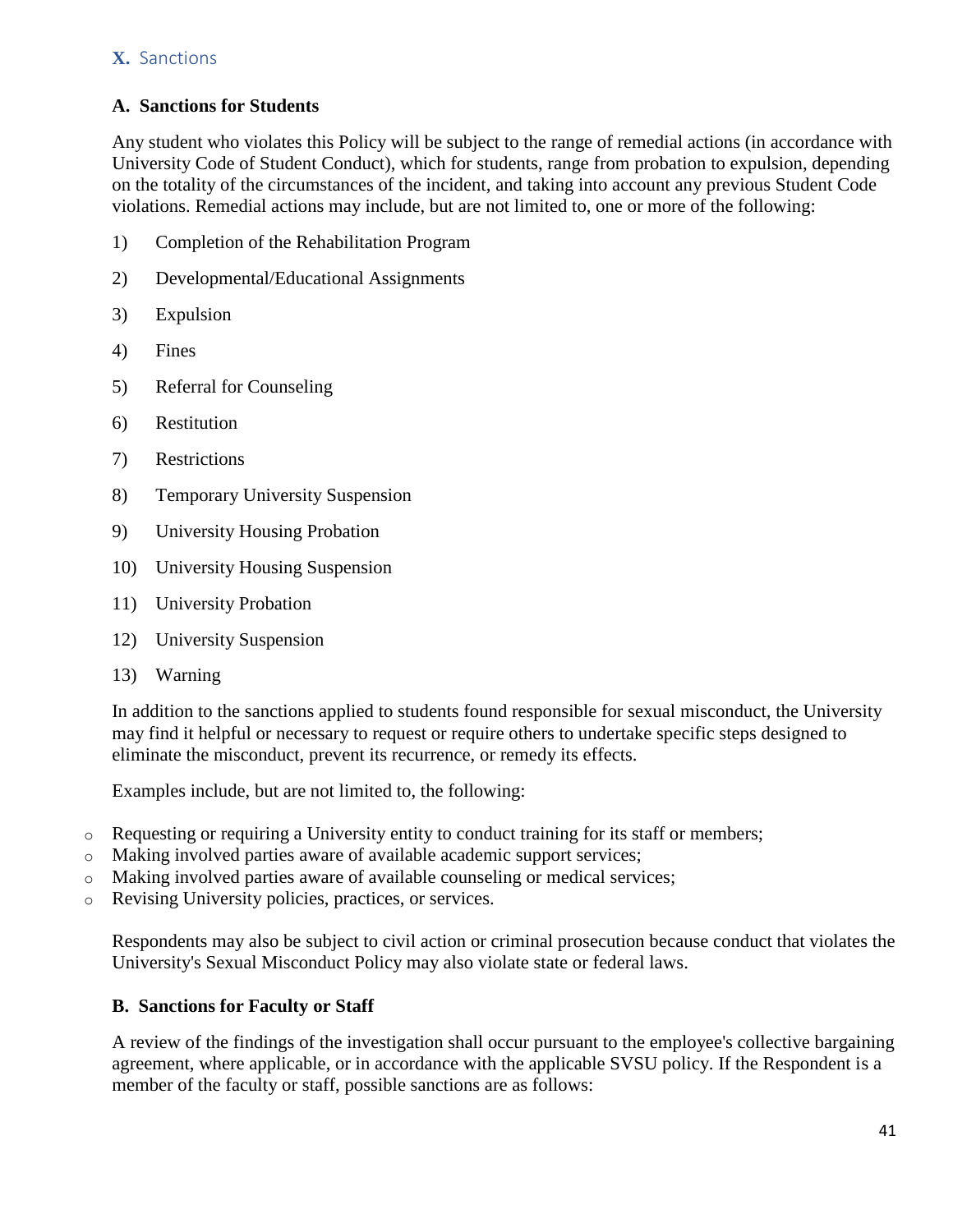**Formal Reprimand:** Written documentation of a failure to abide by SVSU policy or procedures maintained in the employee's personnel file.

**Educational Programs:** Participation in educational programs, such as training, workshops, seminars, or other educational activities.

**Revocation of SVSU privileges:** Revocation of SVSU privileges, such as participation in extracurricular or volunteer activities, for a definite or indefinite period of time.

**Campus Restrictions:** Limitations on the times and/or places where the employee may be present on campus.

**No contact orders:** Prohibition on all forms of contact with certain people.

**Suspension:** Exclusion from work, with or without pay, and other related activities as set forth for a definite period of time.

**Termination:** Permanent separation from employment.

# **C. Sanctions for Contractors, Guests, Volunteers and Other Third Parties**

If the Respondent is a contractor, guest, volunteer, or other third party, possible sanctions are as follows:

**Trespass Warning:** Notice that future visits to the SVSU campus may result in a citation for trespassing.

**Campus Restrictions:** Limitations on the times and/or places where the person may be present on campus.

**No Contact Orders:** Prohibition on all forms of contact with certain people.

**Relationship Termination:** Termination of the person's relationship with SVSU

# <span id="page-41-0"></span>**XI.** Appeals Process

Either party may appeal the outcome of the matter except where a Respondent has accepted an agreement under the sanctioning process outlined above. A party may seek review only on the following grounds:

1) The procedural irregularity that affected the outcome of the matter;

2) New evidence that was not reasonably available at the time the determination regarding responsibility or dismissal was made, that could affect the outcome of the matter; and

3) The Title IX Coordinator, investigator(s), or decision-maker(s) had a conflict of interest or bias for or against complainants or respondents generally or the individual complainant or respondent that affected the outcome of the matter.

Both the Complainant and the Respondent have the right to appeal the decision. To request an appeal, a party must submit a written request indicating the specific grounds for the appeal to the Title IX Coordinator within five (5) business days of the date of the notification of the University's Final Decision.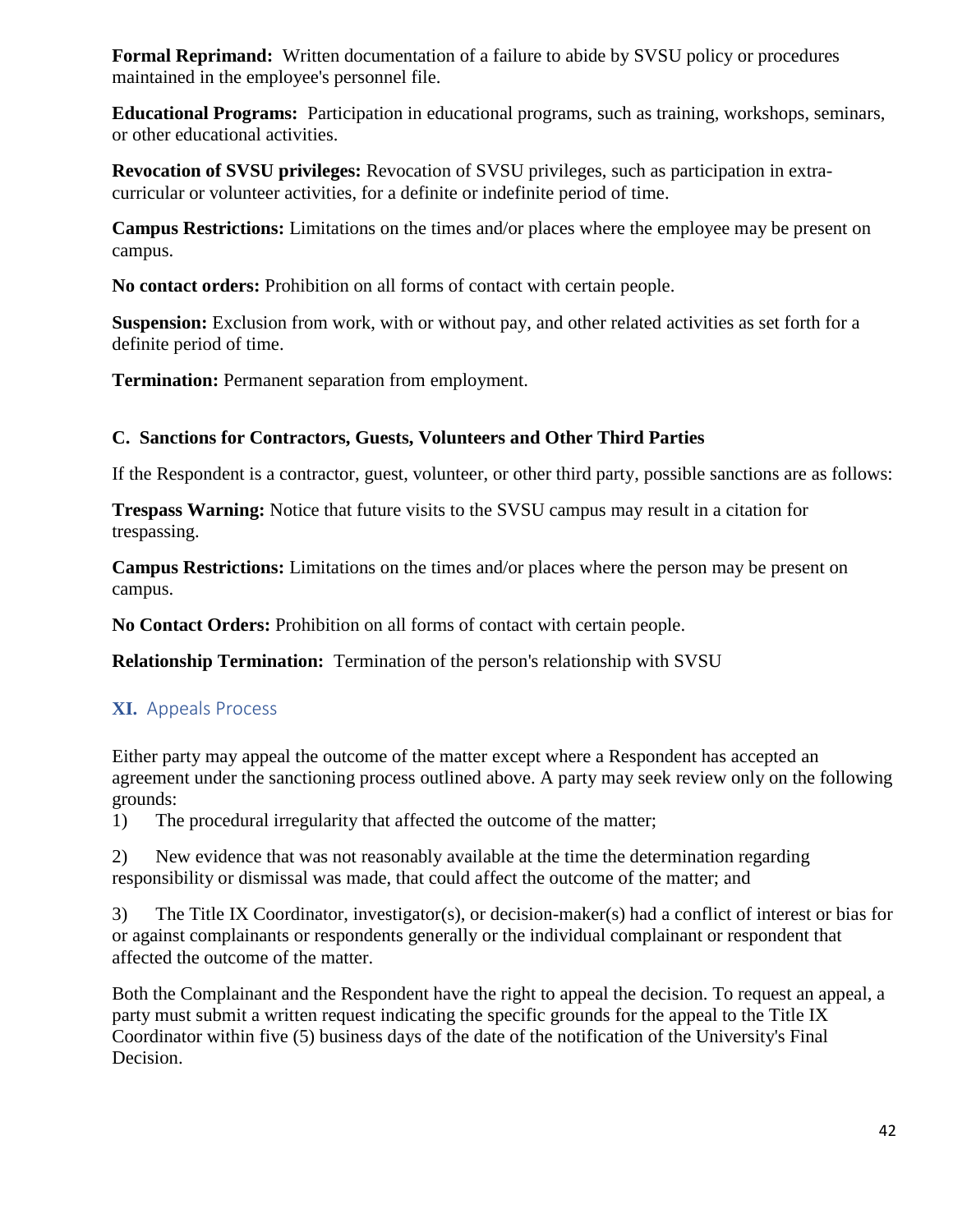The Title IX Coordinator will appoint an appeal decision-maker(s) or panel, who is "bias-free" and "conflict of interest-free", to review the record related to the hearing decision.

If the appeal decision-maker concludes that there are no relevant issues of concern, he or she will affirm the final decision and sanctions. The decision is final. Participating parties will be notified simultaneously, in writing.

If the appeal decision-maker identifies issues of concern, he or she will issue a revised final report that reflects the results of the appeal. All participating parties will be notified simultaneously, in writing.

## <span id="page-42-0"></span>**XII.** Definitions

**Advisor**: A person chosen by a party or appointed by the institution to accompany the party to meetings related to the resolution process, to advise the party on that process, and to conduct cross-examination for the party at the hearing, if any.

**Coercion:** The improper use of pressure to compel another individual to initiate or continue sexual activity against the individual's will. Coercion can include a wide range of behaviors, including intimidation, manipulation, threats and blackmail. A person's words or conduct are sufficient to constitute coercion if they wrongfully impair another individual's freedom of will and ability to choose whether or not to engage in sexual activity. Examples of coercion include threatening to "out" someone based on sexual orientation or gender identity and threatening to harm oneself if the other party does not engage in the sexual activity.

**Complainant:** An individual who is alleged to be the victim of conduct that could constitute sexual misconduct.

**Confidential Employee:** A confidential employee does not have to report sexual misconduct. Confidential employees include (1) any employee who is a licensed mental-health professional (e.g., licensed counselors and social workers, and those performing services under their supervision), when acting in that professional role in the provision of services to a patient who is a student and (2) any employee providing administrative, operational and/or related support for such health care providers in their performance of such services. A confidential employee will not disclose information about prohibited conduct to the University's Title IX Coordinator without the student's permission subject to the exceptions set forth in the confidentiality section of this policy). Every University employee is designated as either a, "Confidential Employee", or a "Responsible Employee".

**Education program or activity:** Includes locations, events, or circumstances over which the recipient exercised substantial control over both the respondent and the context in which the sexual misconduct occurs, and also includes any building owned or controlled by a student organization that is officially recognized by a postsecondary institution.

**Formal Complaint:** A document filed by a Complainant or signed by the Title IX Coordinator alleging sexual misconduct against a Respondent and requesting that the University investigate the allegation.

**Force:** the use or threat of physical violence or intimidation to overcome an individual's freedom of will to choose whether or not to participate in sexual activity. For the use of force to be demonstrated, there is no requirement that a Complainant resist the sexual advance or request. However, resistance by the Complainant will be considered a clear demonstration of non-consent. An example is: "Have sex with me or I'll hit you. Okay, don't hit me, I'll do what you want."

**Intimidation**: the use of implied threats or acts that cause an unreasonable fear of harm in another.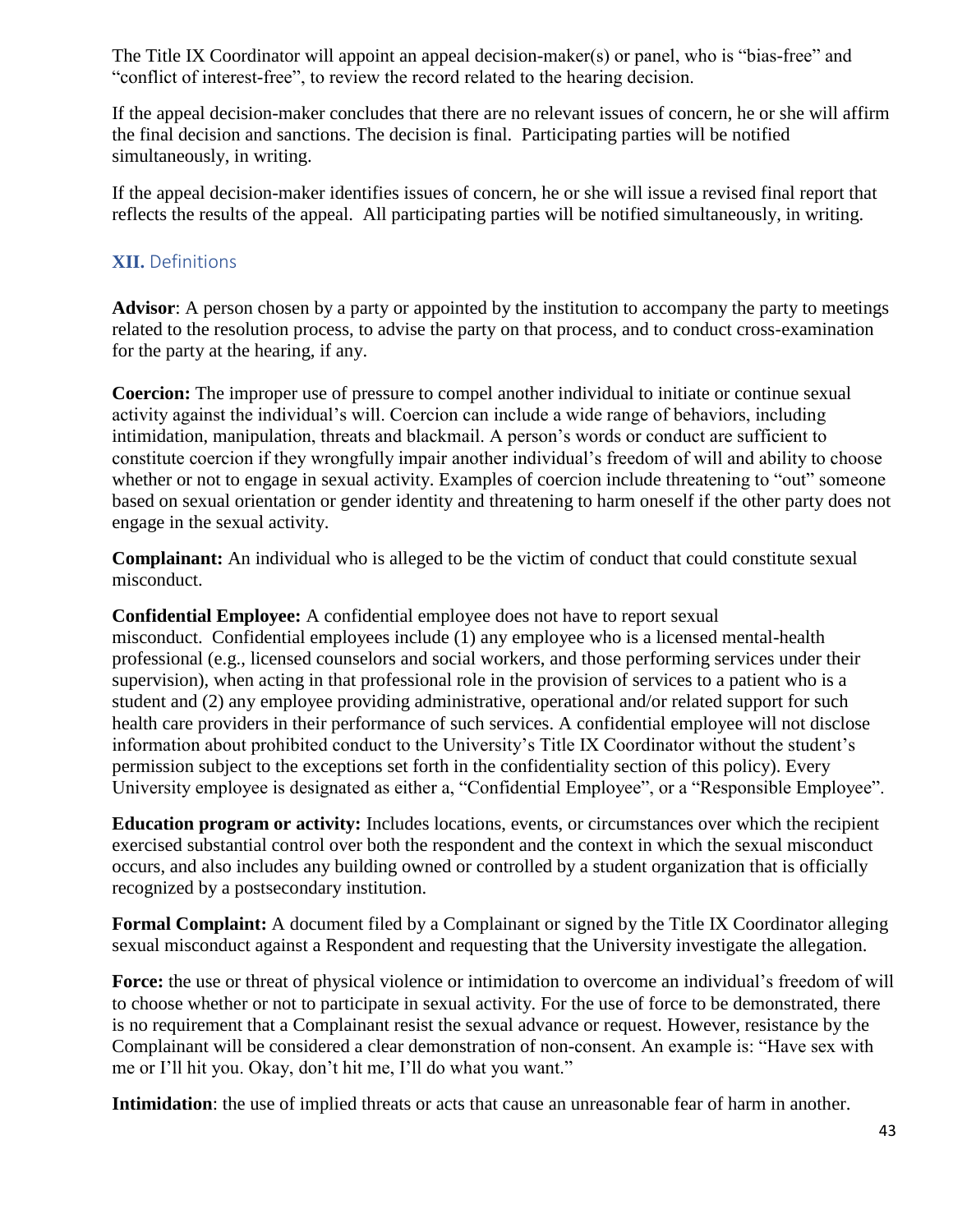**Preponderance of Evidence:** The investigator's findings of responsibility for sexual misconduct will be made using the preponderance of the evidence standard of proof. This standard requires that the information supporting a finding of responsibility be more convincing than the information in opposition to it. Under this standard, individuals are presumed to not have engaged in sexual misconduct unless a preponderance of the evidence supports a finding that sexual misconduct occurred. If the weight of the evidence suggesting a violation is equal to or less than the weight of the evidence suggesting no violation occurred (i.e. 50-50), the determination will be that no violation occurred.

**Respondent:** An individual who has been reported to be the perpetrator of conduct that could constitute sexual misconduct.

**Responsible Employee:** A responsible employee is required to report to the Title IX Coordinator all relevant details (obtained directly or indirectly) about an incident of prohibited conduct that involves any student as a Complainant, Respondent, and/or witness. Responsible Employees include all staff, faculty, Resident Assistants, Graduate Assistants, and all other student employees, when disclosures are made to any of them in their capacities as employees. Every University employee is designated as either a, "Confidential Employee", or a "Responsible Employee".

**Supportive Measures:** Non-disciplinary, non-punitive individualized services offered as appropriate, as reasonably available, and without fee or charge to the complainant or the respondent before or after the filing of a formal complaint or where no formal complaint has been filed. Such measures are designed to restore or preserve access to the recipient's education program or activity, without unreasonably burdening the other party, including measures designed to protect the safety of all parties or the recipients' educational environment or deter sexual harassment.

**3rd Party Reporter:** An individual who reports sexual misconduct that he or she observed or learned about indirectly. A person who was not personally the target of sexual misconduct.

**Title IX Coordinator:** By law, SVSU must have a Title IX Coordinator who is responsible for overseeing all facets of Title IX compliance in the University community. This individual not only supervises enforcement of the Sexual Misconduct Policy, he or she is also actively engaged in educating the community and implementing programs designed to prevent sexual misconduct. For more detailed information, see the section of this policy entitled the "Role of the Title IX Coordinator."

**University Activity:** All campus and school-related activities, including, but not limited to, student organizations (academic, Greek, multicultural, religious, service, social and support, sports and recreational), community organizations with student and/or faculty participation, and all other educational or extracurricular events hosted by or at the University.

**University Campus:** The University campus includes any building or property owned or controlled by SVSU and used in direct support of, or in a manner related to, the school's educational purposes, including residence halls, dining halls, and public property within or immediately adjacent to and accessible from campus. This also includes any building or property not within the same reasonably contiguous geographic area of SVSU that supports or relates to the school's educational purposes and is frequently used by students.

**University Programs:** All educational, extracurricular, athletic, or other campus programs.

**Witness:** An individual who was not directly involved in a sexual misconduct incident but has information that is relevant to the investigation of an allegation of sexual misconduct.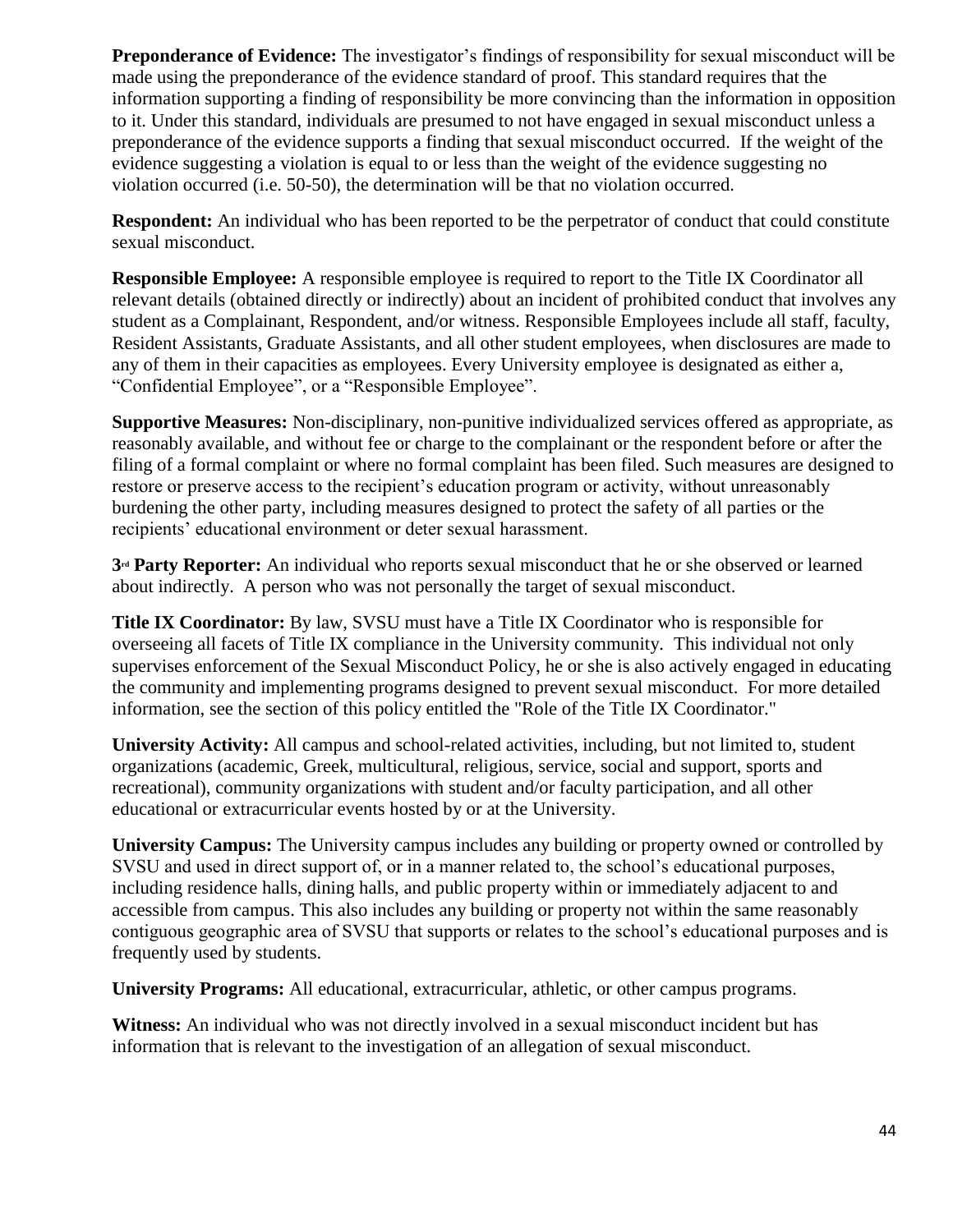## <span id="page-44-0"></span>**Prevention and Awareness Campaigns**

Primary prevention programs are intended to stop regarding domestic violence, dating violence, sexual assault and stalking before they occur through the promotion of positive and healthy behaviors that foster healthy, mutually respectful relationships and sexuality, encourage safe bystander intervention, and seek to change behavior and social norms in a healthy and safe direction. Ongoing prevention and awareness programs are initiatives sustained over time and focus on increasing understanding of topics relevant to and skills for addressing the aforementioned crimes using a range of strategies with audiences throughout the University.

The following are primary and ongoing prevention and awareness programs presented to various student audiences regarding domestic violence, dating violence, sexual assault and stalking.

1. Fresh Start Weekend (Weekend before fall semester begins)

(a) Peer Theater. Saturday of Fresh Start from 1pm to 4pm. Student theater performance with 10 skits that focus on bystander intervention, the importance of consent, sex under the influence of alcohol, highlights resources, and audience involvement.

- 2. SVSU's Student Wellness Program hosted several workshops and programs on: (a) Sexual Responsibility, (b) Alcohol Education, (c) Healthy/Unhealthy AbusiveRelationships, (d) What is/isn't Consent
- 3. PHE (Peer Health Education)

Trained student group who educates the community about the resources and information about various health topics. Our sexual health program we always talk about consent when talking about sex and in the Latex League program there is a card with fun ways to ask for consent. Alcohol education also includes a portion that talks about sexual assault and alcohol.

- 4. Sexual Assault (Title IX) prevention training for all resident assistants Topics included VAWA crimes, consent, risk reduction, and bystander intervention.
- 5. Sexual Assault (Title IX) prevention training for all student athletes
- 6. Sexual Harassment training for all student athletes
- 7. Risk management workshop for Greek Life students that included topics such as bystander intervention, hazing, alcohol/other drug consumption, student code of conduct, and various resources provided by Student Counseling, Student Conduct and Student Wellness.

# <span id="page-44-1"></span>**Annual Fire Safety Report**

University Police publishes this fire safety report as part of its annual Clery Act compliance document, via this report, which contains information with respect to the fire safety practices and standards for SVSU. This report includes statistics concerning the number of fires, the cause of each fire, the numbers of injuries and deaths related to a fire, and the value of the property damage caused by a fire. After the annual fire safety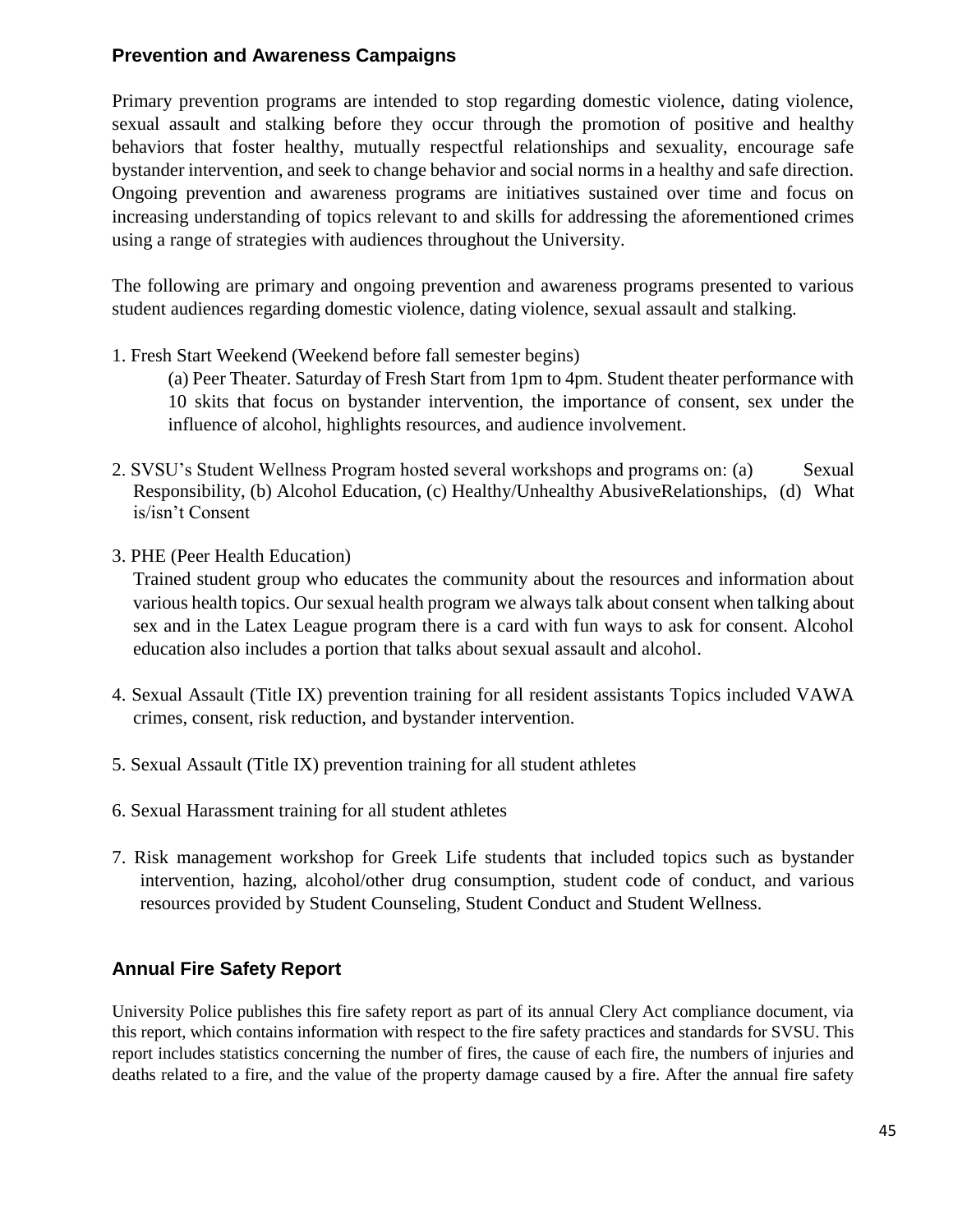inspection, the Campus Facilities department determined there are no necessary future improvements in fire safety.

If a fire occurs in an SVSU building, community members should immediately notify University Police at 911. University Police will initiate a response, as the department can summon the fire department quickly. If a member of the SVSU community finds evidence of a fire that has been extinguished the community member should immediately notify University Police to investigate and document the incident.

The fire alarms alert community members of potential hazards and community members are required to heed their warning and evacuate buildings immediately upon hearing a fire alarm in a facility. Use the nearest stairwell and/or exit to leave the building immediately. Community members should familiarize themselves with the exits in each building.

## <span id="page-45-0"></span>Fire Log

A daily Fire log is available for review 24 hours a day on the University Police website at www.svsu.edu/universitypolice. The information includes the date, nature, time, and location of the fire.

## <span id="page-45-1"></span>Fire Safety Education and Training

Campus security and fire safety procedures are discussed during new student orientation. The University Police, Residential Life, including Housing officials, participate in forums and programs in residence halls to address students and explain University security, public safety, and fire safety measures and procedures at SVSU. Upon housing check-in resident students receive information on evacuation in the event of a fire. This information is also located in each room.

Residential Life collaborated with University Police and Kochville Township Fire Department (KFD) to provide fire safety training to the Residential Life staff (administrators, resident directors, and resident assistants). KFD trained the staff on fire safety including evacuation, fire extinguisher use and general building safety. Staff concluded the training by practicing how to exit a building that was filled with smoke using the safety guides that were taught.

Employees receive annual training regarding fire safety. The Director of Environmental Health and Safety disseminates information regarding SVSU fire safety procedures and building evacuation protocol to employees prior to the start of fall semester.

## <span id="page-45-2"></span>Fire Safety Inspections and Drills

Residential Life performs Residence Hall Health and Safety Inspections monthly. Inspections will be announced during the fall semester. All health and safety inspections are announced. The fire inspections are primarily designed to find and eliminate safety violations. Students are required to read and comply with the Residential Handbook, which includes the fire inspections and all other rules and regulations for residential buildings. The inspections include, but are not limited to, a visual examination of electrical cords, sprinkler heads, smoke detectors; fire extinguishers are checked monthly and other life safety systems. In addition, each room will be examined for the presence of prohibited items such as sources of open flames and portable cooking appliances in non-kitchen areas. Smoking in residence halls is strictly prohibited.

Fire evacuation drills are conducted once per semester. The drills are typically held within the first two weeks of the beginning of the fall and winter semesters.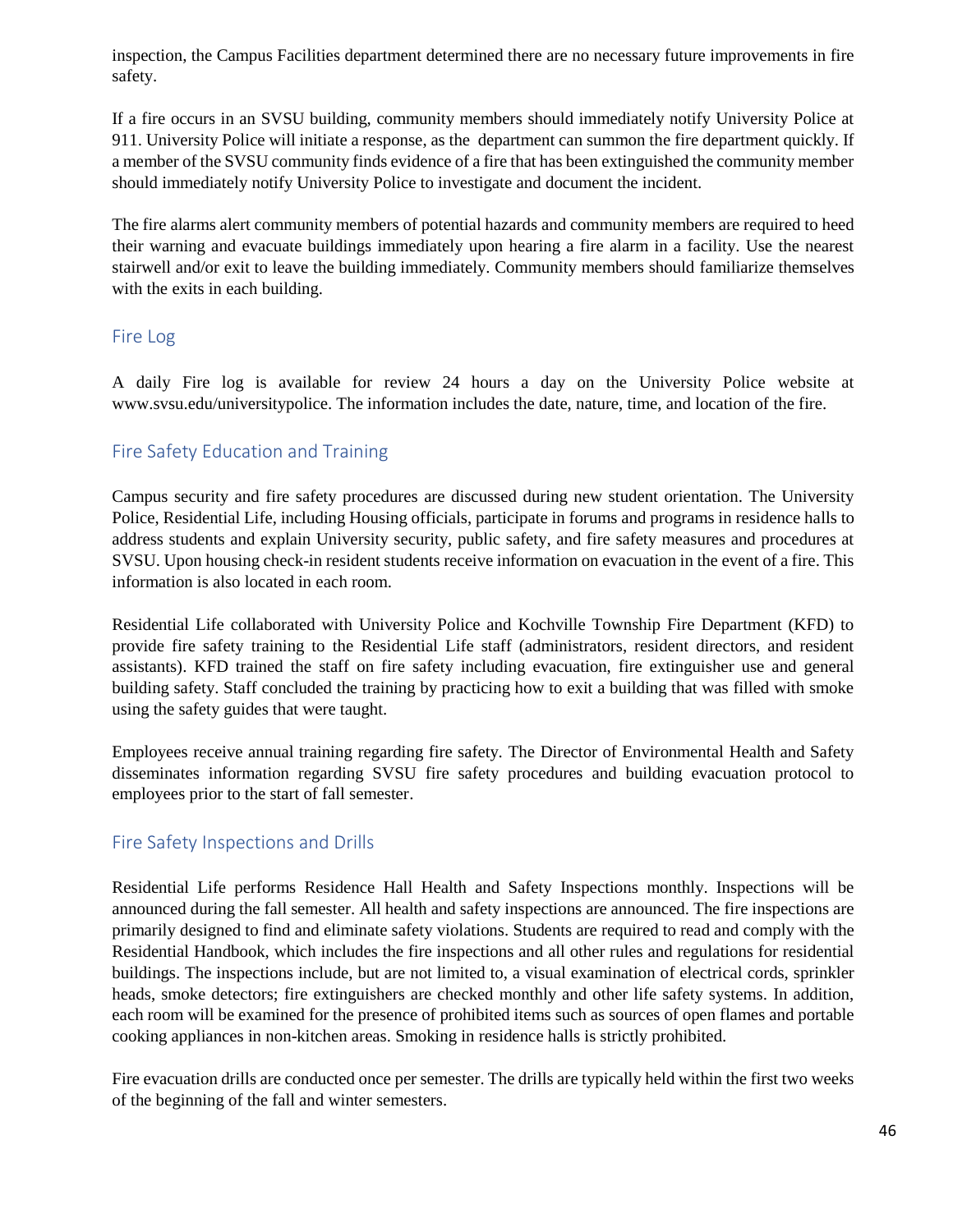## <span id="page-46-0"></span>Fire Safety Tips

A door can be the first line of defense against the spread of smoke or fire from one area to another. Some doors, such as fire doors in corridors or stairwells of residence halls, are designed to stand up to fire longer than those of an individual room. It is important that these doors are CLOSED.

Sprinklers are 98% effective in preventing the spread of fire when operating properly. DO NOT obstruct the sprinkler heads with materials such as clothing.

Smoke detectors cannot do their job if they are disabled or covered by the occupant, which is a violation of University Policy.

Almost 75% of all fires that are caused by smoking material are the result of a cigarette being abandoned or disposed of carelessly. Smoking is NOT PERMITTED in any SVSU building.

#### <span id="page-46-1"></span>Fire Evacuation Procedures

In the event of a fire, the University expects that all campus community members will evacuate by the nearest exit. It is required by law that all persons exit the building during a fire alarm. Any persons not leaving the building during an alarm will face disciplinary action.

When the fire alarm sounds in a residential hall, all students must immediately evacuate their rooms or apartments exiting away from the building. In the event of a fire, do not use the elevators. Once you have reached the designated evacuation assembly area, account for all occupants and report any missing occupants to the Residential Life Staff. Follow the instructions of Residential Life staff, University Police Officers or firefighting personnel. Each student will be informed by their R.A. of the designated gathering location upon evacuation. Only return to the building when directed by the University Police or University administrators.

#### <span id="page-46-2"></span>Fire Safety in Residential Housing and Academic Buildings-Sprinkler System

The following chart details fire sprinkler systems currently installed in residence facilities and academic buildings on main campus. There are no residence halls on the Macomb Campus. "Full" refers to a building that is 100% protected by automatic fire sprinkler systems. "Partial" refers to a building that is not 100% protected and "None" indicates building does not have a fire sprinkler system installed. All residential rooms are equipped with a fire extinguisher and smoke detector. All fire systems report, upon activation, to Central Dispatch via 24-hour central monitoring systems.